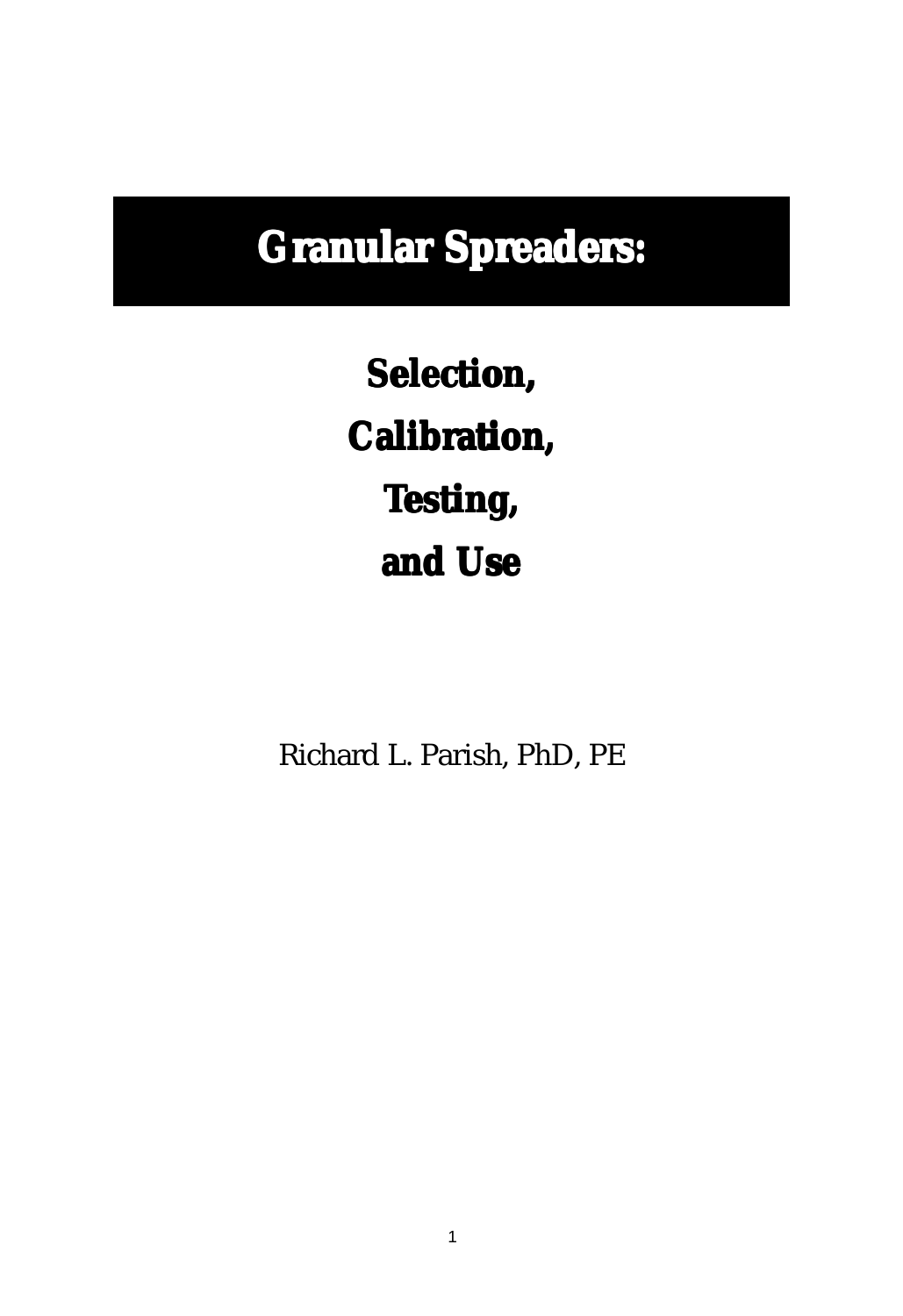### **Table of Contents**

| Adaptations for Different Spreader Types  21 |  |
|----------------------------------------------|--|
|                                              |  |
|                                              |  |
|                                              |  |
|                                              |  |
|                                              |  |
|                                              |  |
| Methods of Adjusting Spreader Patterns  37   |  |
|                                              |  |
|                                              |  |
|                                              |  |
|                                              |  |
|                                              |  |
|                                              |  |
|                                              |  |
|                                              |  |
|                                              |  |
|                                              |  |
|                                              |  |
|                                              |  |
|                                              |  |
|                                              |  |
|                                              |  |
|                                              |  |
|                                              |  |
|                                              |  |
|                                              |  |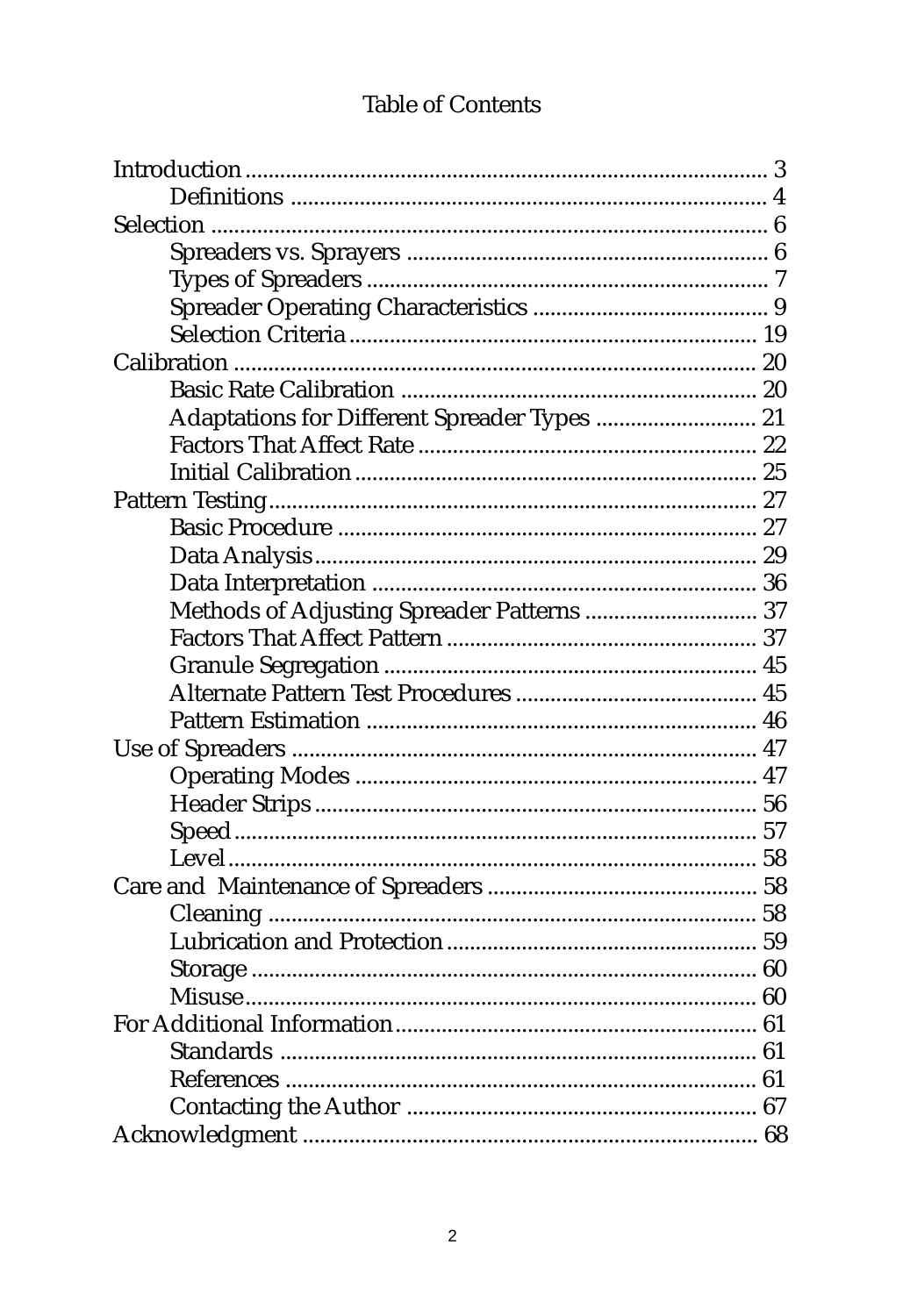# **Introduction**

Granular fertilizer spreaders are very popular for agricultural field use, commercial turf applications, and home lawn use. Several hundred thousand fertilizer spreaders are sold in the United States each year. Many of the people purchasing those spreaders do not know how to select an appropriate spreader for their needs nor how to use the spreader properly to obtain optimum performance.

Proper use of spreaders is important economically and environmentally. Granular materials should be applied in a uniform pattern and at the correct rate. If the rate is too low or if there are low spots in the pattern, the product will likely not be efficacious. If the rate is too high or there are high spots in the pattern, several problems are possible: the application will be more costly than necessary due to the use of more product than necessary; there is a risk of crop damage from overapplication; and excess product can be harmful to the environment. It is advantageous to the applicator and to society to be sure products are applied uniformly at the correct rate.

Much of the research reported in this bulletin has been done on turf spreaders because they are smaller and easier to work with, but most of the principles discussed here are applicable to large agricultural spreaders as well. The information should make it easier for anyone using a fertilizer spreader to select an appropriate type of spreader and to obtain optimum performance from the selected spreader. This bulletin summarizes 24 years of design, study, research, and teaching about fertilizer spreaders.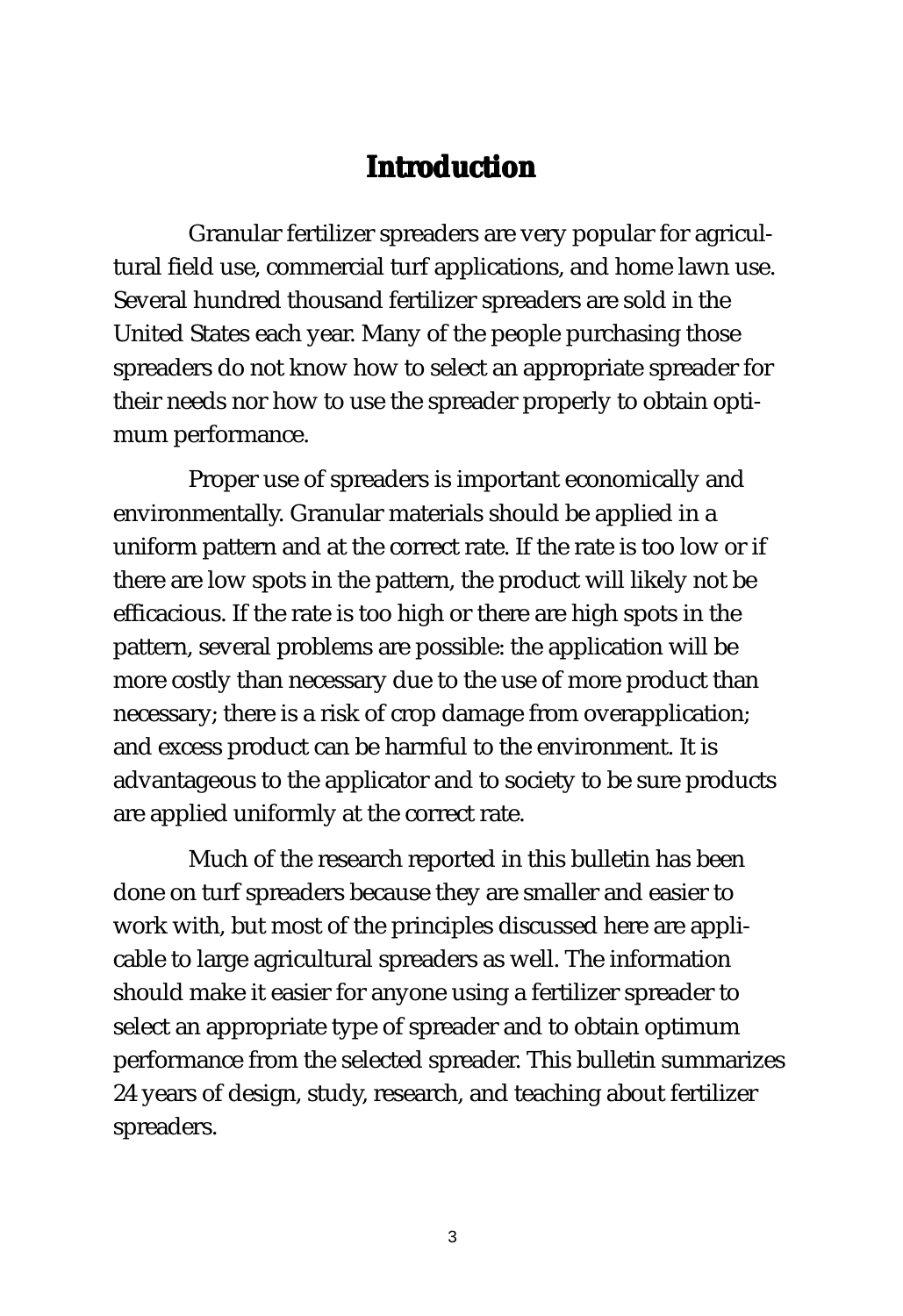### **Definitions**

The following definitions are taken from American Society of Agricultural Engineers (ASAE) standard S327.2, Terminology and Definitions for Agricultural Chemical Application and will be helpful in using this bulletin.

- *Adjustable orifice:* A metering device used on gravity flow granular applicators that regulates flow rate by adjusting the open area of an orifice to deliver a desired flow rate.
- *Agitator:* A rotating device located inside the hopper of gravity flow applicators and broadcast spreaders that enhances delivery of granules to the adjustable orifice. Some agitators may prevent granule flow when operation stops.
- *Angle of repose:* The acute angle formed between a horizontal surface and the slope of a pile of granules at equilibrium after being poured from a fixed overhead point. Application rate of many granular applicators varies i inversely with the angle of repose.
- *Application rate:* The amount of any material applied per unit treated.
- *Broadcast application:* An application of a chemical over an entire area of a field.
- *Broadcast spreader:* An apparatus that consists of a hopper, a metering unit, and a distribution device that uses either gravity (drop), centrifugal force (rotary), or pendulum action to spread granules onto the surface of the entire area to be treated. [Note that in this bulletin, a distinction will be made between drop and other broadcast spreaders, with only the latter being referred to as broadcast.]
- *Bulk density:* Ratio of granular material mass to unit of volume  $(kg/m^3, lb/ft^3).$
- *Coefficient of variation (CV):* The standard deviation of a set of data points divided by the mean. In the context of spreader patterns, CV usually refers to the standard deviation of individual application rate values across an overlapped spreader pattern divided by the mean application rate and expressed as a percentage. A completely uniform pattern would have a CV of 0%. The higher the CV value, the less uniform the pattern. CV values of 10% are desired, but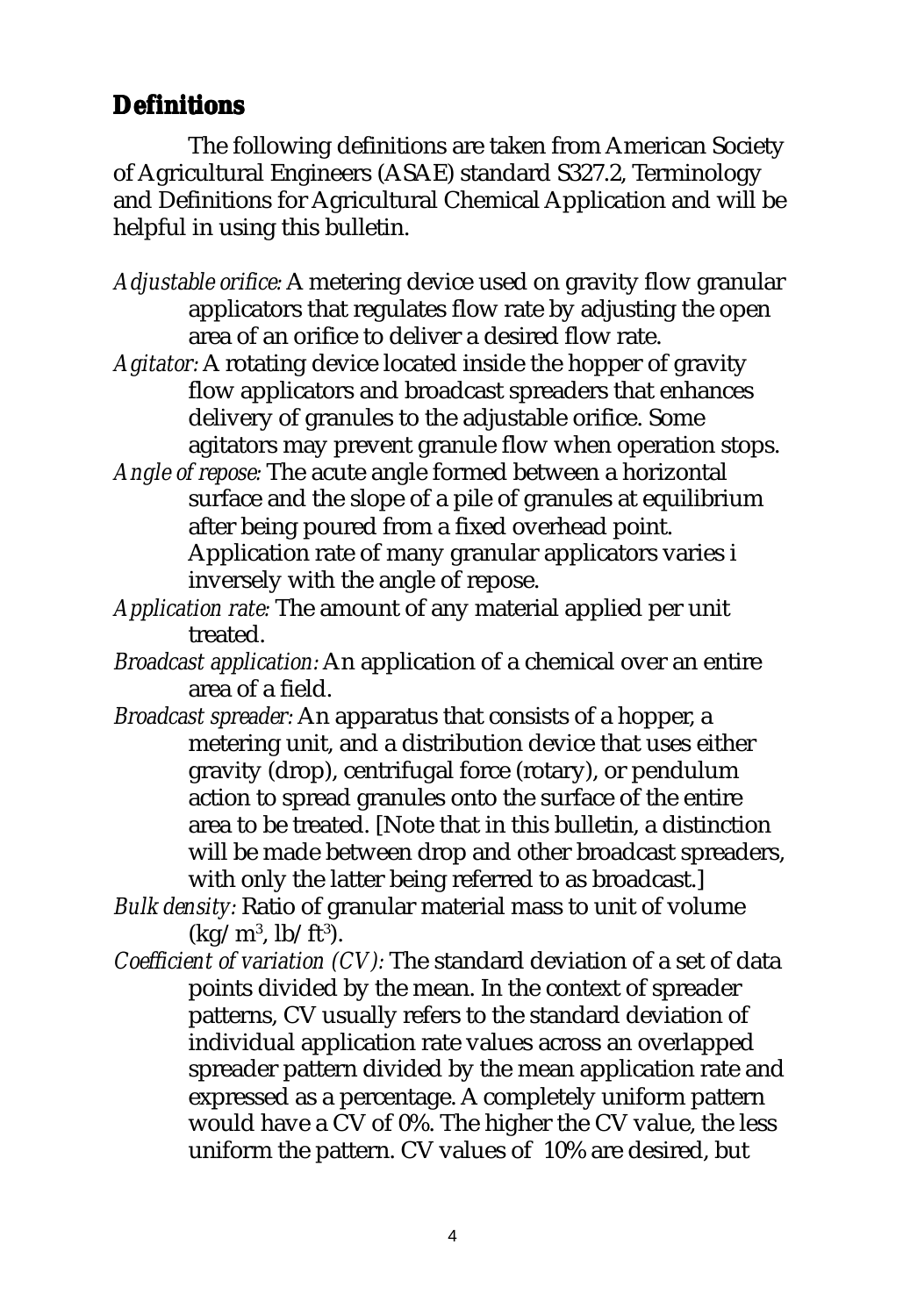CV values of 20% are generally acceptable with most products.

- *Drift:* The movement of chemicals outside the intended target area by air mass transport or diffusion.
- *Formulation:* The form of a chemical that is supplied to the user, which includes both the active and inert ingredients.
- *Granule flow rate:* Mass of granules flowing from a metering device per unit time, expressed in terms of mass per unit time (kg/min, lb/min).
- *Granular applicator:* An apparatus consisting of a hopper, a metering device, and a device directing the granules to the specific target area such as a row, band, bed, or base of plants.
- *Gravity flow:* A type of granular applicator that uses an adjustable orifice to regulate flow rate and an agitator that assures constant delivery of granules to an adjustable orifice and prevents flow when operation stops.
- *One-direction application:* An application method in which successive adjacent swaths are made in the same direction of travel (racetrack or circuitous application). This method produces a right-on-left overlapping of adjacent patterns.
- *Pneumatic applicator:* An apparatus consisting of a hopper, a metering device, and a distribution device that uses pneumatic conveyance to broadcast granules over the treatment area or to direct granules into parallel bands.
- *Positive displacement:* A type of granular applicator that uses a rotating rotor to regulate flow rate based upon rotational speed, expressed in rev/min, and mass displacement per revolution, expressed in kg/rev (or lb/rev).
- *Progressive application:* An application method in which adjacent swaths are applied in alternate directions (back and forth application). This method produces a right-on-right pattern overlap alternately with left-on-left overlap.
- *Rotor:* A metering device used in positive displacement granular applicators that regulates flow rate by displacing a fixed rate per revolution. Flow rate is affected by rotor speed and displacement.
- *Single-pass application:* An application method in which the applicator applies one pass over the treatment area.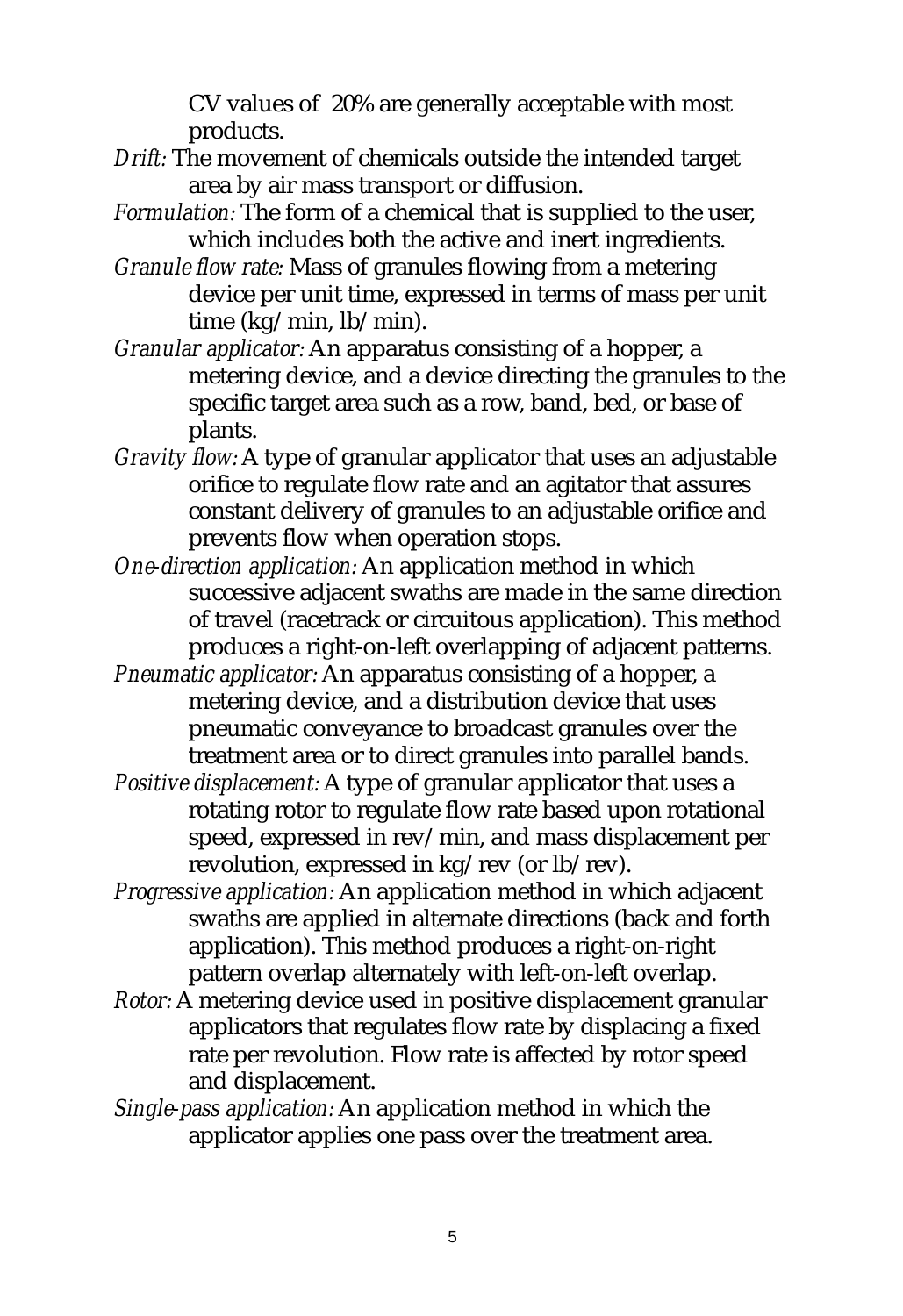*Size guide number, SGN:* A number that defines the median particle size of a granular fertilizer material for the purpose of size matching of materials in fertilizer blending operations. The relationship is:

> SGN = median particle diameter, mm X 10 Median particle diameter is the diameter corresponding to 50% retained by weight in a cumulative sieve analysis.

- *Swath, effective width:* The center-to-center distance between overlapping broadcast applications.
- *Uniformity index:* A rating of the uniformity of size of particles of a granular material. It is a dimensionless ratio of the particle size corresponding to 95% retained by weight to the particle size corresponding to 10% retained by weight in a cumulative sieve analysis of the material. A material uniformly sized has a uniformity index equal to one. Less uniformly sized materials have a smaller value.

# **Selection**

#### **Spreaders vs. Sprayers**

Spreader application of granular fertilizer and pesticides offers several advantages over sprayer application of liquid formulations, especially for home gardeners and home lawn applicators. Granular materials do not have to be diluted or mixed. It is much easier to apply granules evenly than it is to apply liquids evenly with the equipment available to homeowners. Often, product manufacturers supply spreader settings on the bag label so that no calibration is needed. Granular formulations of pesticides are generally safer both to the operator and to the environment, since there is less risk of dermal absorption, less drift, and no contaminated mixing area.

Although spreaders are easier to use than sprayers, there are still many things an operator can do to help achieve a uniform distribution pattern with the correct application rate. Even though granular product manufacturers may provide recommended settings, professional applicators should always calibrate their spreaders for each product.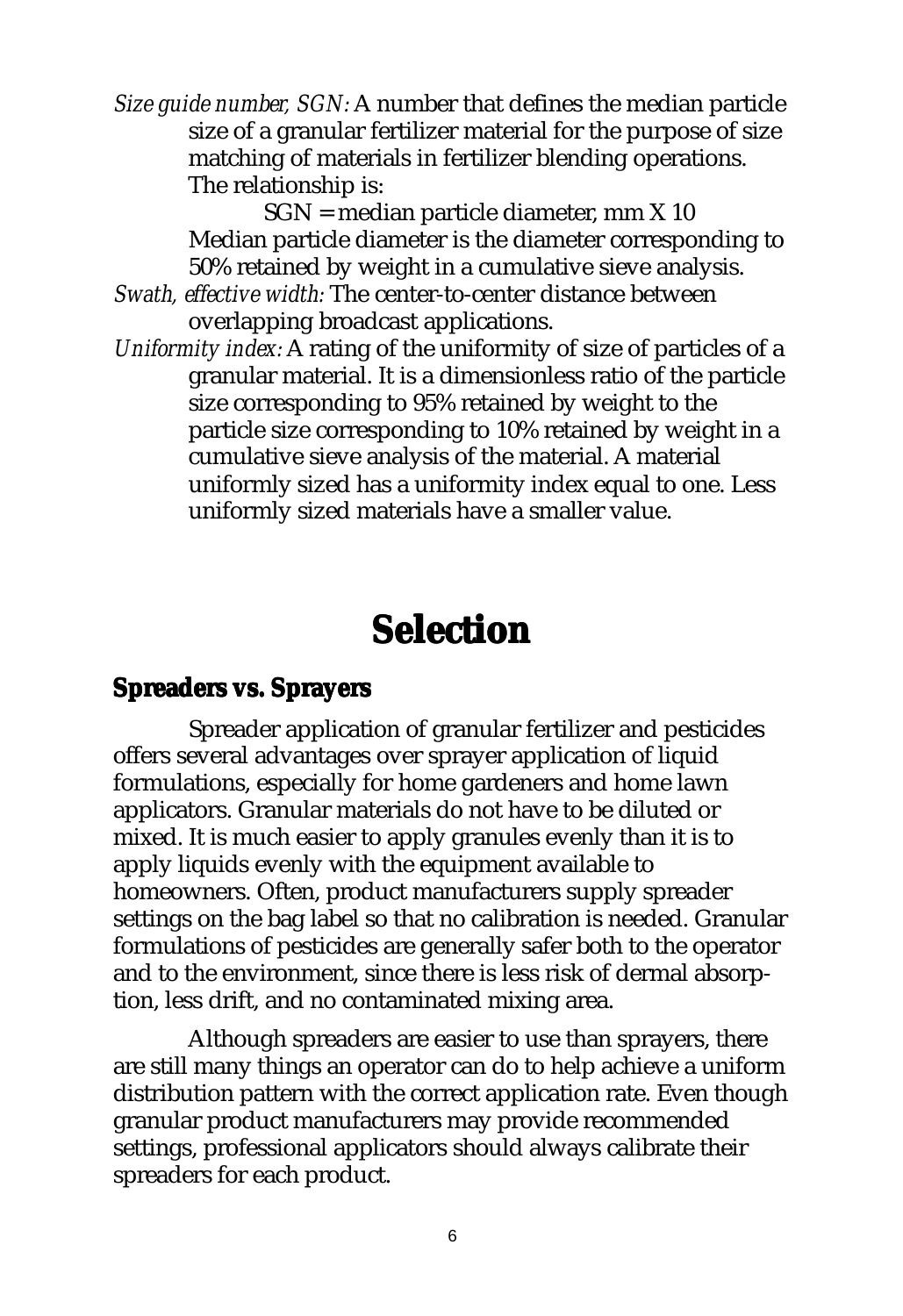

Figure 1. Example of small, drop spreader.

### **Types of Spreaders**

Most fertilizer spreaders can be divided into two main categories, broadcast and drop. Drop spreaders have a full-width hopper with a series of metering ports in the bottom or rear of the hopper. An example of a drop spreader is shown in Figure 1. Theoretically, an equal amount of product will be metered out of each hole, thus providing a uniform application across the entire width. If the holes are spaced too far apart, banding (and thus crop striping) is possible. The pattern from a drop spreader stops at the edges of the spreader with no taper; thus, adjacent patterns must be abutted exactly with no space or overlap.

Broadcast spreaders typically have from one to three metering ports in the bottom of a hopper from which the product is dropped onto or into a separate distribution mechanism. The most common distribution mechanism is a rotary impeller that flings the material out in an arc. An example of a rotary broadcast spreader is shown in Figure 2. Smaller spreaders generally use one impeller; larger spreaders may have two impellers. Using two impellers helps provide a pattern that is symmetrical from side to side but does not guarantee a uniform pattern. Patterns from a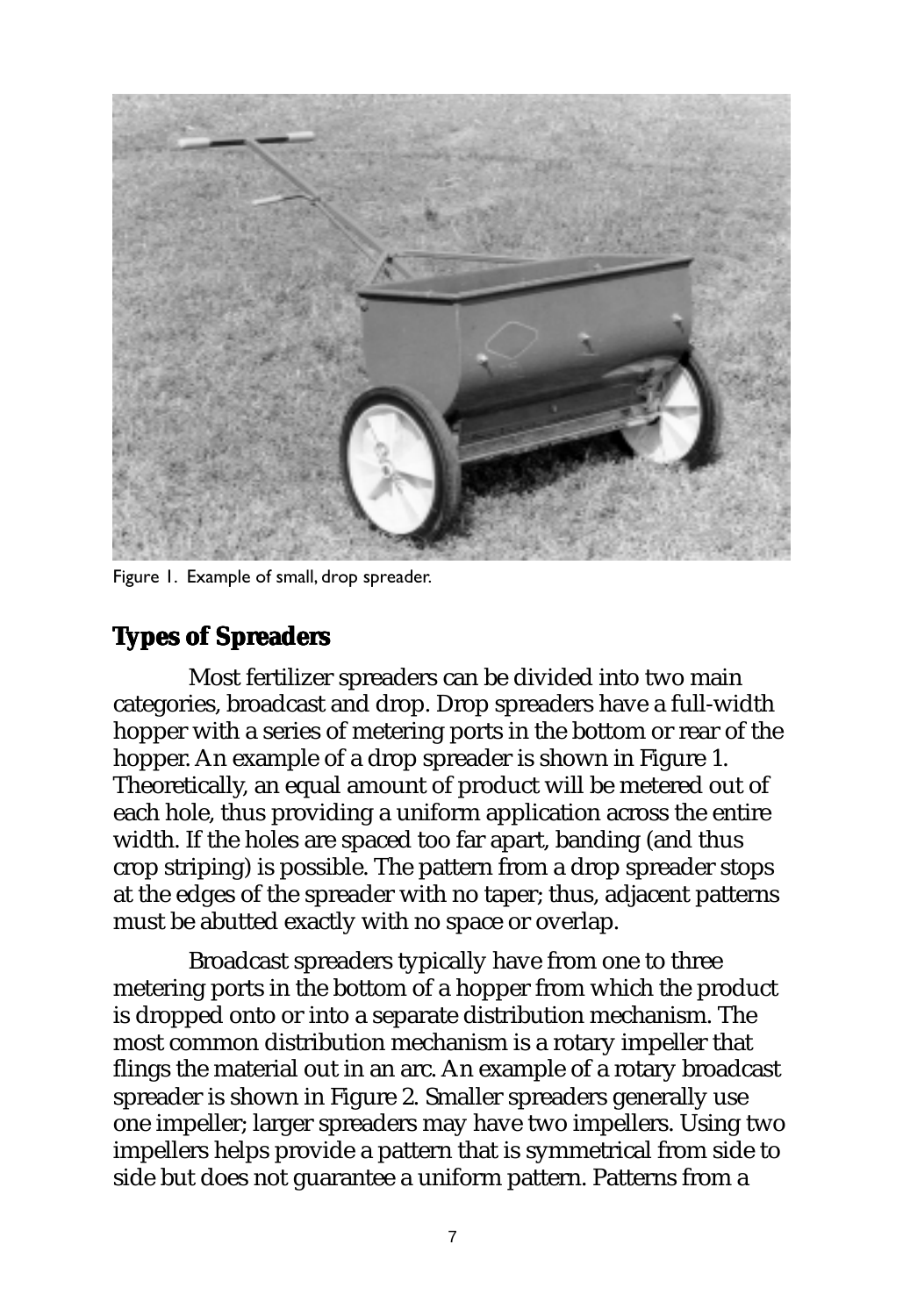

Figure 2. Example of rotary broadcast spreader.

single impeller can be skewed (i.e. heavier on one side of the centerline than on the other) or can be nonuniform unless the spreader is properly designed and adjusted.

Another type of distribution mechanism is the pendulum type, which consists of a tube that oscillates back and forth in a horizontal arc. An example of a pendulum spreader is shown in Figure 3. Pendulum spreaders generally do not exhibit major skewing, although testing has shown that skewing in the 55%/ 45% (left side to right side) range is not uncommon (38, 43\* ). There is no adjustment on a pendulum spreader to adjust for skewing. Some pendulum spreaders provide an adjustment that allows a reduction in swath width, but none provides a means of adjusting pattern uniformity. With a pendulum spreader, patterns are typically good, but there is no way to improve the pattern in most cases. The slight skewing typically found with pendulum spreaders is about the same as that found in rotary spreader patterns after the rotary patterns are optimized; thus, pendulum spreaders offer patterns equivalent to the best rotary patterns - without the need for any pattern adjustment.

<sup>\*</sup>Numbers in parentheses refer to appended references.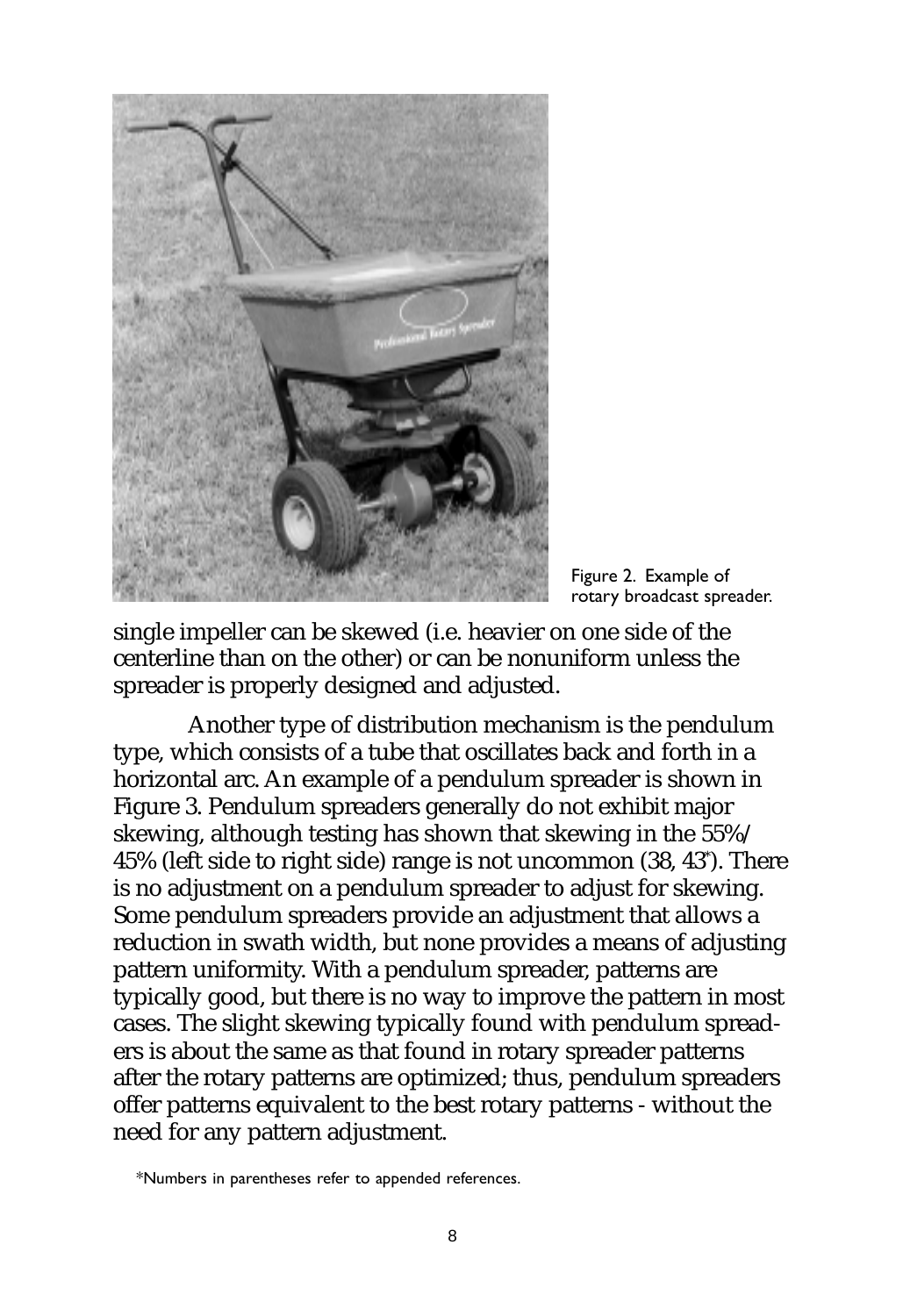

Figure 3. Example of pendulum broadcast spreader.

Some fertilizer spreaders don't fall neatly into the above categories. Pneumatic spreaders have a central metering and distribution system that meters granules into multiple streams, which are then carried in pneumatic tubes out to evenly spaced points on a boom. At each point, the product is either blown directly to the ground or impacts a deflector that provides some spreading of the product to even out the distribution.

### **Spreader Operating Characteristics**

Broadcast spreaders, unlike drop spreaders, throw granules in a wide pattern that tapers off at the edges. This tapering is beneficial because it makes the spreader more forgiving of minor errors in swath width. Spreader patterns can take several shapes as shown in figures 4 and 5. Trapezoidal and triangular patterns (Figure 4) are most effective because (if centered) they can provide a uniform application when properly overlapped. The patterns shown in Figure 5 are common, but they create problems. Patterns that are M-shaped or W-shaped typically require a double overlap and may not be uniform even then. Skewed patterns result in uneven application even when overlapped.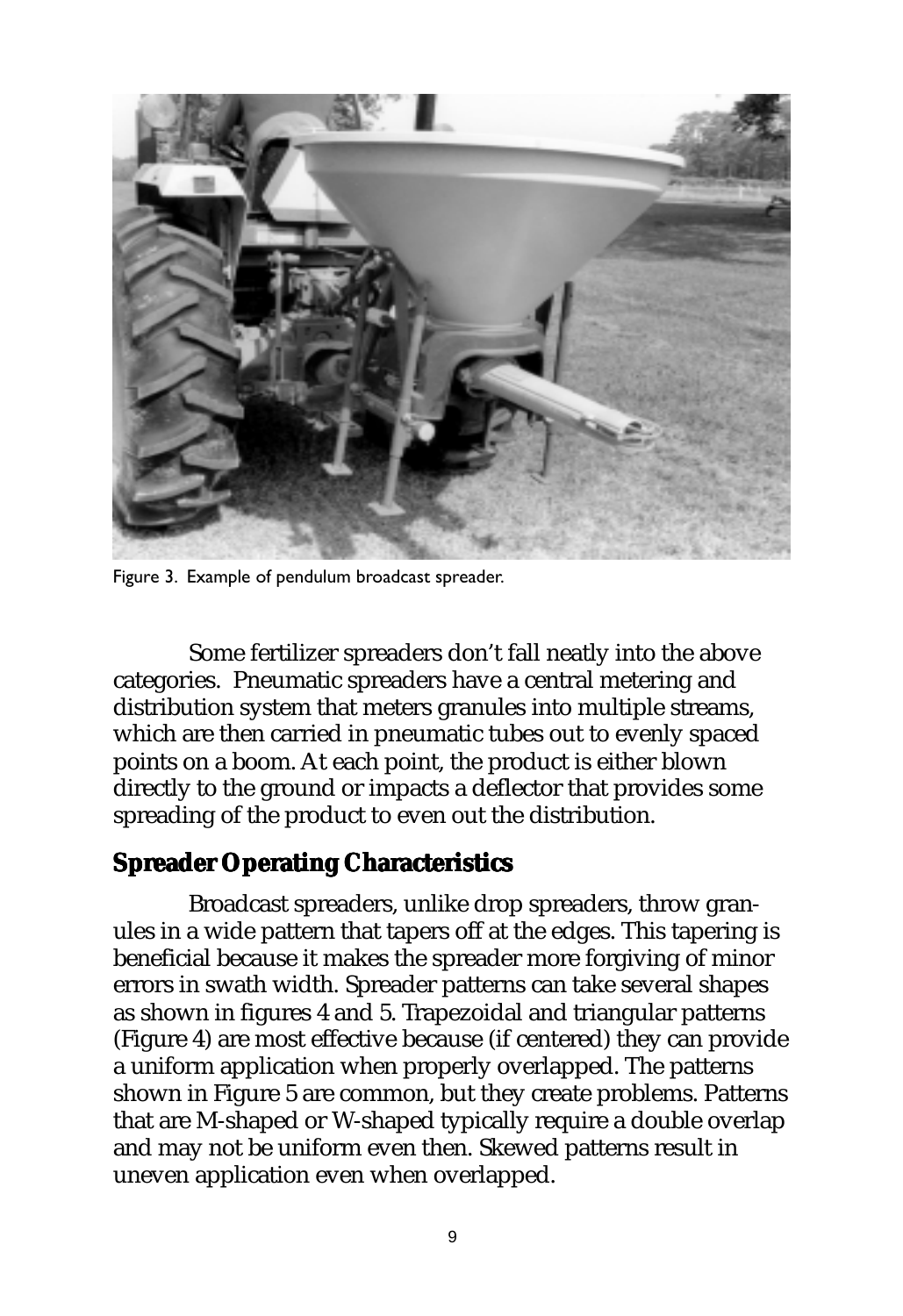

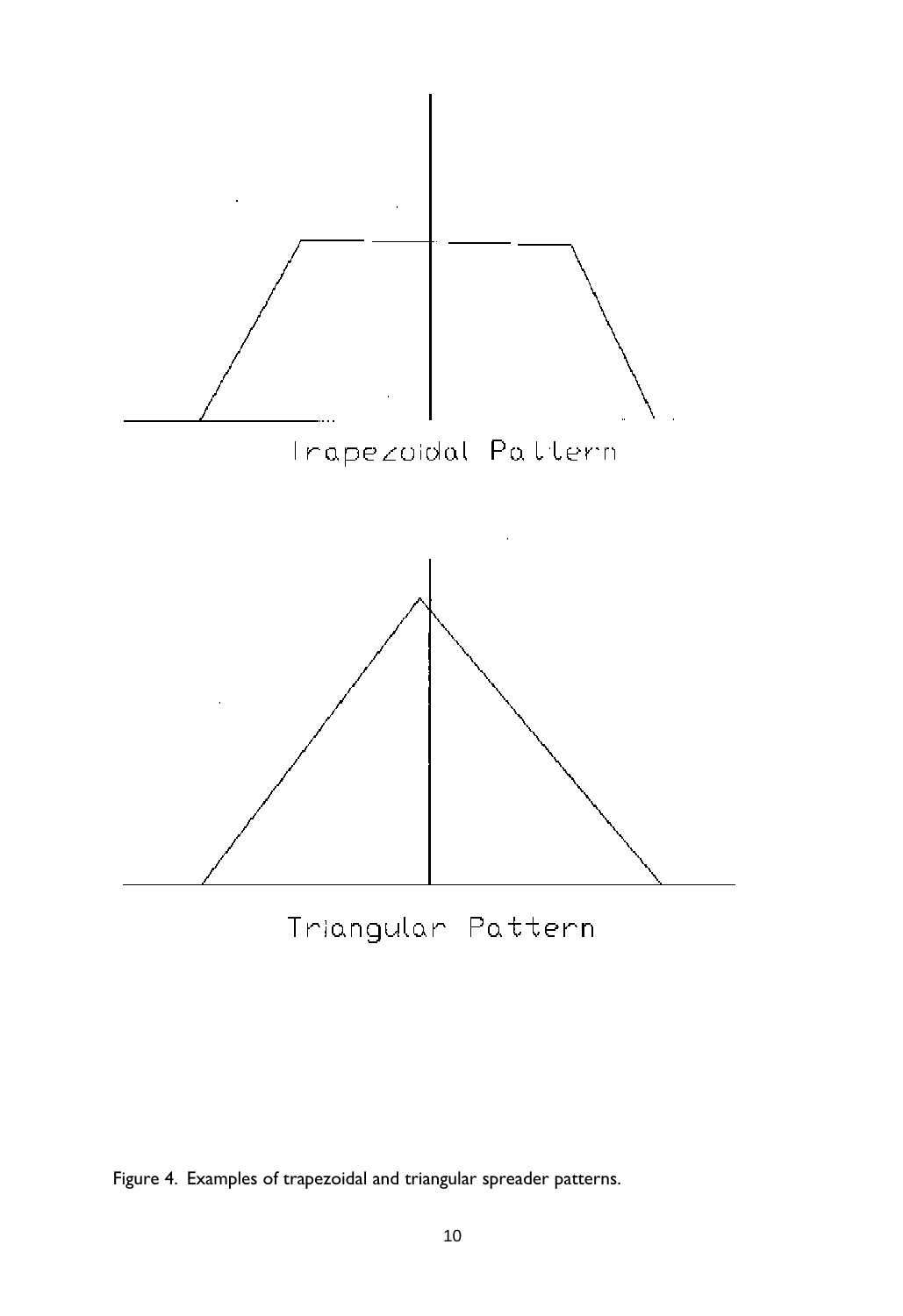

Figure 5. Examples of problem patterns.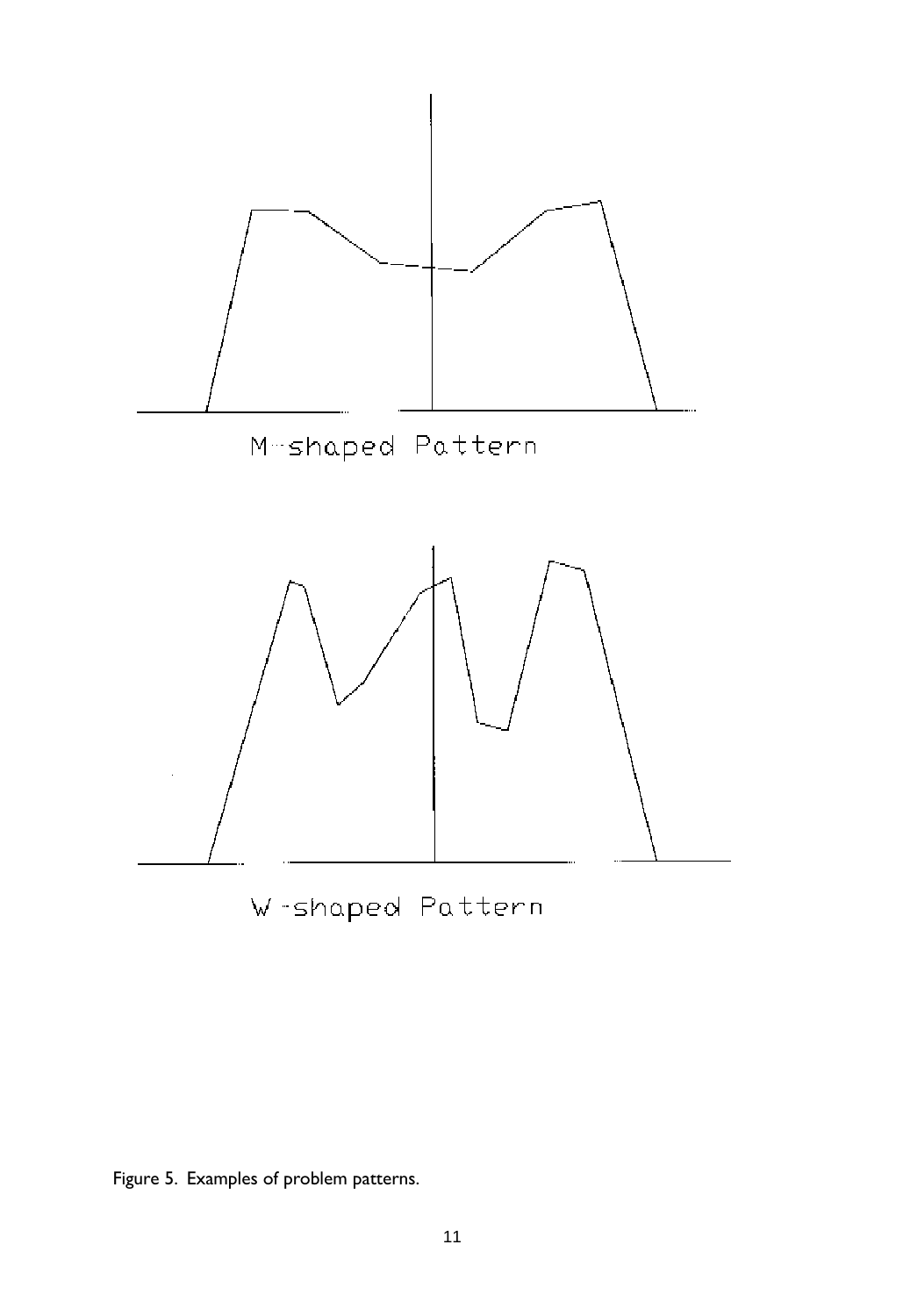### *Granule and Impeller Dynamics*

The most common type of spreader for professional turf use is the broadcast rotary spreader with a single impeller. A brief discussion of granule and impeller dynamics will provide a better understanding of how the system works. First, granules seldom roll on the impeller, even when the granules are smooth and spherical. The granules generally slide out along the fins of the impeller until they are discharged; thus, the coefficient of friction of the granule on the impeller material has a major effect on how long the granule takes to move from the drop point out to the edge of the impeller. For a given drop point, the longer the granule stays on the impeller, the further the granule trajectory will be angled in the direction of rotation.

As the granules leave the impeller and fly through the air to the ground, they do not leave radially as is commonly expected, but tend to leave in a direction that is more tangential to the impeller (see Fig. 6). The exact angle of the trajectory will



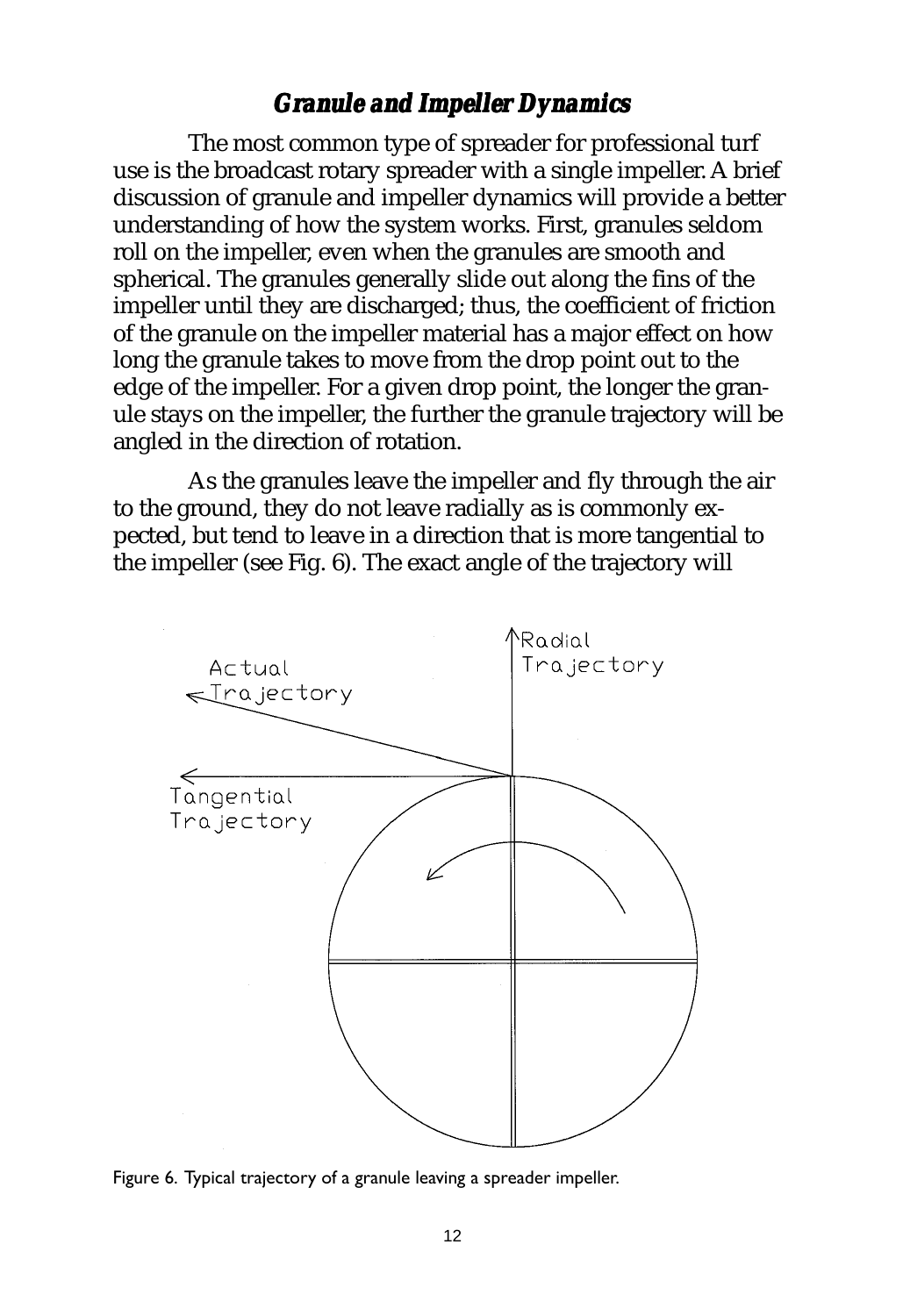depend on impeller configuration, impeller speed, impeller surface, granule characteristics, and relative humidity, but approximately 10° from tangential is typical.

Granules tend to leave the impeller in an arc rather than all of the granules following the same trajectory (see Fig. 7). Even with only one metering point, not all of the product granules will impact on the impeller at precisely the same point; thus, they will leave over an arc rather than all flying to one spot on the ground. Also, differences in size and shape of the granules will cause some to leave the impeller sooner than others. This phenomenon is desirable. To broadcast granules over a reasonably wide area, it is necessary to discharge the granules in an arc. It is important, however, that different sized particles have the same fertilizer or pesticide analysis since a broadcast spreader will tend to segregate particles by size, throwing the larger particles further.



Figure 7. Illustration of material leaving spreader impeller in an arc.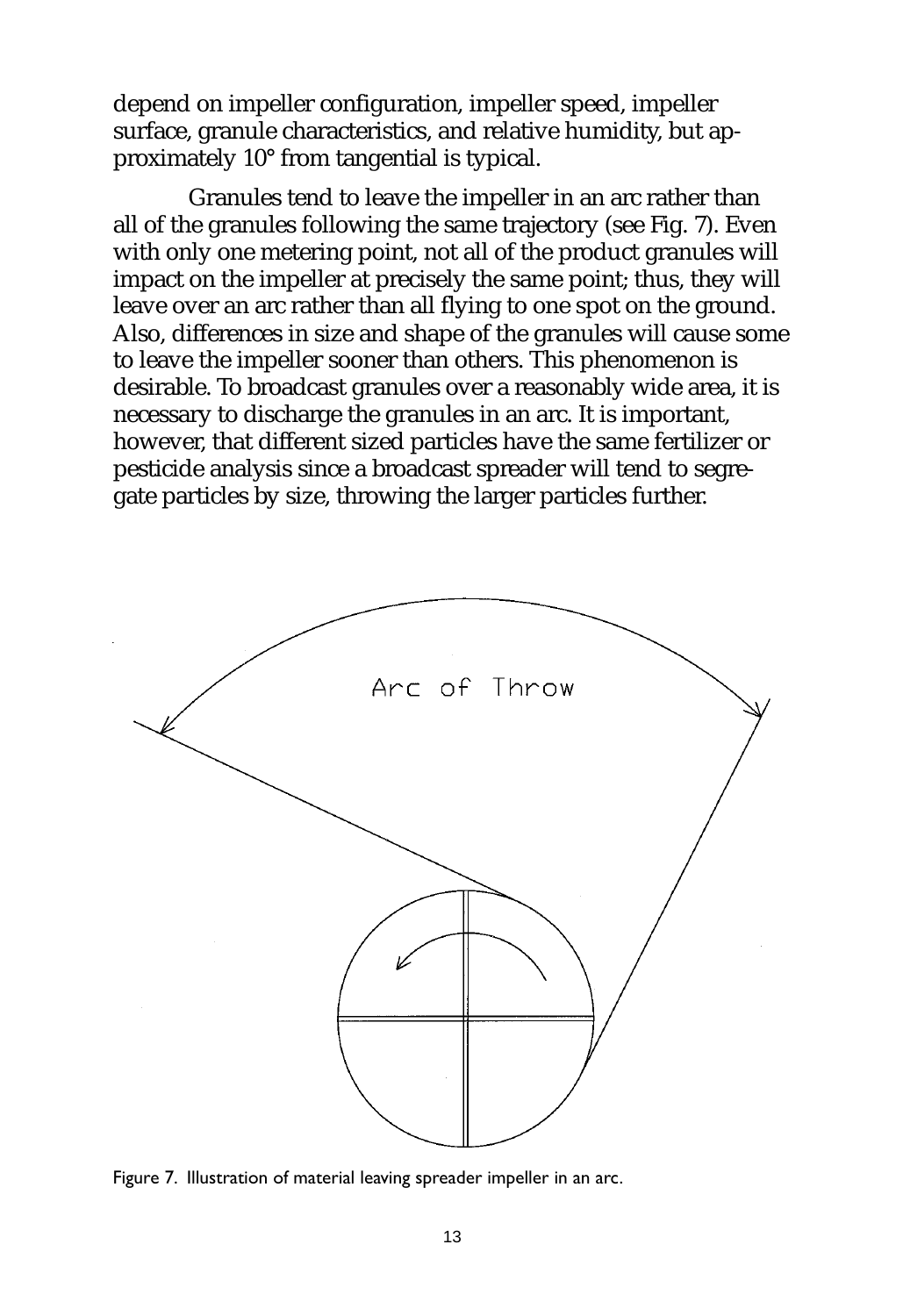Some spreaders use multiple ports (typically three) to further widen the discharge arc and thus contribute to a uniform, wide pattern. Using multiple ports can, however, contribute to peaks in the distribution pattern. It is common to have three peaks in the pattern from a spreader with three ports (45). Spreader manufacturers have addressed this problem in several ways. Some manufacturers use one wide port (wide in terms of angle around the impeller) to give a uniform flow of material in a wide arc on the impeller (30). This method can work but can lead to inconsistencies in rate calibration compared with multiple ports. Since the effective line of metering is longer, the opening must be smaller in the other dimension to get the same rate, and calibration is thus more sensitive to errors in opening. Another method of smoothing out the peaks from multiple ports is to use a deflector of some type under the metering opening on which the multiple flows impinge and then blend together (45). A third method is to mix more than one fin type on the impeller. If a 4-fin impeller has two straight fins and two curved fins, the three peaks will be changed into six smaller peaks, which will then more closely approach a uniform distribution (45).

### *Pattern Adjustment Adjustment*

Most professional rotary spreaders provide some means of pattern adjustment to allow the operator to correct for product and environmental differences. Most small homeowner rotary spreaders do not provide any means of pattern adjustment. The most common means of pattern adjustment involves changing the point(s) at which the granules impinge on the impeller. This can be done by moving the impeller itself, by moving the metering port(s) radially or angularly (46), or by moving some type of deflector between the ports and the impeller (30).

One interesting concept is the use of a truncated spiral cone mounted between the ports and the impeller (45). Rotating the cone moves the drop point radially in or out on the impeller while the cone surface also serves as a deflector to even out the distribution pattern. This method gives excellent results. Spreaders with this feature have the best patterns of any professional walk-behind turf spreaders.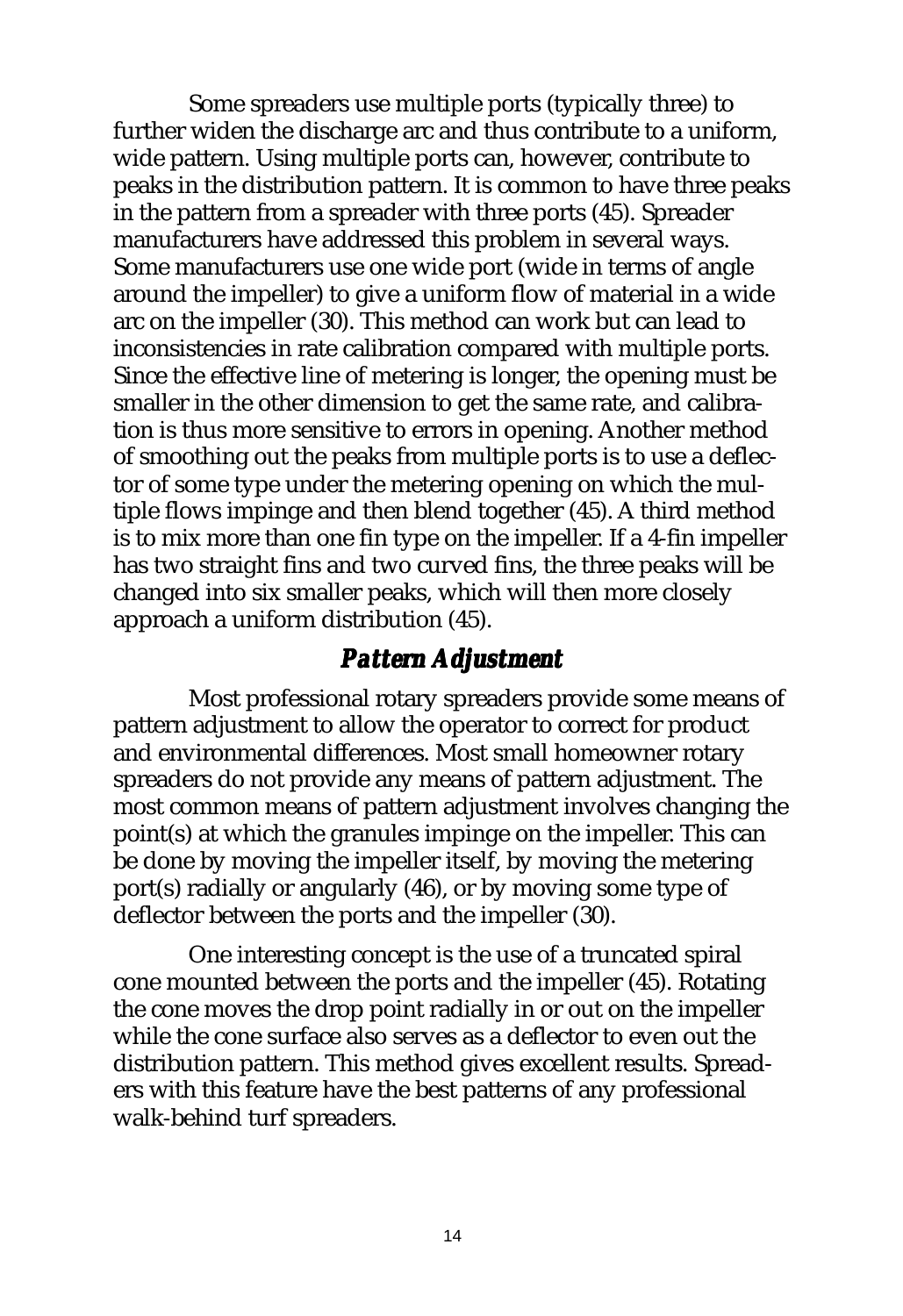Another approach is to rotate the ports in the hopper bottom to move the drop point angularly (46). Rotating the drop point above the impeller may allow the pattern to be improved; however, with some spreaders this adjustment results merely in shifting the pattern side-to-side without any improvement in pattern shape. This method is effective mainly for compensating for material or operational variables in an otherwise optimal pattern.

A different approach is to open or close some of the ports to change the center of the drop zone on the impeller (45). Partially or completely closing one port can change the shape of the pattern but also changes delivery rate, so rate settings must be changed accordingly. Another alternative is to move the fins on the impeller to change the trajectory for a given drop point. This is common on large agricultural spreaders.

Not all pattern correction methods are adequate. Some spreaders have pattern adjustment systems that do not allow enough adjustment to compensate fully for all potential materials (30).

High-speed photography of granules on spreader impellers has shown that granules sometimes jump over the fins on the impellers. This can disrupt the normal arc of release from the impeller and result in a heavy spot in the pattern. Manufacturers have countered this problem by putting a lip on the top of the impeller fins or by using curved channels for fins (45,46).

## *Alternate Spr Alternate Spreader Designs*

Most rotary broadcast spreaders throw material in a limited arc to the front or rear of the spreader. It is possible, with small homeowner rotary spreaders, to throw material in a full 360° arc. This is generally not possible with larger spreaders because the thrown material would hit the operator, tractor, etc. Throwing material in a 360° arc eliminates one of the problems inherent in most rotary spreaders - skewing (throwing more material on one side of the pattern than on the other). With a full 360° arc there is no skewing and thus no need to correct the pattern when changing from one product to another. The size of the arc does, however, change with product. With larger granules or higher density granules, the circular pattern will be larger than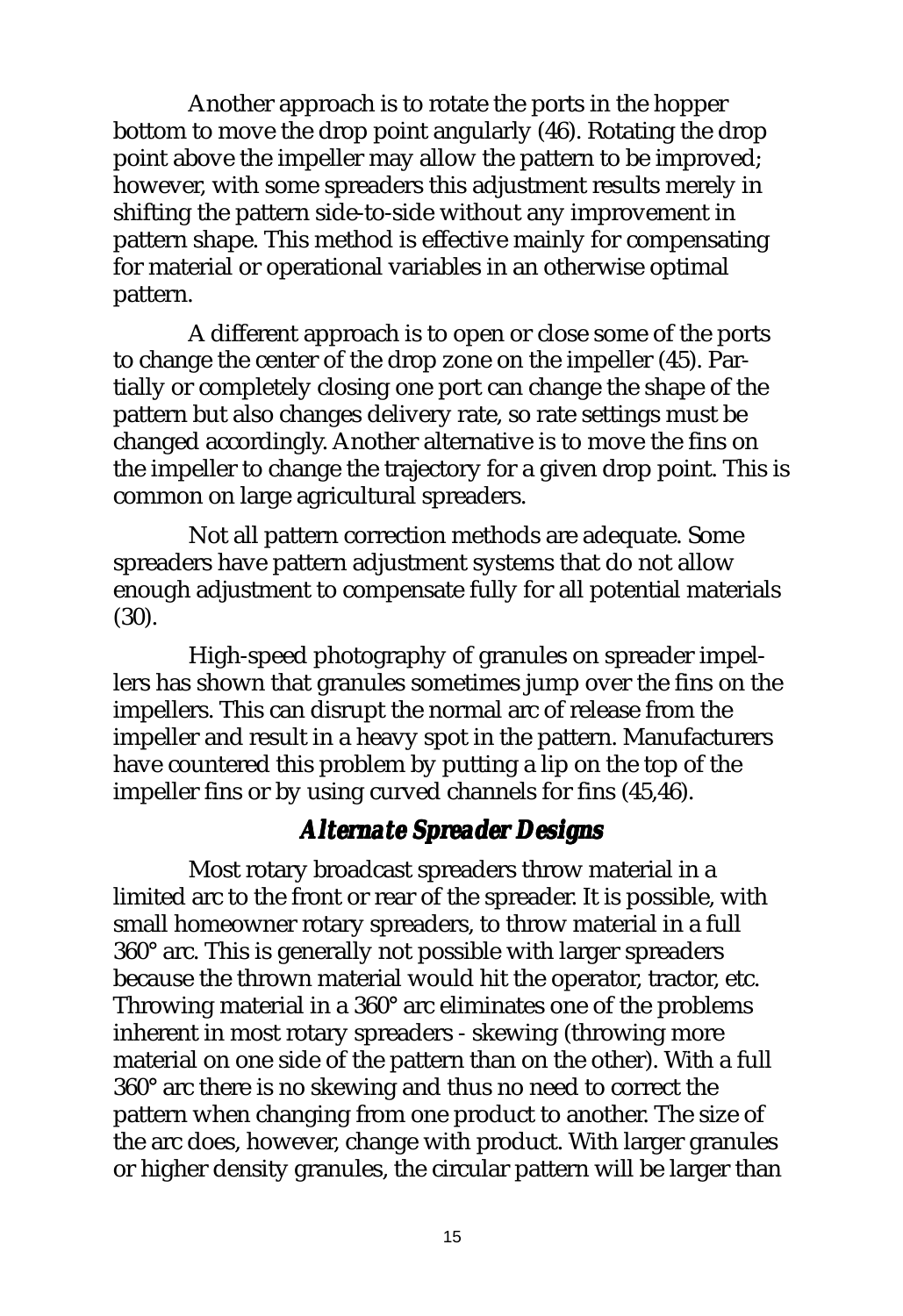with light granules. When a 360° pattern is used, it is necessary to overlap adjacent passes enough that the material thrown from one pass reaches the centerline of the adjacent pass (i.e. double overlap) to achieve a uniform overlapped pattern. The effect of a 360° pattern is shown in Figure 8. At least one homeowner spreader



Figure 8. Effect on pattern of 360° throw.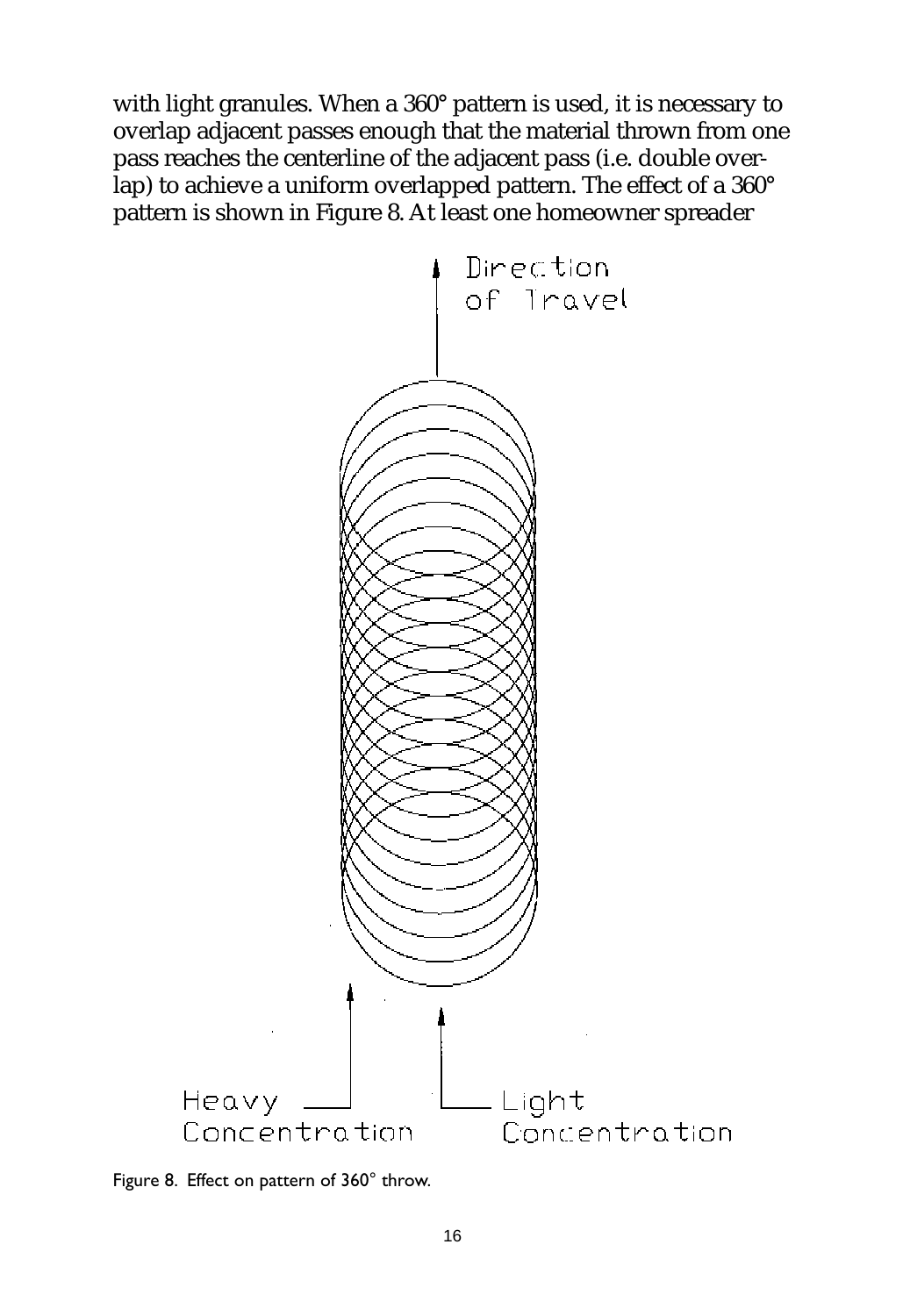using the 360° principle was marketed (6, 44). The small, lowspeed impeller threw material with an effective swath width of only 30 inches. By limiting the recommended products, the manufacturer could recommend a consistent 30-inch swath width without having to correct for product variability.

A hybrid broadcast spreader has been developed that allows a broadcast rotary to act somewhat like a drop spreader (1). The spreader uses four metering ports spaced 90° apart, dropping granules onto a small rotary impeller to give a 360° pattern like that described in the previous paragraph. This spreader goes one step further, however, by using a shroud or skirt around the impeller to distort the pattern in a favorable manner. The shroud is a section of a truncated elliptical cone. As the granules are thrown from the impeller, they hit the shroud and are deflected down as well as in a horizontal angle as shown in Figure 9. The lines in Figure 9 represent equal arcs with equal quantities of



Figure 9. Trajectory of granules in elliptical shroud.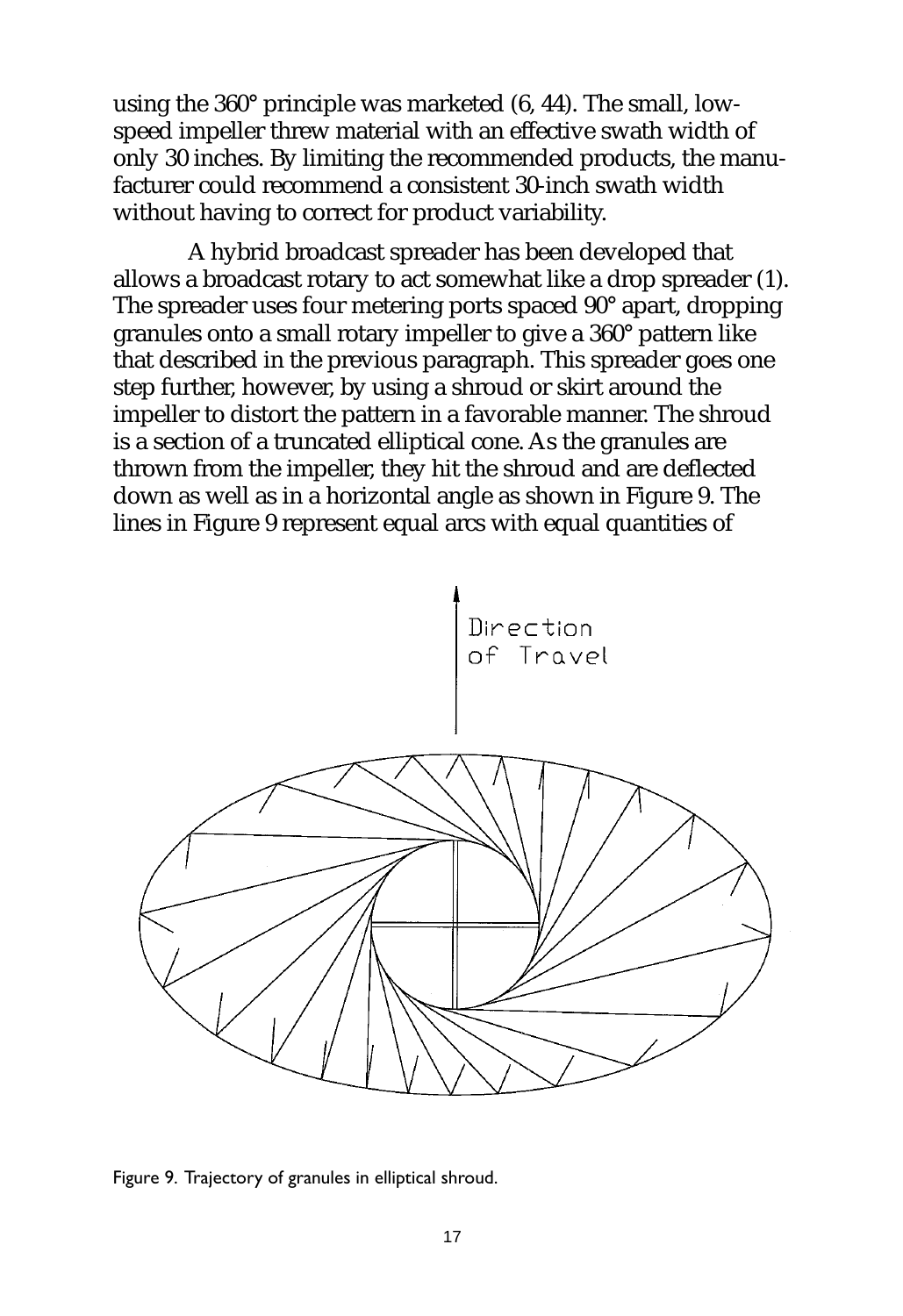granules. The ends of the lines are closer together at the center, but spread out at the edges because of the bounce off of the elliptical shroud. Note how this compacts the pattern near the center and spreads the pattern out at the edges. This eliminates the need for a double overlap as required for a normal 360° pattern and provides a very consistent trapezoidal pattern with tapered edges.

This design is unique among broadcast spreaders in that it gives the same width and shape of pattern for a wide range of products and has no skewing. It can be used much like a drop spreader and provides almost the same uniformity, but it is lighter, cheaper, and provides a wide pattern. The elliptical shroud spreader provides some tapering and is thus more forgiving of swath width errors than a drop spreader. The first spreader using this design delivered a consistent 42-inch swath width with a wide range of products. This design also dramatically reduces the wind distortion common to other broadcast spreaders. It provides better ground clearance than most drop spreaders.

### *Drop Spreader Metering*

Drop spreaders have a row of ports across the bottom or rear of the hopper. A shut-off bar moves either front-to-rear or sideways to open and close the ports. Limiting the opening determines the rate setting. The shape of the holes as well as the tolerances in the linkage and shut-off bar determine the accuracy of metering. A drop spreader can be very accurate and consistent but not all are. Some drop spreaders have a deflector under the ports to even out the flow from the individual ports.

Not all spreaders have hoppers. One home lawn spreader was sold without a hopper. The products intended for application with the spreader were packaged in standard-sized boxes. A box of product was installed on the spreader and became the hopper, with product from the box metered down to an impeller. Since the actual metering and the distribution were done by metal components on the spreader and the box served only as the hopper, the performance was equivalent to other small, low-cost homeowner rotary spreaders.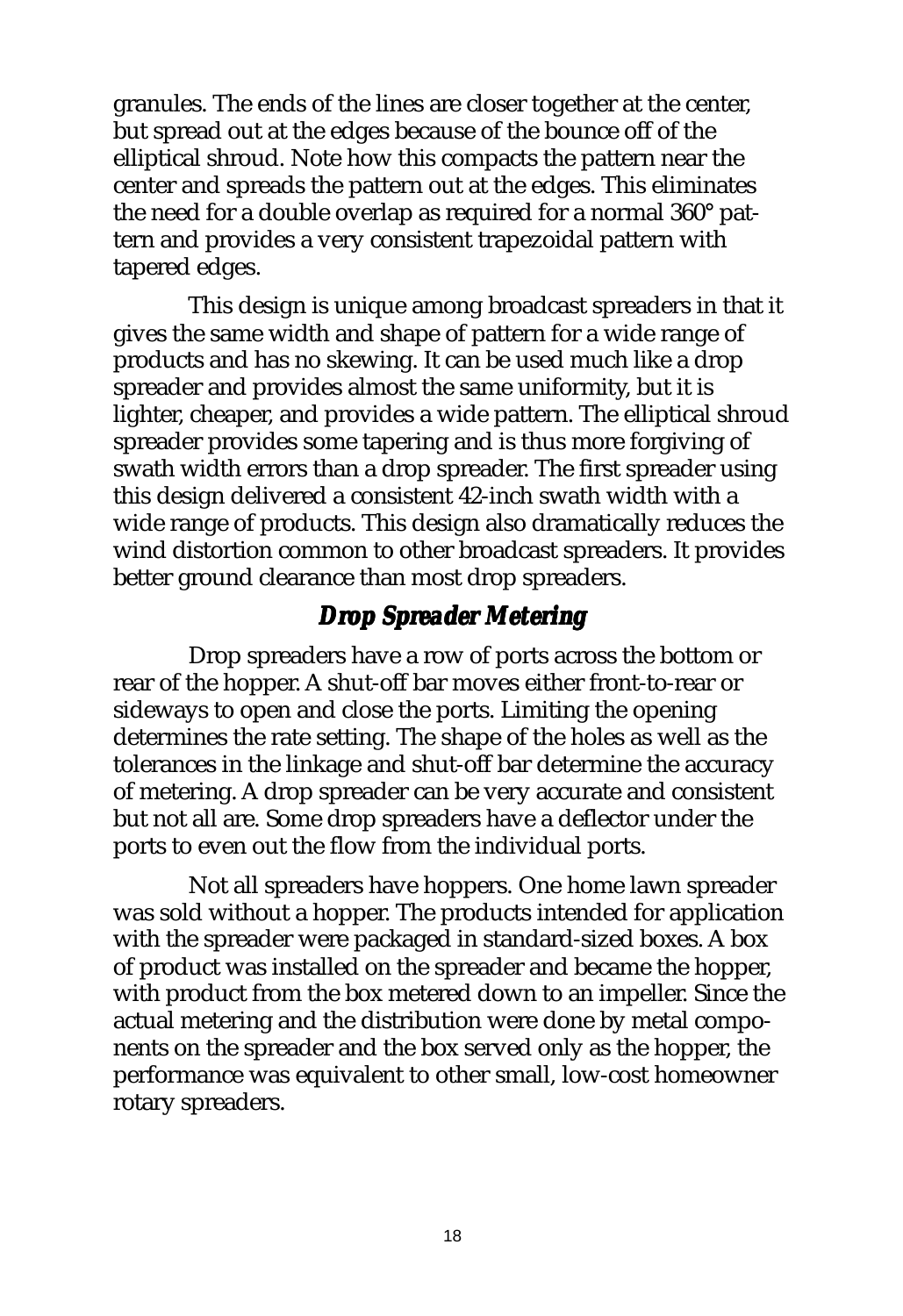# **Selection Criteria**

Factors in selecting a spreader include the size of the area to be covered, characteristics of the granular products to be applied, availability of predetermined spreader settings, need for uniformity, and cost of the spreader (2). The following summarizes some of the considerations in choosing between drop-type and broadcast spreaders:

*Distribution uniformity:* A drop spreader can be very precise and uniform across the swath width; in general, a broadcast pattern will be less uniform.

*Distribution consistency:* The pattern from a drop spreader stays essentially the same as long as it is used with compatible products; broadcast patterns vary with product physical characteristics.

*Feathering:* A broadcast pattern feathers at the edges to accommodate overlap and "forgive" minor errors in swath width; a drop spreader pattern is sharply defined and requires an exact swath width to avoid striping.

**Wind effect:** Wind usually affects a drop pattern much less than a broadcast pattern since the drop point is closer to the ground and the granules fall straight down.

*Granule size: Granule size:* In general, broadcast spreaders can handle larger granules than drop spreaders because broadcast spreaders have a smaller number of larger ports.

*Safety to surrounding areas:* A drop spreader is considerably safer for surrounding vegetation than a broadcast spreader since the product granules are not thrown out beyond the spreader. There is less drift with a drop spreader.

*Ground clearance:* A drop spreader normally has the hopper closer to the ground than a broadcast spreader and thus has less ground clearance and is more susceptible to damage from impacting rocks, roots, and other obstacles.

*Drive torque:* A drop spreader normally has a higher drive torque than a broadcast spreader because of the full-width agitator, so a drop spreader will require more force to push or pull.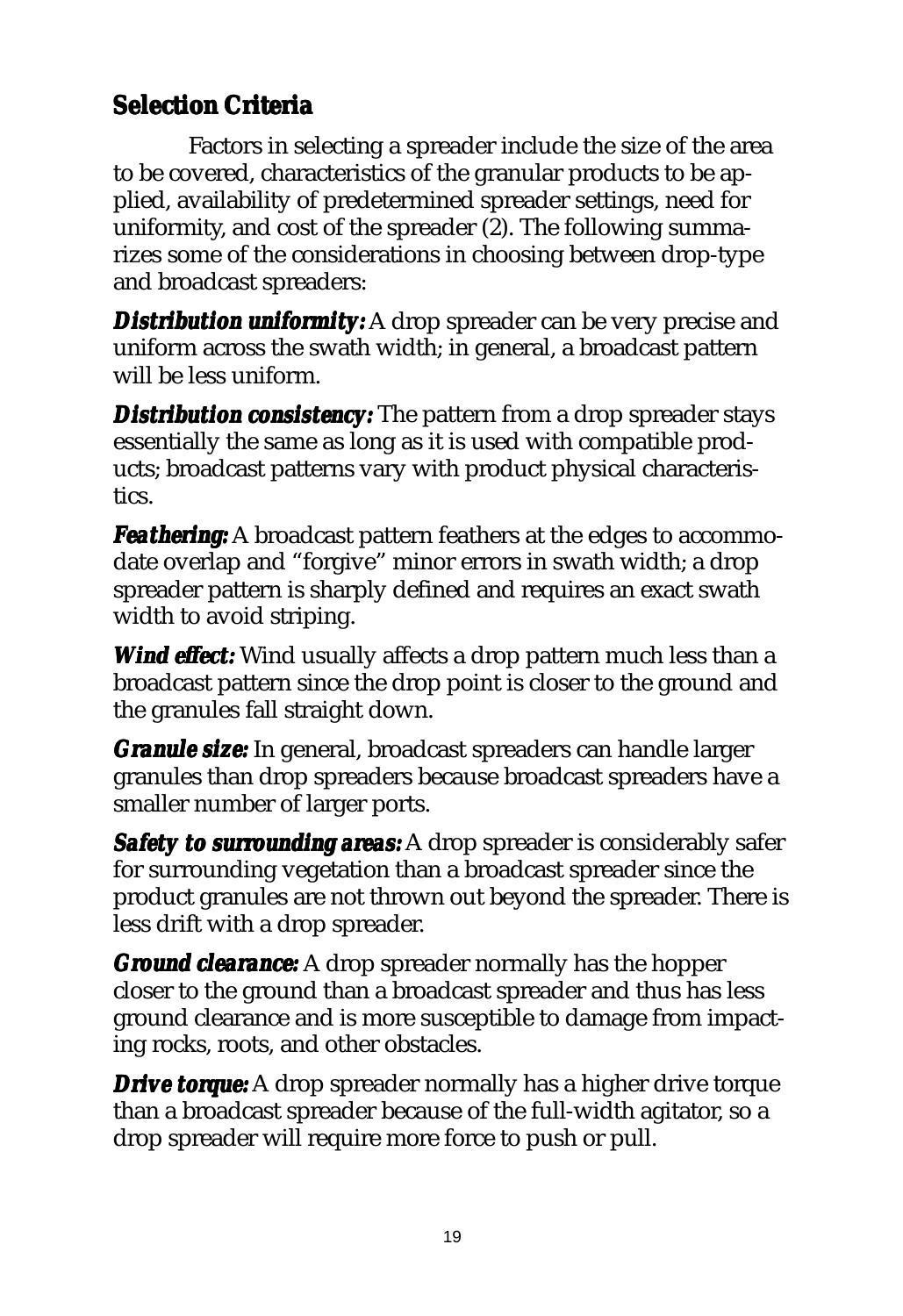**Speed effects:** With a drop spreader, speed affects rate but not pattern. With a broadcast spreader, both rate and pattern can be affected.

*Plugging: Plugging:* Since a drop spreader has many small ports, it is more susceptible to plugging than a broadcast spreader with one to three larger ports. Also, the lower clearance of a drop spreader makes it more likely to plug from wet foliage rubbing on the hopper bottom.

*Construction material: Construction material:* Steel has traditionally been used for drop spreaders to achieve the required rigidity needed for precision, although some plastic drop spreaders are available. Broadcast spreaders can use plastic if desired to increase corrosion resistance and reduce cost.

**Swath width:** Drop spreaders cover only the implement width; broadcast spreaders can deliver a much wider effective swath.

# **Calibration**

## **Basic Rate Calibration**

Rate calibration and determination of pattern and swath width should be entirely separate processes. Even though rate data can be determined from pattern test data, the results are unreliable and can be dramatically incorrect. Before determining a spreader setting for the desired delivery rate, the effective swath width must be determined. For drop-type spreaders, the effective swath width can be measured directly. With broadcast spreaders, the effective swath width must be determined from pattern data. In some cases, this information will be available from the product manufacturer as a part of the product label; if not, pattern testing will be necessary. This will be described later.

Rate calibration is easy with most spreaders and involves no complicated mathematics. Although there are as many calibration methods as there are people recommending them, the method recommended here is the easiest to use. In the most general format, all the operator has to do is find out how long it takes (in seconds) for the spreader to cover a known area, collect the material discharged for that length of time at a given setting,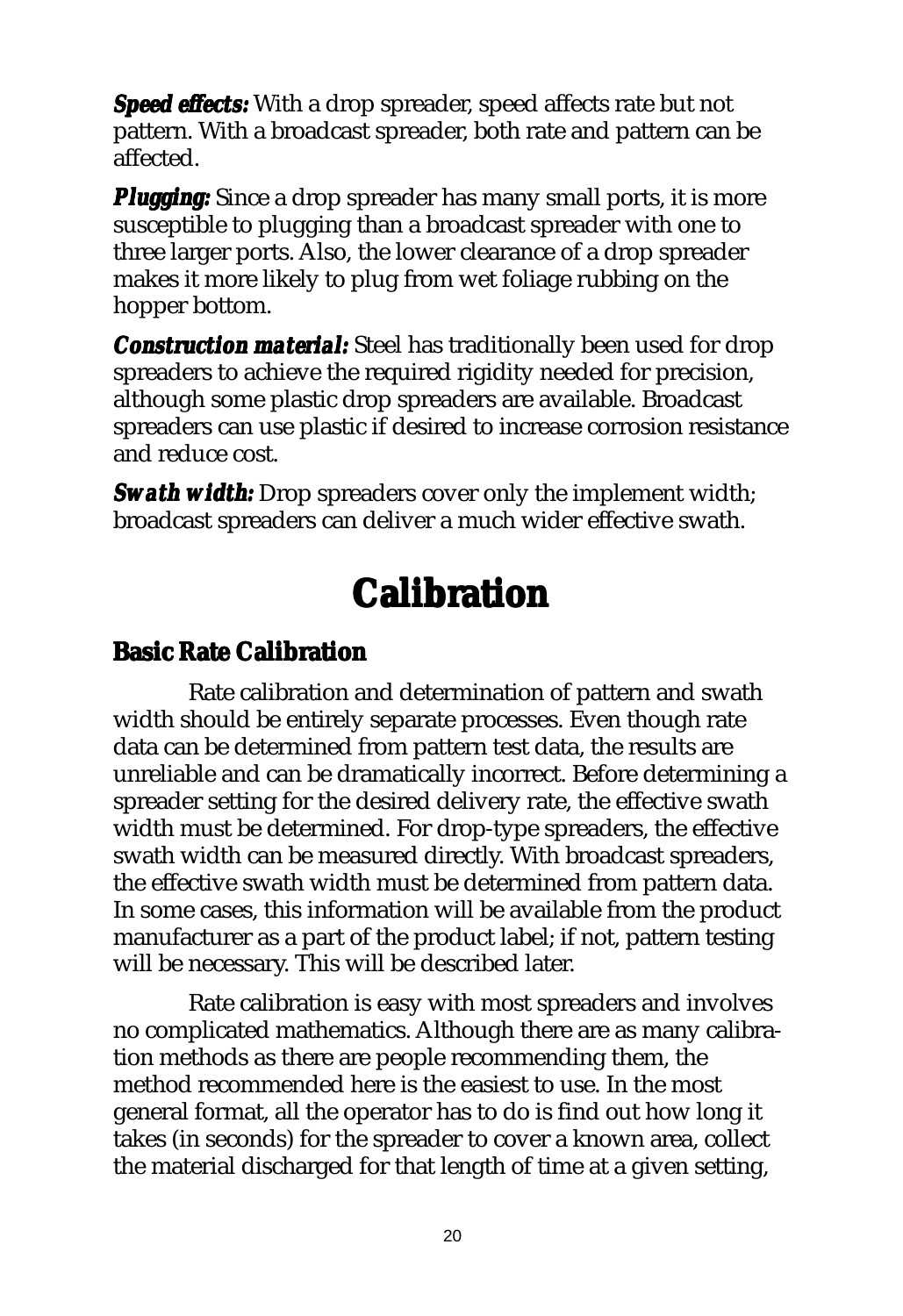and divide the amount by the area. This will give the rate (in kg/ ha, lb/a, lb/1000 ft², etc). The operator can then adjust the setting and try again until the desired delivery rate is achieved. Note that this method does *not* require any calculations of speed, flow rate, etc.

### **Adaptations for Dif Different Spreader Types**

Perhaps the easiest to calibrate is a pendulum spreader (38, 43). The spout can typically be removed by loosening two bolts. Once this is done, the output can be caught in a bucket or bag. If using a bucket, it is easier to set the bucket on the ground under the machine and hold a second bucket with a hole in the bottom over the oscillating spreader opening so that the flying granules are caught by the second bucket and funneled down to the main bucket. Some pendulum spreader manufacturers sell bags for this purpose. It is essential that the PTO be engaged and the spreader be operating when the test is conducted; the delivery rate will be much less at a given setting if the spreader is not operating (43).

Most drop spreaders can be calibrated by hanging a pan or tray under the shut-off bar and then pushing the spreader for a predetermined distance while catching the output. Knowing the spreader width and the distance traveled allows easy calculation of the area. When using this method it is very important that the pan not hang on or even touch the shut-off bar because this can not only affect the test results but can permanently change the calibration of the spreader.

With most rotary spreaders, it is more difficult to catch the output. In some cases, the impeller can be removed, allowing the material to drop into a container. In other cases, it may be possible to fasten a bag or tarp around the impeller(s) to catch the product. If these methods are not practical on a given spreader, it may be necessary to put a weighed amount of product in the spreader, drive the measured distance and spread while driving, then weigh the amount remaining. The difference between the two weights divided by the area covered will be the application rate. The spreader must be operating (i.e. PTO-engaged) during the test.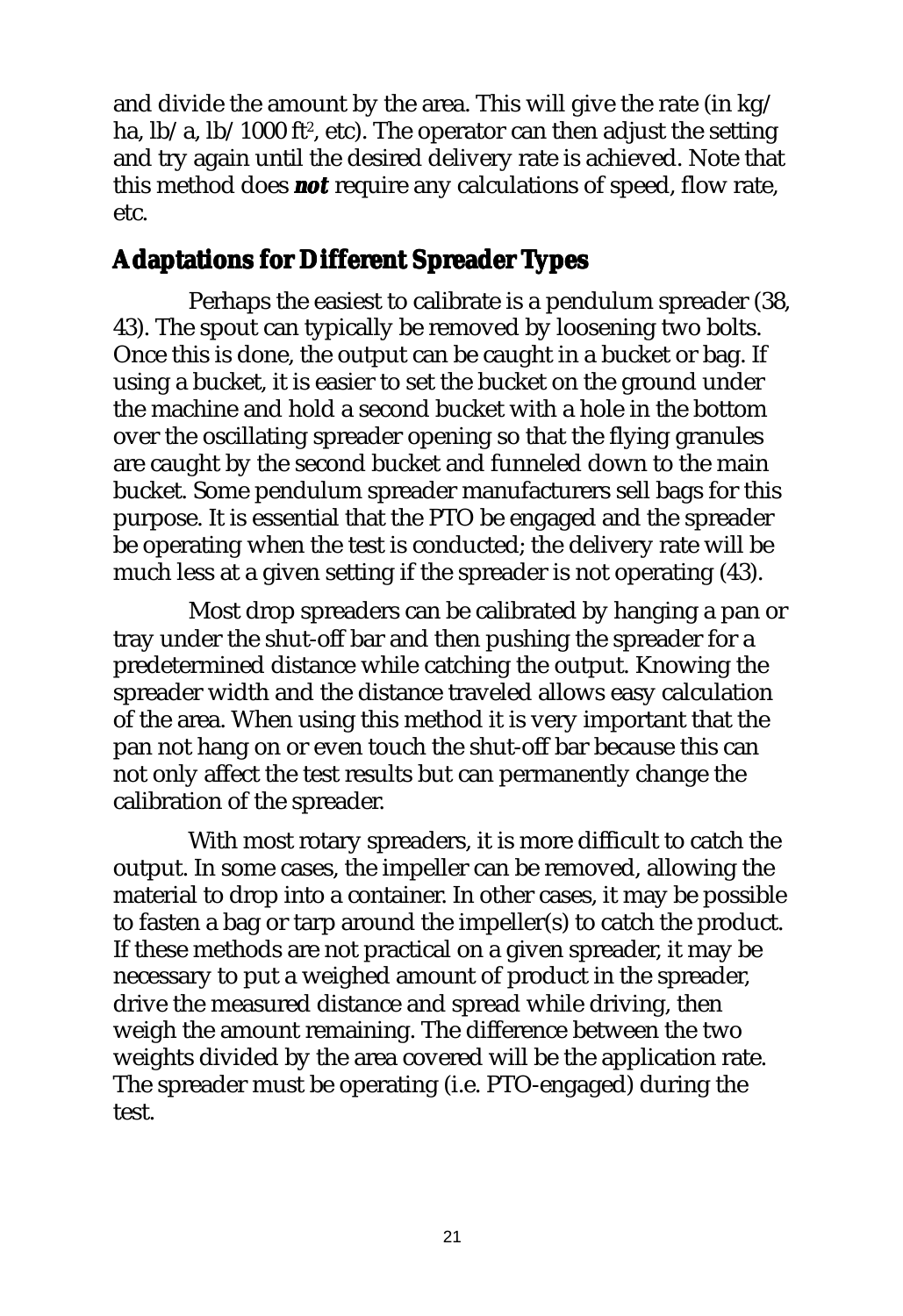Small spreaders, both drop and rotary broadcast, can be calibrated on a test stand. The typical test stand consists of a table with two vertical tires protruding. The tires are driven by a motor at a speed that will make the peripheral speed equal to the desired ground speed. A catch pan under a slot adjacent to the wheels collects the product falling from the spreader while it is driven by the wheels. It is convenient to have a counter on the drive wheels to count revolutions. A conversion table is used to determine how many revolutions are needed for a given area (e.g. 1,000 ft²) at various swath widths. If the impeller is removed, a rotary spreader can be tested on a test stand. Generally accepted speeds are 2.75 mph for walk-behind homeowner spreaders and 3.0 mph for walk-behind professional spreaders.

Pneumatic spreaders can be calibrated by catching the output from the individual discharge points in bags or other containers. Be sure to provide for the air stream to exit from the container.

### **Factors That Affect Rate**

Many factors can affect spreader delivery rate. It may be necessary to recalibrate a spreader when any of these factors change.

### *Humidity*

A common misconception is that fertilizer response to humidity is a ramp function, i.e. hygroscopicity increases with higher relative humidity. Fertilizer response to relative humidity is a step function. Every fertilizer product has what is known as a "critical relative humidity" (CRH). This is the relative humidity at which the fertilizer becomes hygroscopic and takes up water from the air. Below its CRH, a fertilizer will remain dry. Once the CRH is reached, the fertilizer will immediately begin to absorb water. The longer the fertilizer remains exposed to air above its CRH and the higher the humidity above the CRH, the more moisture the fertilizer will absorb (33) - until it reaches saturation.

Humidity has two primary effects on delivery rate. First, as the fertilizer picks up moisture, it will become less flowable and its angle of repose will increase. The delivery rate through the port(s) will thus decrease. Also, if the fertilizer picks up enough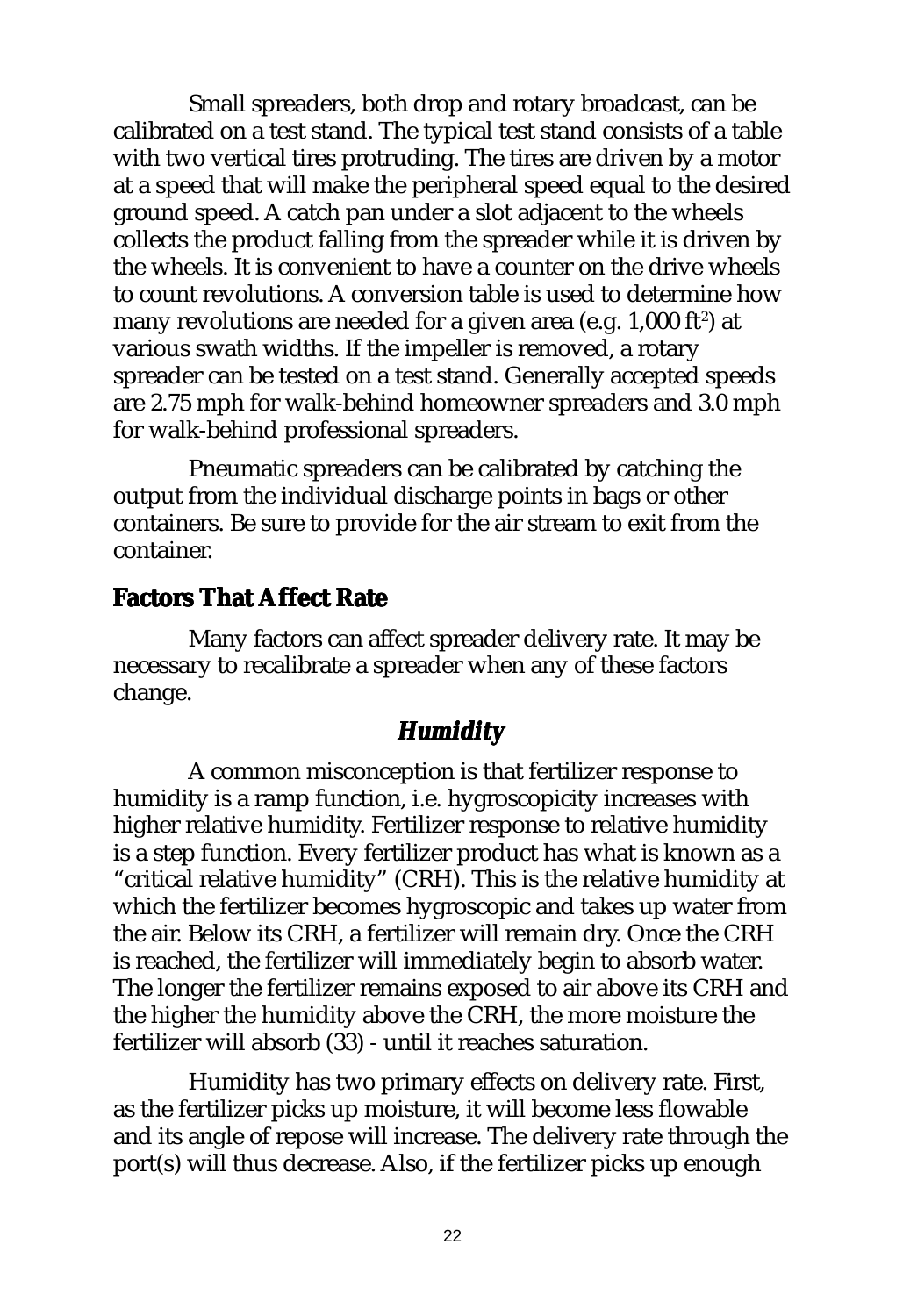moisture, it will begin to build up on the spreader in areas such as under the agitator. This buildup around the ports can further reduce the delivery rate, and it can also dramatically increase the force needed to turn the agitator. With a walk-behind drop spreader, the increase in push force can be substantial.

### *Speed*

Speed can have a major effect on spreader delivery rate. Many small broadcast spreaders are gravimetric (meter on the basis of gravity flow), and thus their delivery rate will be constant per unit time. If the ground speed changes, a given amount of material will be applied to more or less area. If, for example, a spreader meters 2 pounds per minute and covers 500 ft $^{\rm z}$  per minute, it will apply 4 lb/1,000 ft $^{\rm 2}.$  If the ground speed is increased 10% so that the spreader now covers 550 ft $^{\rm z}$  in a minute, the rate will decrease to  $3.6 \; \text{lb}/1,000 \; \text{ft}^2$ .

Volumetric metering means that the metering unit will deliver a fixed amount of material per revolution and thus be unaffected by speed. A grain drill and a granular pesticide meter on a row-crop planter are examples of volumetric metering. Most drop-type spreaders are neither gravimetric nor fully volumetric. Some authorities have published statements that homeowner drop-type spreaders are volumetric, thus speed is irrelevant (54). This is incorrect. Research has shown that common drop-type homeowner spreaders are more nearly gravimetric than volumetric (17, 20, 47). Speed does have a major effect on their delivery rate. Increasing ground speed will decrease application rate. The exact relationship between speed and delivery rate will be different for each model of spreader and will be determined by the geometry of that spreader.

#### *Product*

Characteristics of the product granules can affect the rate calibration (34, 36). Granule size is important, as is the size distribution. Unfortunately, some product manufacturers use only a top and bottom size specification for their granular products. For instance, they might specify only that 98% of the granules be small enough to pass through a #14 sieve and large enough not to pass through a #20 sieve. If one production run meets the spec but is skewed toward mostly 14-16 size granules and another produc-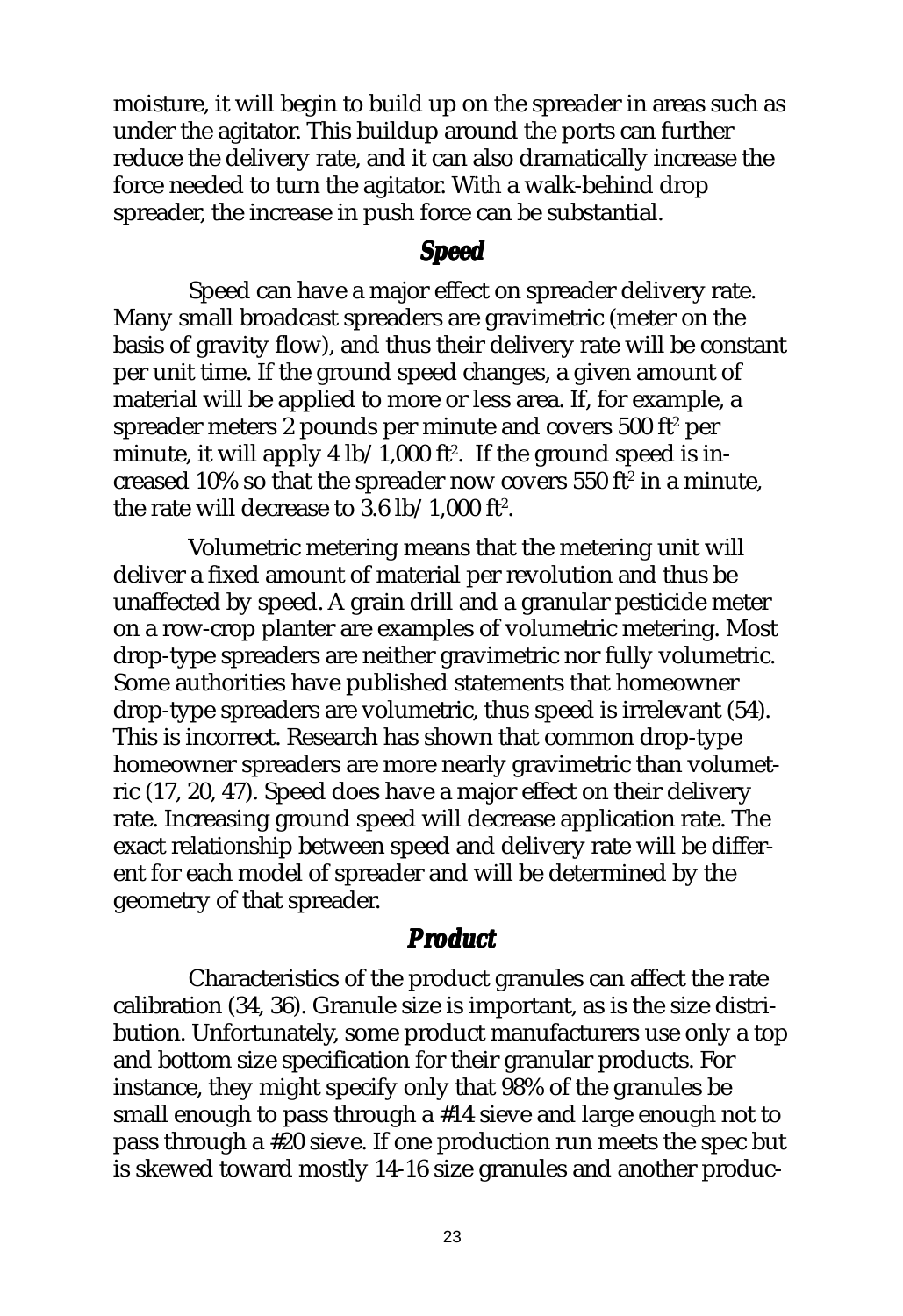tion run also meets the spec but is skewed toward mostly 18-20 size granules, the two materials will perform very differently in spreaders.

Shape of the product is important, too. Shape can change the angle of repose of a product and thus change how freely the product flows. This, in turn, can affect the delivery rate of gravimetric metering systems.

Moisture content of the product can affect the angle of repose as well as the coefficient of friction of the granules. Eventually, product moisture will stabilize at some level consistent with the ambient relative humidity, but the initial product moisture when the bag is opened may be higher or lower, depending on how it was packaged and stored. Changes in these properties can change the delivery rate.

Manufacturers may make major changes in product and keep the same product name. For instance, a manufacturer might even use different N-P-K sources for one batch because of raw material availability. With pesticides, the manufacturer might substitute a corn cob carrier for a clay carrier and not show any changes on the label. Thus, even though the product name and fertilizer or pesticide analysis are the same, the physical product may be completely different and perform differently in the spreader.

All of the above factors can affect the calibration and delivery rate of a product through a spreader. Some of these factors are normally not checked or controlled by product manufacturers; others (e.g. moisture) can change in shipping and storage. It is important that an operator check the delivery rate for each *batch* of product prior to application. The rate that was correct for the last batch may not be correct for this batch.

# *Spreader Angle/Handle Height eader Height*

Unfortunately, something as simple as the height at which the handle is held can have a major effect on spreader delivery rate. This is primarily a problem with plastic drop-type spreaders. With plastic spreaders, the hopper bottom is usually much thicker than with steel spreaders. Since the hopper bottom is thick in the area of the ports, the vertical opening can change as the hopper is tilted (see Figure 10). Since granule flow rate is a function of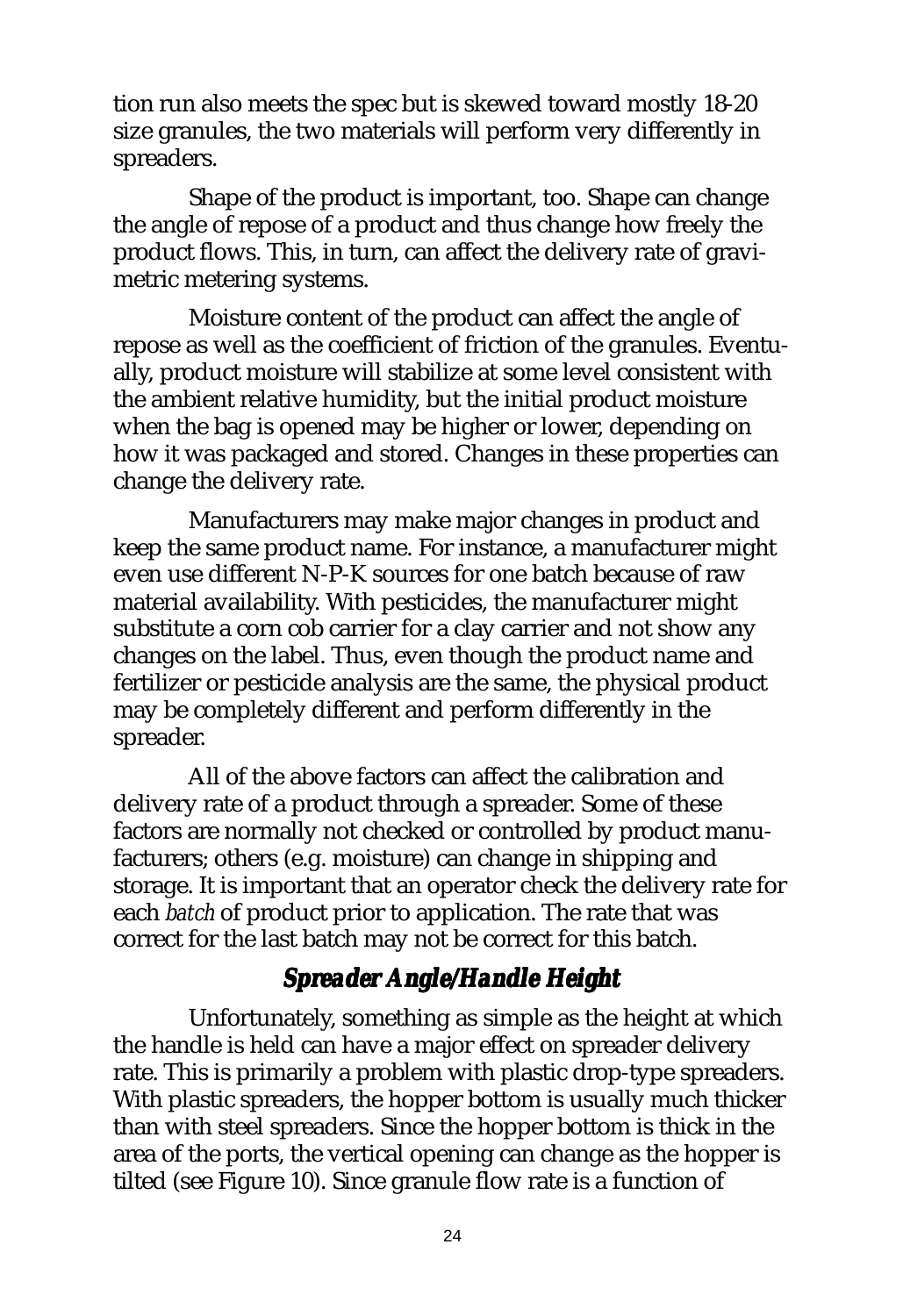vertical opening, flow rate can change. People of different heights hold spreader handles at different heights. Homeowner spreaders are used by people 5 feet tall as well as people well over 6 feet tall. This disparity in heights can lead to handle height variations of more than 6 inches. With some plastic spreaders, a 6-inch change in handle height can change the delivery rate by 50% -100%. It is thus important that the delivery rate determination for plastic spreaders be done with a handle height appropriate for the person who will be operating it. In general, spreader settings on bag labels are based on tests with the spreader hoppers level.

#### **Initial Calibration**

The initial calibration of a spreader is set at the factory in most cases, but it is sometimes necessary to readjust this initial calibration. For instance, if the rate linkage has worn, the shut-off bar or plate has been damaged, or the rate parts have been disassembled, it is desirable to check and reset the initial calibration.



Figure 10. Effect of angle on thick hopper bottom: a) normal angle, b) spreader tilted back 12°.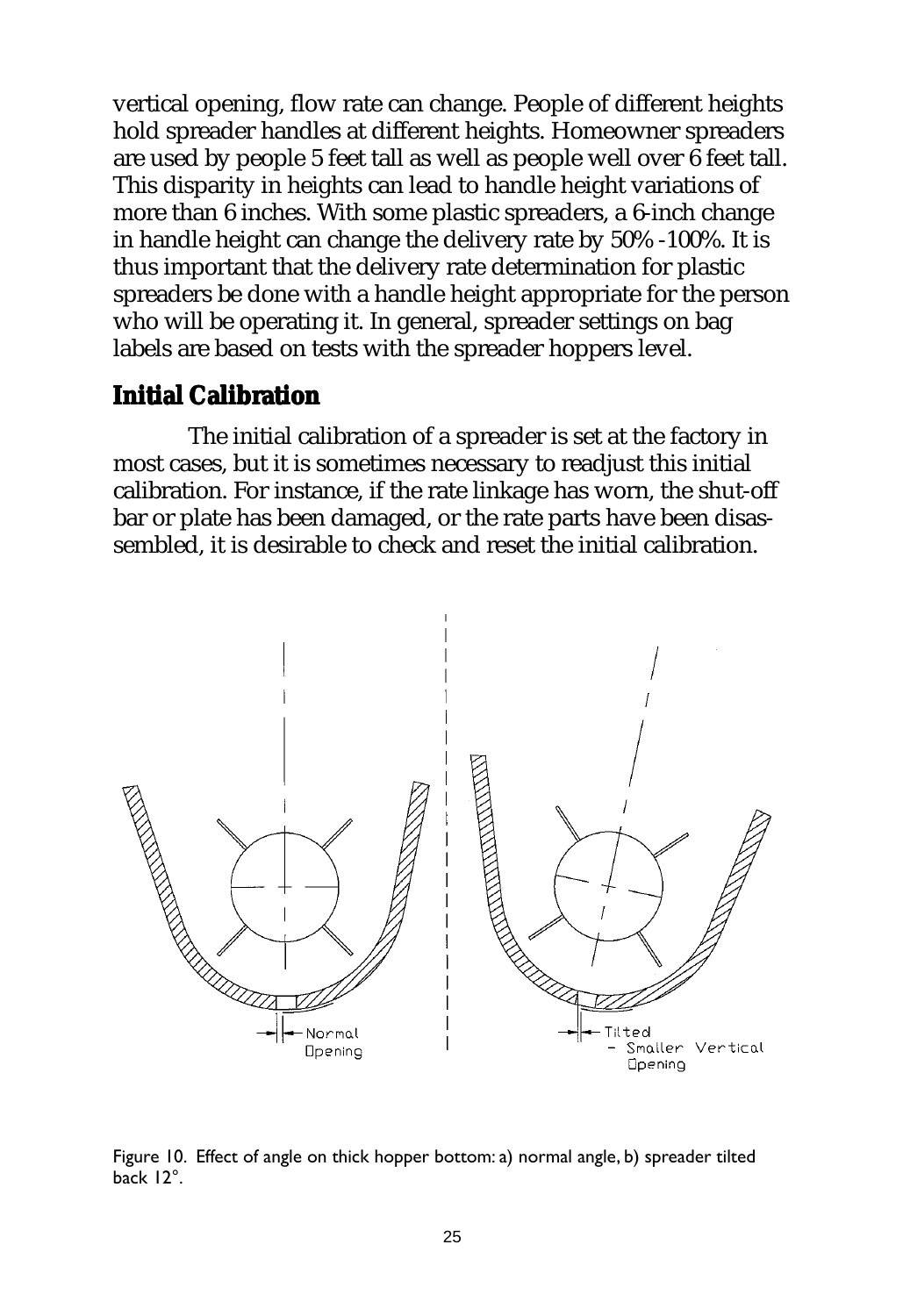This is possible with most larger spreaders and with some homeowner models. If recalibration is possible, the manufacturer will recommend a procedure and, in some cases, provide a calibration gage. One common method of recalibrating professional walkbehind rotary spreaders is to insert a gage rod (or the correct size drill bit) into the specified port opening, adjust the rate setting so that the plate just closes on the gage, and then adjust the pointer to the specified mark on the scale. Another common method is to adjust the rate setting until a specified port just barely closes, and then adjust the pointer to the specified mark on the scale. Some drop spreaders are calibrated by using a gage that is held against the edge of the shut-off bar and the hopper bottom (with the spreader inverted). The shut-off bar is adjusted so that the tips of the ports show in a depressed portion of the gage but not at the sides of the gage. The rate plate is then locked down and the pointer moved to a specified mark on the scale. Other methods may be used by other manufacturers. The important point is to be aware of the need to periodically check the spreader's initial calibration using the manufacturer's recommended procedure and then correct as needed.

In addition to the need to calibrate the rate setting itself, initial calibration can also involve other factors. The clearance between the shut-off bar or plate and the hopper bottom can have a major impact on delivery rate and should be held to close tolerances by the manufacturer. For example, one common spreader has a tolerance of 0.003-0.015 inch between the shut-off bar and hopper. If this adjustment is changed in use, the rate calibration can vary considerably. A common problem is granules building up between the shut-off bar or plate and the hopper, causing the bar or plate to be held out from the hopper. This can dramatically increase the delivery rate, especially at lower settings.

Inexpensive homeowner spreaders that have the ratesetting mechanism on the upper handle and a cable down to the shut-off bar or plate are very subject to changes in initial calibration. For example, any stretching or kinking of the control cable or any looseness in the handle bolts will change the initial calibration.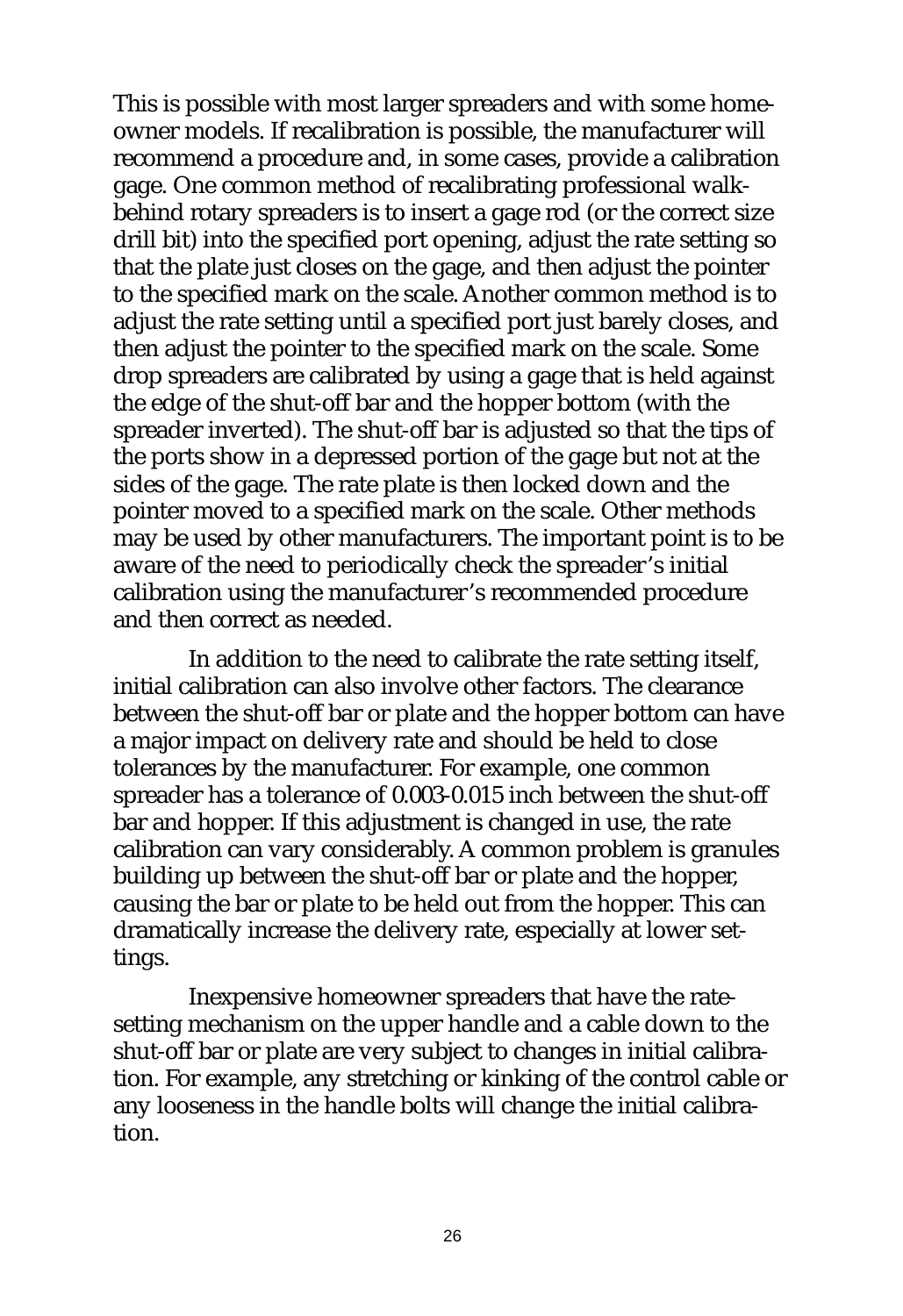# **Pattern Testing**

Pattern testing is the critical first step to obtaining uniform distribution with broadcast spreaders. A pattern test is necessary to determine the effective swath width and the correct pattern adjustment(s) for optimum uniformity (4, 5, 41). Some manufacturers conduct pattern tests on each product in the spreaders they recommend and then put the recommended widths and pattern settings on the bag labels. With reputable companies, you can generally rely on the label pattern settings. In most cases, however, you will need to conduct your own pattern test for each spreader and product. With walk-behind spreaders, you should conduct a pattern test with each individual operator.

#### **Basic Procedure**

The basic procedure for conducting pattern tests is very straightforward. Several collection trays are laid on the ground in a straight line perpendicular to the direction of spreader travel. The spreader is then operated over the line of trays. The material collected in the trays is measured and the resulting data used to calculate the spreader pattern. The American Society of Agricultural Engineers has developed a standard for spreader pattern testing. The procedures outlined here are based on that standard (ASAE S341.2, Procedure for Measuring Distribution Uniformity and Calibrating Granular Broadcast Spreaders).

The size and configuration of the trays are important (9, 48). The trays should be small enough that you can get at least 10 trays in the effective swath width. More than 10 trays are better. If the trays are too small, however, the test will be more difficult to conduct, and the results will be biased by the small tray size (9, 48, 49). It is desirable to use as many trays as practical without resorting to reduced tray size. For large agronomic spreaders, the pans can be 12-24 inches wide by about 24 inches long and spaced every 24-48 inches. For most professional turf spreaders, trays that are 11-12 inches wide by 15 inches long work well. They should be spaced 12 inches apart for walk-behind spreaders and 24 inches apart for tractor spreaders. For most small homeowner spreaders, trays 5-6 inches wide by about 15 inches long work well. These should be spaced on 6-inch centers across the full pattern width.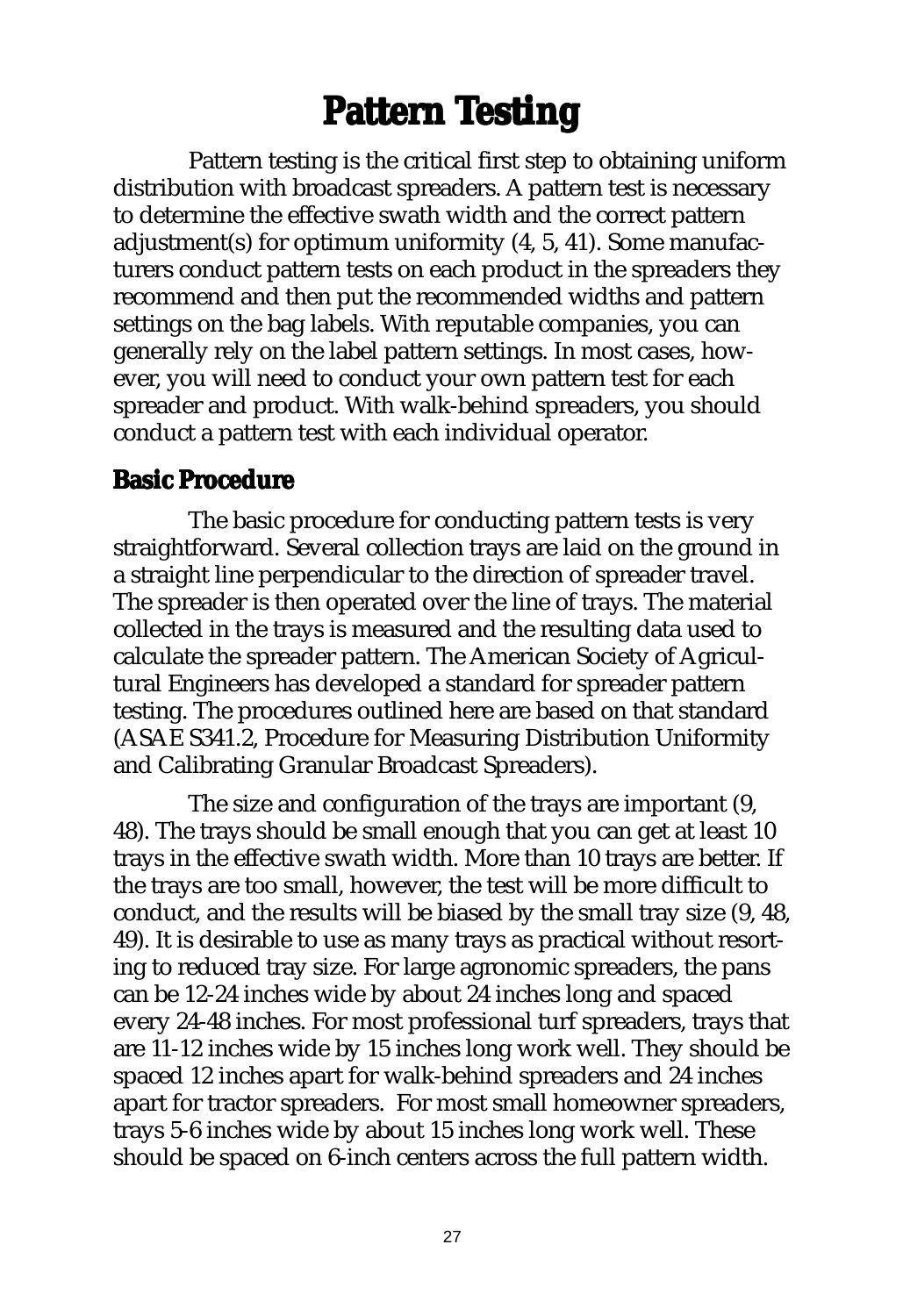With some very small homeowner spreaders, even narrower trays may be needed to obtain adequate data points.

Trays for small spreaders should be about 2 inches high. Trays for large agronomic spreaders can be up to 4 inches high. All should have internal baffles to reduce the amount of material that bounces out on impact. It is helpful to use baffles that do not reach all the way to the bottom of the trays so that pouring material from the trays is easier.

Removing trays from the pattern to allow the spreader (and tractor) tires to pass through the line of pans is acceptable. The line of trays should extend at least far enough to each side to catch the farthest granules thrown. Collecting material only in the effective swath width is not adequate.

Making more than one pass over the trays for each test can be helpful. This procedure helps average out small run-to-run variations and also results in larger samples to measure. Testing has shown that there are no statistically significant differences in the patterns obtained from single or multiple passes.

Some spreader engineers have been concerned about the effect of the air blast from the tractor exhaust and tractor cooling fan on material in the trays when making multiple passes over a line of trays. The concern is that the air blast from one pass might blow material from a previous pass into or out of some of the trays. Testing has shown that this effect is not significant, even with a very low density material and a tractor with an underslung exhaust system.

The material from the trays can be measured either by weight or volume. Weighing the samples is more accurate, and electronic scales with 0.1-gram accuracy are inexpensive and adequate for this job. An alternative is to measure the material volumetrically in a small graduated cylinder. Since you are interested only in relative measurements, it really doesn't matter what units of measurements you use (grams, ounces, cubic centimeters, milliliters).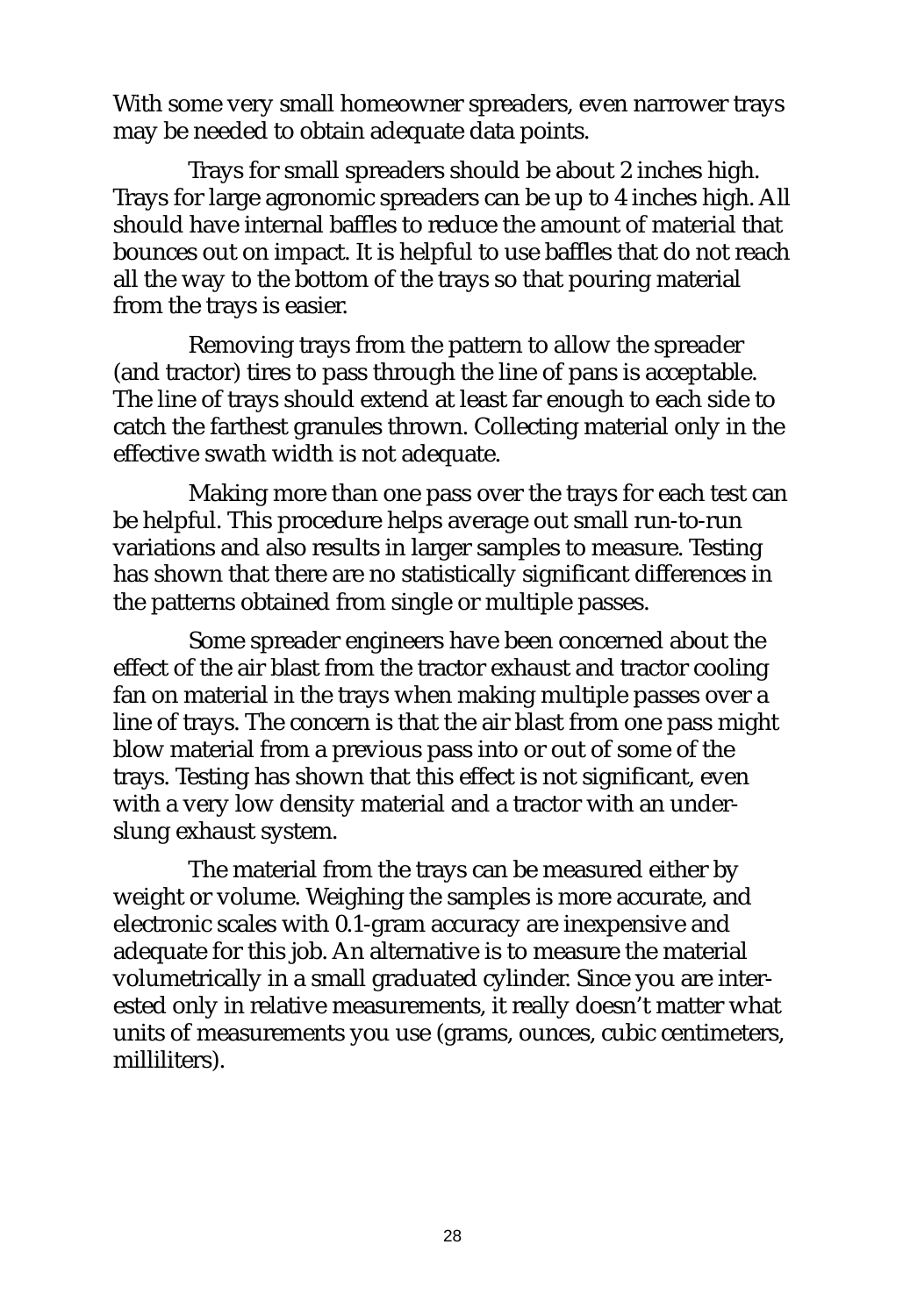#### **Data Analysis**

Once the material in the trays is measured, the data must be analyzed. One traditional way of analyzing the data is to plot a graph of the pattern on graph paper. This allows you to visualize the pattern, and you can readily detect pattern problems such as skewing, peaks in the pattern, and light areas in the pattern. Given the information from a graph, you can then adjust the pattern settings on the spreader and make another pattern test, repeating this procedure until you obtain the best pattern possible with your spreader and product.

A graph of the spreader pattern allows a rough estimate of the effective swath width. This method of determining swath width is not as effective as calculating an overlapped swath width but is better than nothing. To estimate the swath width from a graph, you should draw a horizontal line through the graph about where you estimate the average rate (of the center section) to be (see Figure 11). Now add a second horizontal line at half that rate. Draw vertical lines down from the points where the half rate line intersects the pattern edges. The distance between the two vertical lines is the approximate effective swath width. The vertical lines



Figure 11. Estimating swath width from a graph.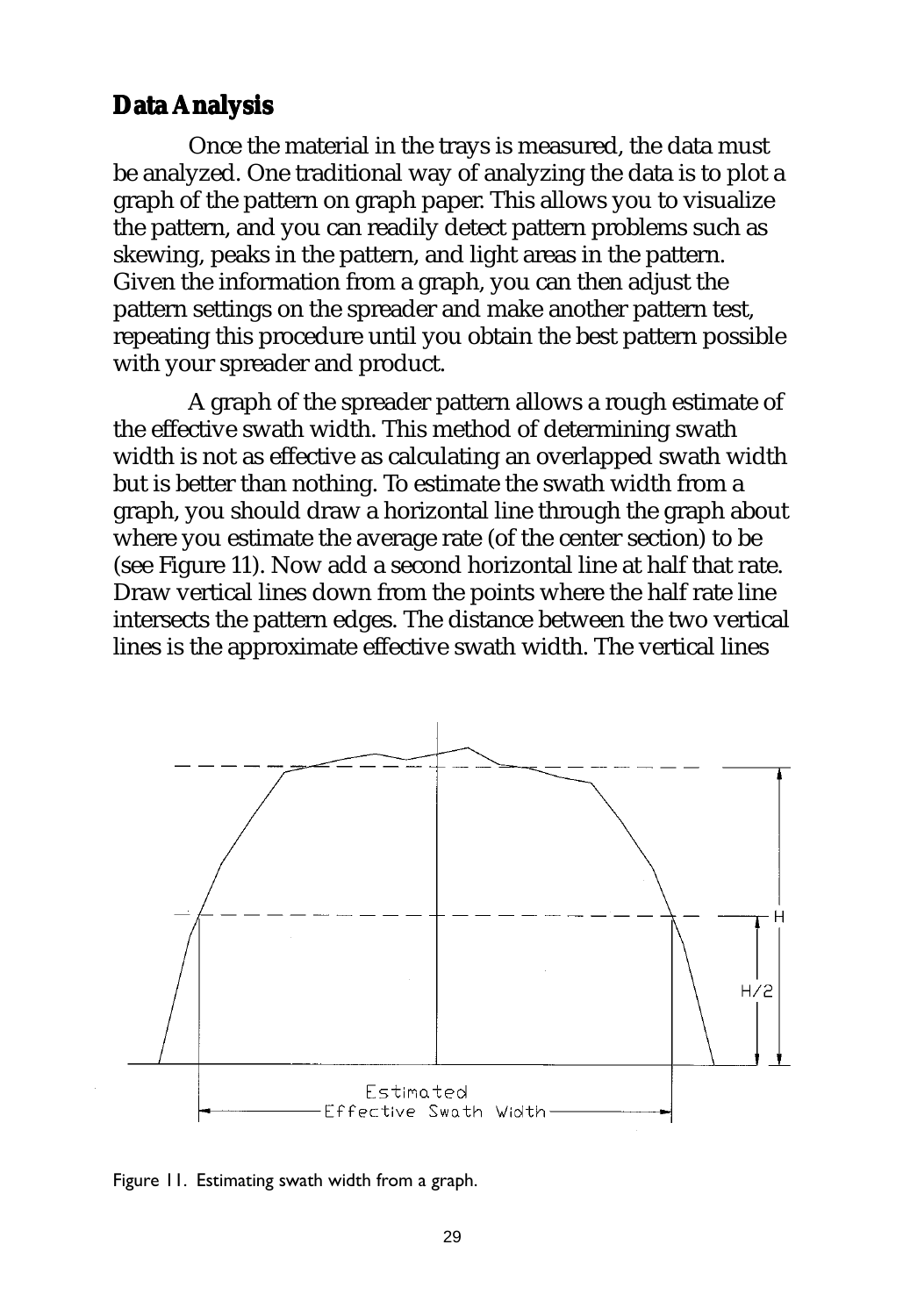represent the overlap points from adjacent patterns at the selected swath width. If the pattern is skewed, one vertical line may be further from the center than the other.

It is also possible to mathematically construct overlapped patterns for various potential swath widths. This is done by listing the data from the individual pans for the center swath and then adding in the amounts at each point for assumed adjacent (identical) passes that overlap the center or primary pattern. Depending on the proposed operating mode, you will need to add left-on-left, right-on-right or left-on-right, right-on-left. Three patterns (center plus one on each side) may be adequate, but for triangular patterns or narrow potential swath widths, it will be necessary to add in five or even seven patterns. Enough patterns must be considered that all data points from overlapping passes falling between the overlap points on the center pattern are taken into account. All points beyond that will be a repeat of the points between the overlap points and thus are superfluous for this exercise.

Although overlapped patterns can be analyzed manually, it is much easier to use a computer program. Several programs are available. A program called Spreader.EZ is available from the Louisiana Cooperative Extension Service (10, 14, 15, 19, 51). To use this program, you first enter background information about the spreader, product, test conditions, etc. and the pattern data. The computer will then print several pages of information for you. The first page will be a record of the background information (Figure 12). The second page will show a graph of a single pattern, a record of the apparent delivery rate at each point in the pattern, and a figure for skewing, expressed as % left, % right (Figure 13). The third page of the computer output shows a range of potential swath widths and several overlapped pattern parameters for each. The parameters shown are coefficient of variation (CV), apparent mean delivery rate, and the minimum and maximum points in the overlapped pattern, expressed as percentages of the average delivery rate (Figure 14). The fourth page of the output shows a graph of CV as a function of overlapped swath width (Figure 15). Additional optional pages are possible. Each optional page will provide a graph of the overlapped pattern for a selected swath width (Figure 16).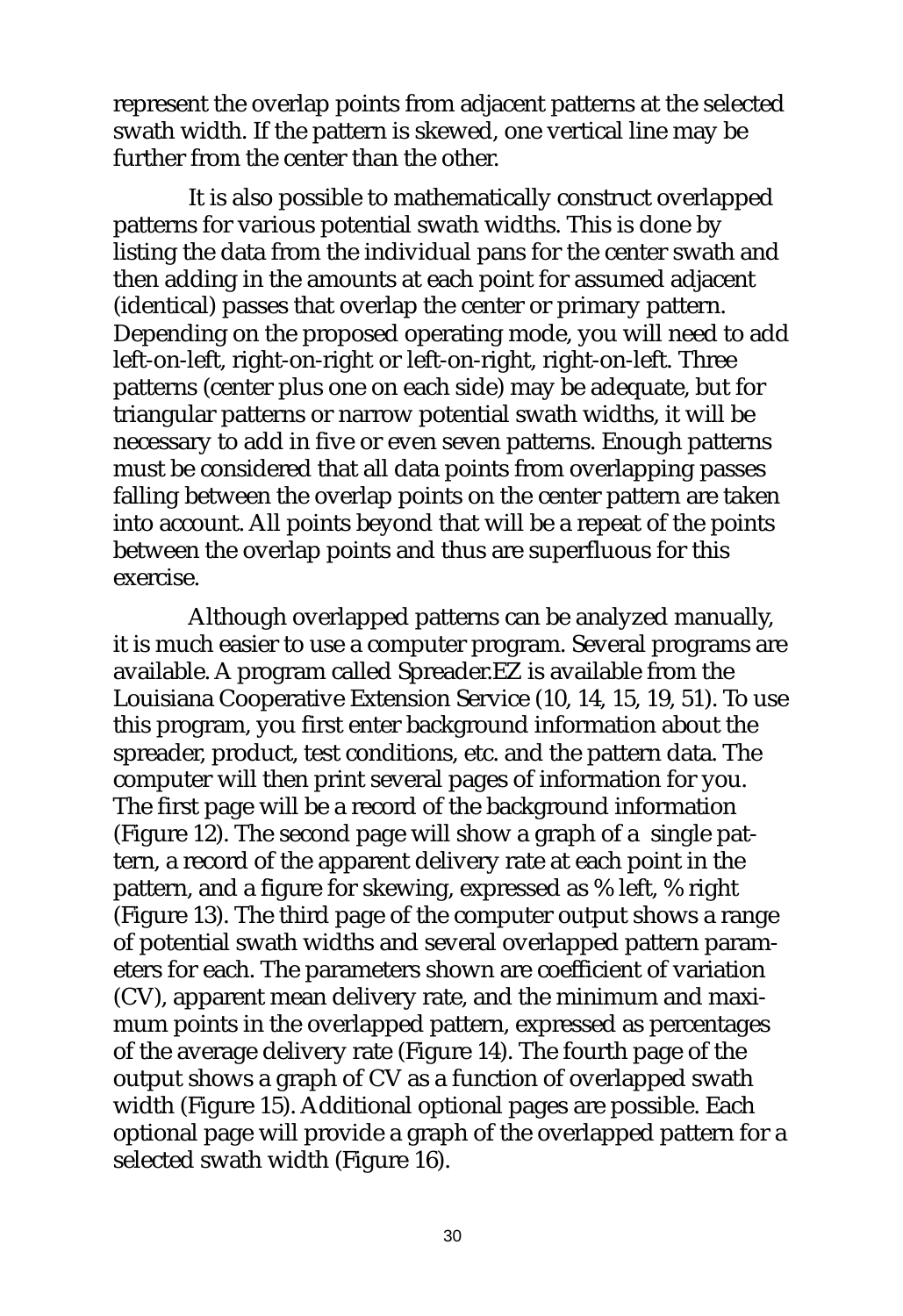ROTARY SPREADER PATTERN ANALYSIS SPREADER.EZ -- DEVELOPED BY LOUISIANA STATE UNIVERSITY

> Copyright (c), 1986, 1988, by Richard L. Parish Louisiana State University and A & M College. Baton Rouge, Louisiana All mights reserved

TEST CONDITIONS --

CATCH PANS ARE 11.5 INCHES WIDE BY 15 INCHES LONG THE SPACING BETWEEN PANS IS 24 INCHES THE DISTANCE FROM THE CENTERLINE TO THE OUTER CATCH PAN IS 30 FEET THE NUMBER OF PASSES OVER THE PANS PER RUN IS 3

SPREADER DESCRIPTION --

THE SPREADER MODEL USED IS -- Vicon 203 SPREADER VARIABLES (IF ANY) --Pendulum spreader

DATA ON PRODUCT BEING TESTED --

PRODUCT NAME IS 20-2-10 PRODUCT DESCRIPTION -- Encapsulated fertilizer

DATA ON INDIVIDUAL TEST RUN CONDITIONS --

TEST NUMBER - 1 SPREADER SETTING = 24 SPREADER OPERATOR = RLP DATE OF TEST RUN - 07/19/96 TEST LOCATION = FIRS SPREADER SPEED - 4.5 MPH TEMPERATURE = 88 DEGREES F RELATIVE HUMIDITY - 74% OTHER TEST VARIABLES -- Standard test

Figure 12. Sample of page 1 of Spreader.EZ output: background data.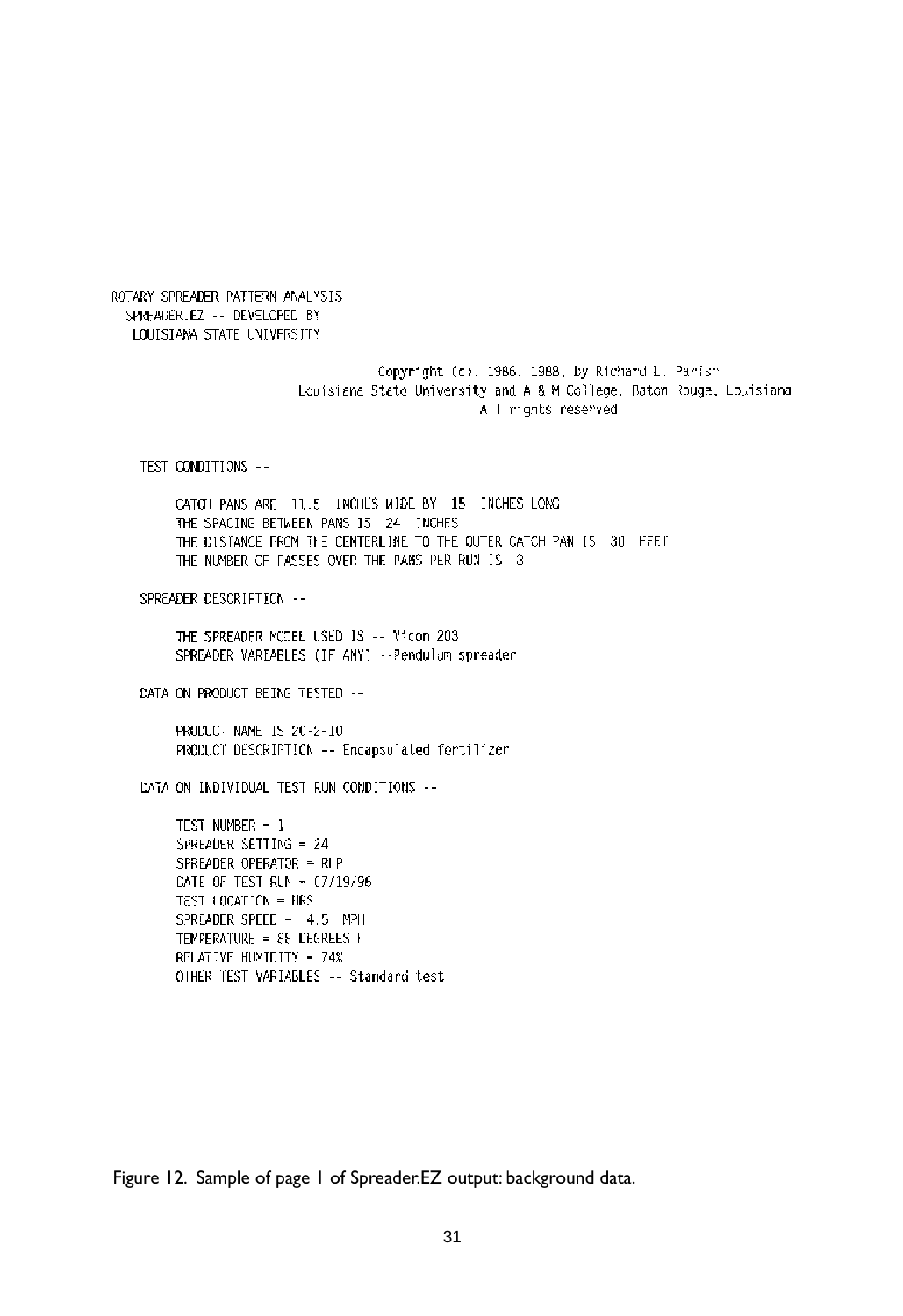|                       |         | 을   | 9.00 | ్లె | ्<br>द | 10.69         | 22.57      | 48.10                             | 54.13                                             | 69.48 | 88.138 | 90.96 | 95 E | 95.Z) | es<br>Se | 139.EE | O.C                                                                               | IT2                                                                                                            | $\frac{3}{2}$ | 107.58                                                                                                         | 109.56                                                                                                          | 96.20 | 88.18 | 72.25                                                                                                                  | 55.81                                       | $\frac{13}{34}$ | ी<br>इ                    | $\frac{18}{2}$ | e<br>S                                    | 29.39            | $\frac{33}{13}$ | 쯵 | S,<br>Ń |
|-----------------------|---------|-----|------|-----|--------|---------------|------------|-----------------------------------|---------------------------------------------------|-------|--------|-------|------|-------|----------|--------|-----------------------------------------------------------------------------------|----------------------------------------------------------------------------------------------------------------|---------------|----------------------------------------------------------------------------------------------------------------|-----------------------------------------------------------------------------------------------------------------|-------|-------|------------------------------------------------------------------------------------------------------------------------|---------------------------------------------|-----------------|---------------------------|----------------|-------------------------------------------|------------------|-----------------|---|---------|
|                       |         | 152 |      |     |        |               |            |                                   |                                                   |       |        |       |      |       |          |        |                                                                                   |                                                                                                                |               |                                                                                                                |                                                                                                                 |       |       |                                                                                                                        |                                             |                 |                           |                |                                           |                  |                 |   |         |
|                       |         | Ë   |      |     |        |               |            |                                   |                                                   |       |        |       |      |       |          |        |                                                                                   |                                                                                                                |               |                                                                                                                |                                                                                                                 |       |       |                                                                                                                        |                                             |                 |                           |                |                                           |                  |                 |   |         |
|                       |         | ž   |      |     |        |               |            |                                   |                                                   |       |        |       |      |       |          |        |                                                                                   |                                                                                                                |               |                                                                                                                |                                                                                                                 |       |       |                                                                                                                        |                                             |                 |                           |                |                                           |                  |                 |   |         |
| 诱                     |         | Ê   |      |     |        |               |            |                                   |                                                   |       |        |       |      |       |          |        |                                                                                   |                                                                                                                |               |                                                                                                                |                                                                                                                 |       |       |                                                                                                                        |                                             |                 |                           |                |                                           |                  |                 |   |         |
|                       |         |     |      |     |        |               |            |                                   |                                                   |       |        |       |      |       |          |        |                                                                                   |                                                                                                                |               |                                                                                                                |                                                                                                                 |       |       |                                                                                                                        |                                             |                 |                           |                |                                           |                  |                 |   |         |
|                       |         | 엂   |      |     |        |               |            |                                   |                                                   |       |        |       |      |       |          |        |                                                                                   |                                                                                                                |               |                                                                                                                |                                                                                                                 |       |       |                                                                                                                        |                                             |                 |                           |                |                                           |                  |                 |   |         |
|                       |         | π.  |      |     |        |               |            |                                   |                                                   |       |        |       |      |       |          |        |                                                                                   |                                                                                                                |               |                                                                                                                |                                                                                                                 |       |       |                                                                                                                        |                                             |                 |                           |                |                                           |                  |                 |   |         |
| <b>BATE IN LBACHE</b> |         | 뚊   |      |     |        |               |            |                                   |                                                   |       |        |       |      |       |          |        |                                                                                   |                                                                                                                |               |                                                                                                                |                                                                                                                 |       |       |                                                                                                                        |                                             |                 |                           |                |                                           |                  |                 |   |         |
| I                     |         |     |      |     |        |               | CANAZZANYA | <b>KKXXXXXXXXXXXXXXXXXXXXXXXX</b> | <b>CARRA REPORT AN ANGELES ANG MANASAN SISTEM</b> |       |        |       |      |       |          |        | XEN NA KENTEN YEN KA KA KE KENTEN YANAN KA KENA KA KENTEN YEN KA KE KE KE KENTEN. | EEN STAKKEN EEN STEN AAKTEKEN EN ALTEREN KONGENERIK OOK DE TAAL HET DE STAKEN OOK DE DE DE DE DE DE DE DE DE D |               | KENNING KANG KENGGANG TERSEKALAN DI PERSEKAN KENGGANG KANG KENGGANG KENGGANG KENGGANG KENGGANG KENGGANG KENGGA | EESTA SAARE KENNEN VALMAN VALMAN VALMAN KENNEN VALMAN VALMAN VALMAN VALMAN VALMAN VALMAN VALMAN VALMAN VALMAN V |       |       | <b>EXECUTE AN ANTENDE SE DE L'ANGERIE DE L'ANGERIE DE L'ANGERIE DE L'ANGERIE DE L'ANGERIE DE L'ANGERIE DE L'ANGERI</b> | <b>TANKAN YANKAN KANAN YANKAN KANAN KAN</b> |                 |                           |                | A SEN SEN KENNEN KENNEN KENNEN KENNEN KEN | XXXXXXXXXXXXXXXX |                 |   |         |
| <b>WASER</b>          |         |     |      | Š   | Š      | <b>CONSOL</b> |            |                                   |                                                   |       |        |       |      |       |          |        |                                                                                   |                                                                                                                |               |                                                                                                                |                                                                                                                 |       |       |                                                                                                                        |                                             |                 |                           |                |                                           |                  | a a a           | ă |         |
| g<br>葐                | DONT ON |     |      |     |        |               |            | <b>SKSZRRAFFINNIA44000400</b>     |                                                   |       |        |       |      |       |          |        |                                                                                   |                                                                                                                |               |                                                                                                                |                                                                                                                 |       | 昌     | ≌                                                                                                                      | 4                                           | ٩.              | $\widetilde{\mathcal{C}}$ |                | នីន                                       | ನ                | 碧               |   |         |

PERCFNT OF MAIL: RETURNER THE 49 US\$2.7 / 50 / 49784

Figure 13. Sample of page 2 of Spreader.EZ output: skewing and graph of single pattern.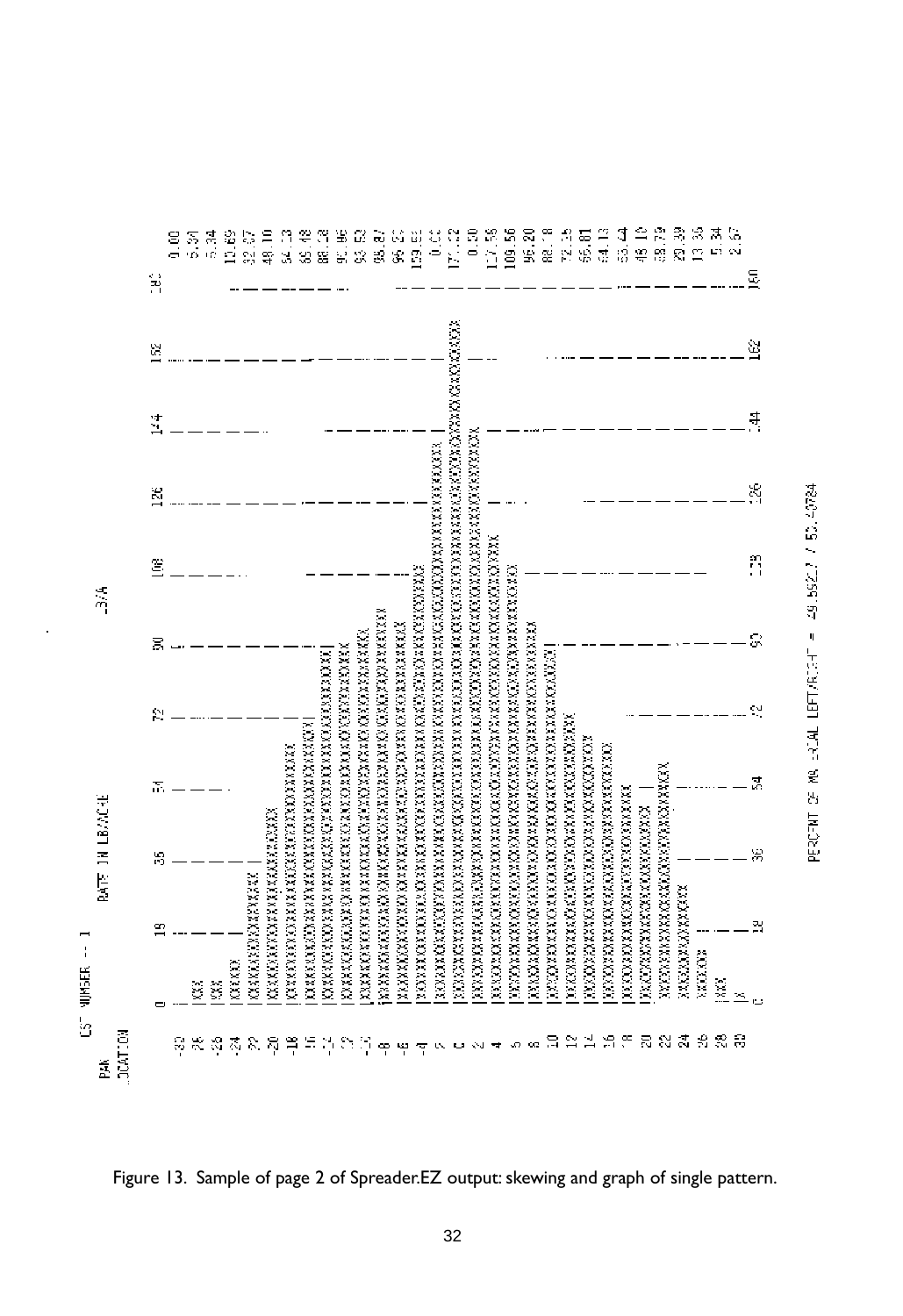|                                           | ðŚ<br>MAXIMUM RATH,   |       |  |  |  |  |  |  |  |  |  |  |  |  | SESBER RABBERBER SARRA SARRA                                                    |  |
|-------------------------------------------|-----------------------|-------|--|--|--|--|--|--|--|--|--|--|--|--|---------------------------------------------------------------------------------|--|
|                                           | òс<br>MENTPUM RATE.   | $\Xi$ |  |  |  |  |  |  |  |  |  |  |  |  | 机屏积的 网络网络哈尔瓦尔 网络马瓦尔尼亚 法法律法律 不可自                                                 |  |
|                                           | LB/A<br>RATE.<br>MEAK |       |  |  |  |  |  |  |  |  |  |  |  |  | 出力では天然は私はあるとはないは、それをあるためはない。<br>おはなのだと思いないと思います。 おところ おおおお あるだけ ないはない           |  |
| CONTINUOUS OPERATION                      | جرح<br>C.V.J          |       |  |  |  |  |  |  |  |  |  |  |  |  | 6.乳豆医乳糖医胆汁试验试验试验 医双路见器 机机轨轮轮机 网络                                                |  |
| $\overline{\phantom{0}}$<br>TEST NUMBER - | 다<br>SWATH WIDTH.     |       |  |  |  |  |  |  |  |  |  |  |  |  | 8 1 1 1 1 1 1 1 1 1 2 3 3 4 3 6 3 6 4 5 6 7 8 7 8 7 8 7 8 7 8 7 8 7 8 8 8 8 8 7 |  |

Figure 14. Sample of page 3 of Spreader.EZ output: descriptive parameters for potential overlapped patterns.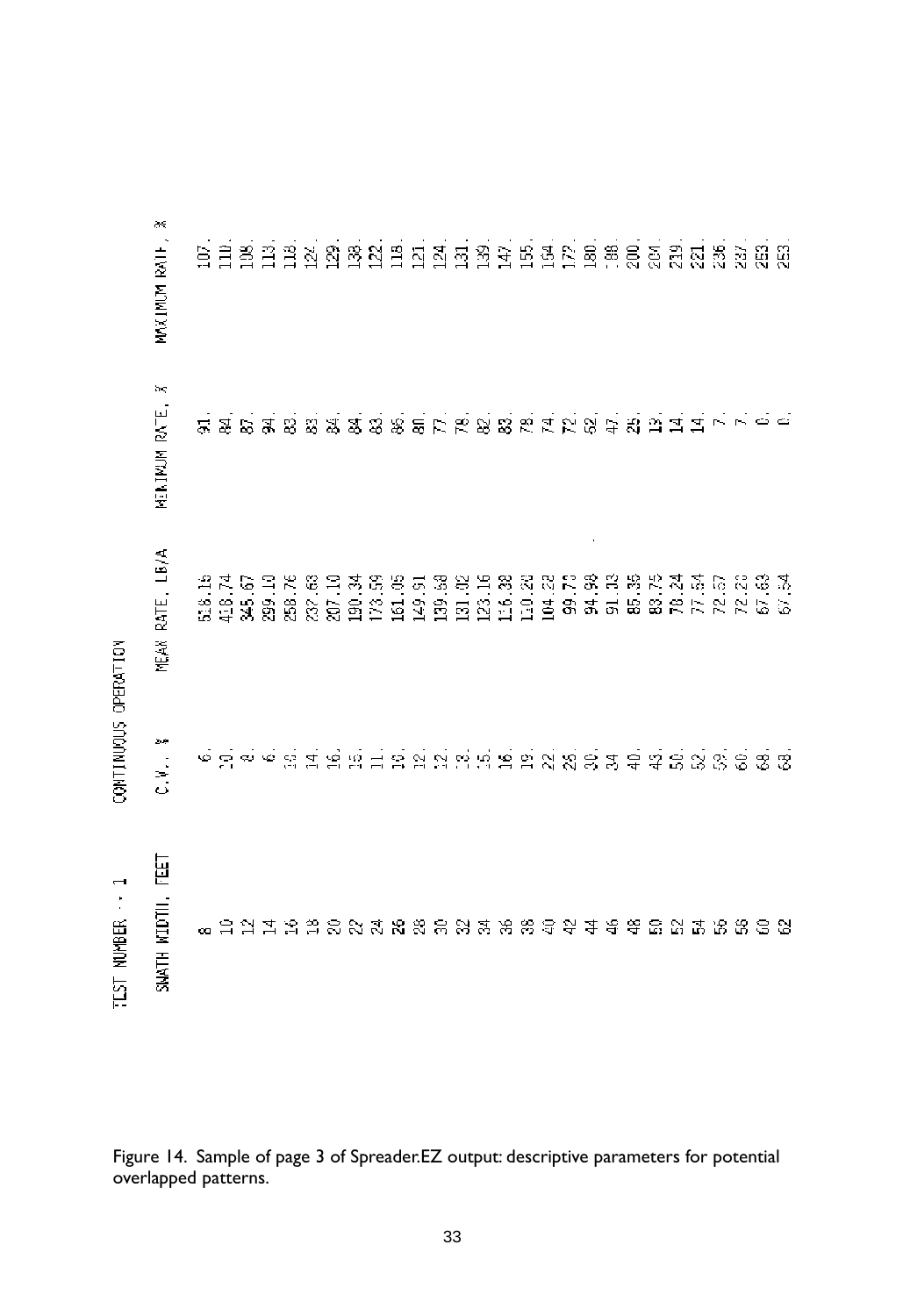

Figure 15. Sample of page 4 of Spreader.EZ output: graph of CV as a function of swath width.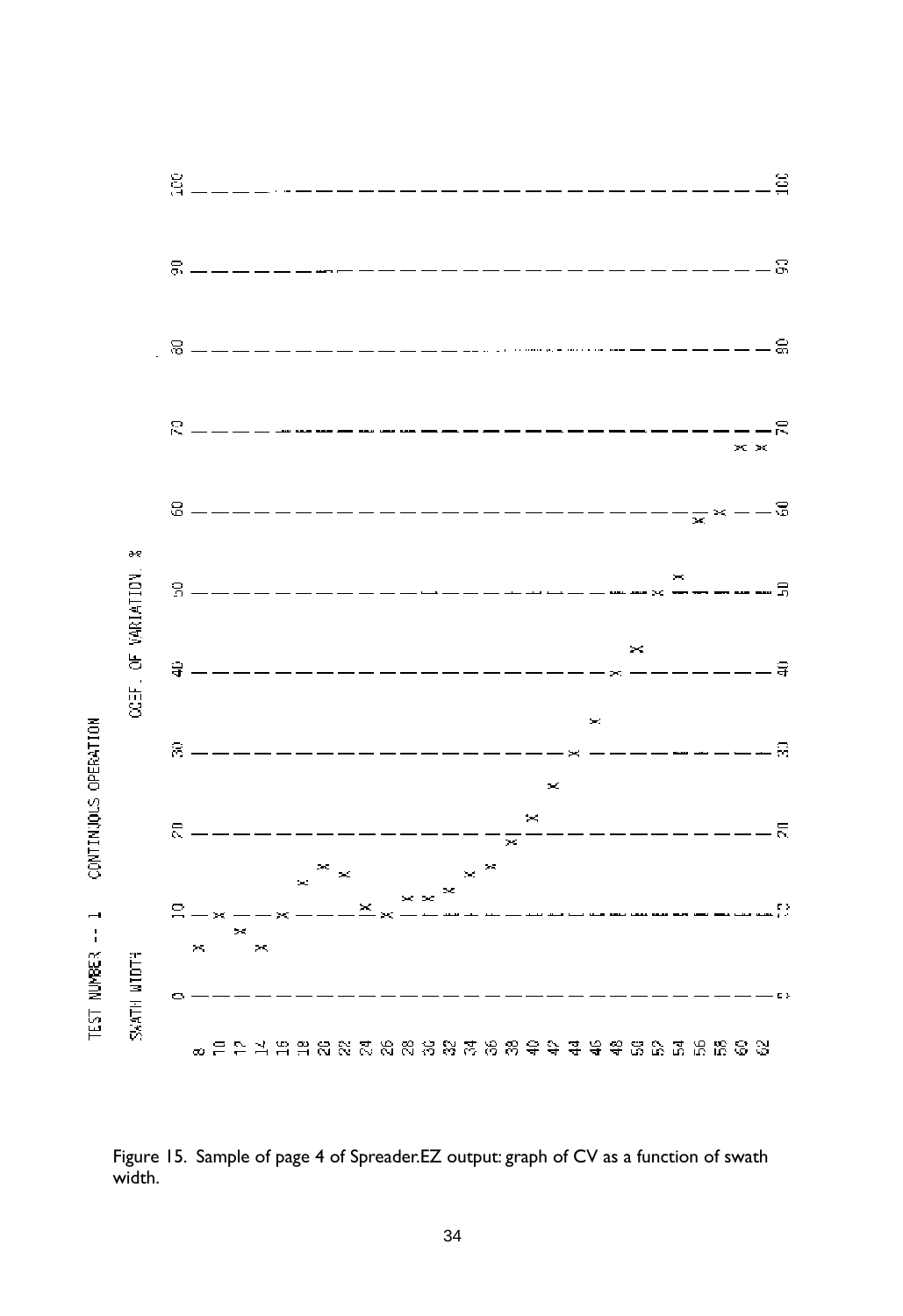CONT: NUOUS OPERATION TEST NUMBER -- 1  $\overline{\text{E}}$ DIERLAPPED PATTERN FOR SANTH MIDER 26

|               |              | 179.04 | 153. O | 163.01 | 144.30 | 33<br>크 | 156.33 | rs<br>S | a<br>S | I76.37 | 157.66 | 149.65 | 152.32 | 132.96 | å. |
|---------------|--------------|--------|--------|--------|--------|---------|--------|---------|--------|--------|--------|--------|--------|--------|----|
|               | S            |        |        |        |        |         |        |         |        |        |        |        |        |        |    |
|               | Ε            |        |        |        |        |         |        |         |        |        |        |        |        |        | Ē  |
|               | $\mathbb{B}$ |        |        |        |        |         |        |         |        |        |        |        |        |        | Š, |
|               | R            |        |        |        |        |         |        |         |        |        |        |        |        |        | S  |
| ίU.           | ă            |        |        |        |        |         |        |         |        |        |        |        |        |        | Ξ  |
|               | Ş            |        |        |        |        |         |        |         |        |        |        |        |        |        | g  |
|               | ۴            |        |        |        |        |         |        |         |        |        |        |        |        |        | g  |
|               | Ġ            |        |        |        |        |         |        |         |        |        |        |        |        |        | ß  |
| BATE DA BACKE |              |        |        |        |        |         |        |         |        |        |        |        |        |        | F  |
|               | g            |        |        |        |        |         |        |         |        |        |        |        |        |        | ġ  |
|               |              |        |        |        |        |         |        |         |        |        |        |        |        |        |    |
|               |              | ុ      | Ę      | က္     | P      |         |        |         |        |        |        | 60     | Ĺ      | N      |    |

Figure 16. Sample of optional additional pages of Spreader.EZ output: selected overlapped pattern.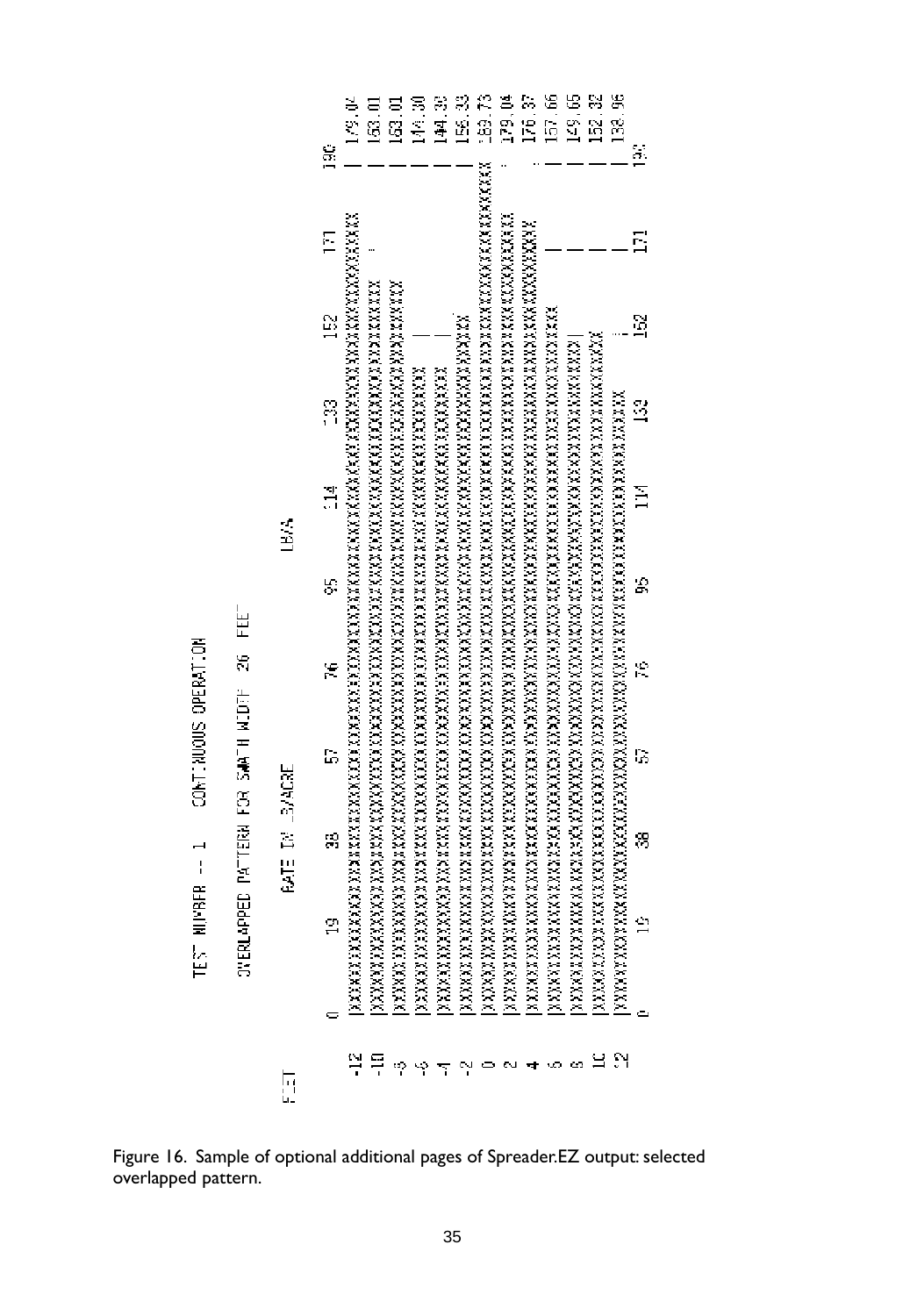### **Data Interpretation**

CV is a measure of the overall uniformity of the pattern. The lower the CV, the more uniform the pattern. If the application rate were exactly the same all the way across the overlapped pattern, the CV would be 0%. A CV value of 10% or less is generally considered acceptable for any spreading situation. With some combinations of spreader and product, it will not be possible to obtain a CV 10% at a reasonable swath width. For most fertilizer spreading and some pesticides, a CV value 20% will be adequate. Obviously, you want the lowest CV possible with your equipment and product, and you should make whatever adjustments are needed to minimize CV.

Although CV gives a good "snapshot" of pattern uniformity, it doesn't provide a full picture. The minimum and maximum points in the overlapped pattern are critical because they determine whether the potential for striping is present. Ideally, the minimum and maximum points should both be as close to 100% as possible. In practice, with many broadcast spreaders a range from a minimum of 80% and a maximum of 120% is about as good as can be achieved. With most products this will be adequate, although some striping is still possible under certain conditions. Greening response of turfgrass (and other crops) to fertilization is somewhat of a step function rather than a continuous ramp function (48). For a given condition of crop, soil, and weather, there seems to be a fertilizer rate below which greening does not occur and above which it does occur. If that critical rate falls within the minimum/maximum range for an application, striping will likely occur. Striping cannot be predicted since there is no way to predict the critical rate for any given condition.

What is acceptable in terms of CV, minimum, and maximum will vary somewhat depending on expectations. If you are top-dressing wheat, more variation across the pattern is acceptable than if you are preparing a golf green for a major tournament. Extraordinary measures may be justified for important or highly visible situations.

As noted earlier, the mean rate figure cited in the test results should not be used to determine the rate setting. It will generally not be as accurate as a separate rate calibration.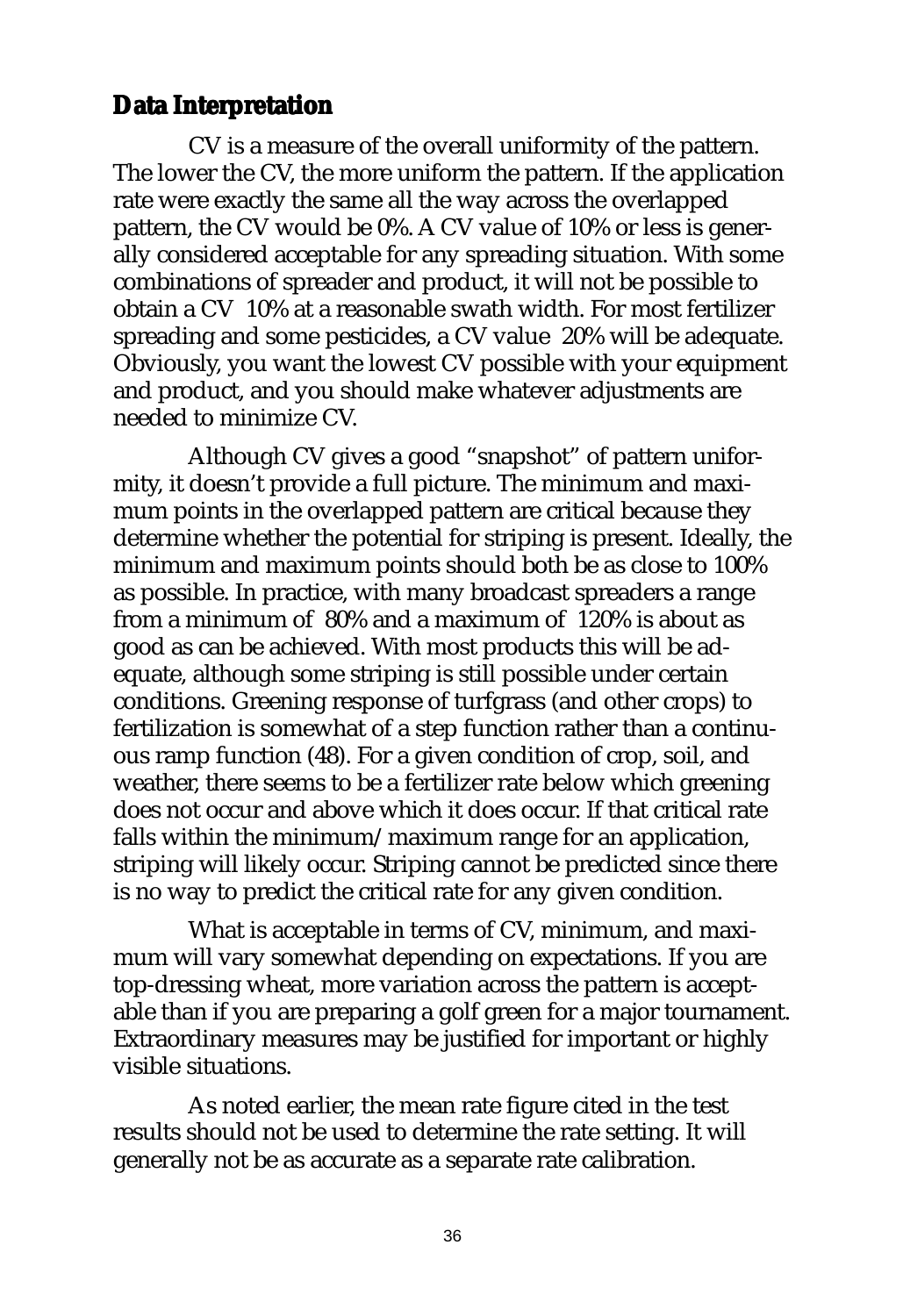### **Methods of Adjusting Spreader Patterns**

If either the CV or the minimum or maximum rates are not acceptable for a given situation, it may be necessary to adjust the pattern and then rerun the pattern test. Several iterations of this may be required to achieve an optimum pattern. General methods of adjusting the pattern of a rotary broadcast spreader were discussed in the section on Spreader Operating Characteristics.

On most walk-behind turf spreaders, the impeller turns counterclockwise (as viewed from the top). With this configuration, moving the drop point on the impeller radially out will shift the pattern to the right since the granules will leave the impeller sooner. Moving the drop point toward the center will shift the pattern left since the granules will stay on the impeller longer. Moving the drop point to the left will shift the pattern to the right, and moving the drop point to the right will shift the pattern to the left. Partially or fully closing off the left port will reduce the amount of material thrown to the right (45). Tractor-powered and vehicle-mounted spreaders operate on similar principles, but the throw will be toward the rear (46).

Some professional turf spreaders provide a way to restrict the throw to one side to provide a one-sided pattern for use along driveways, buildings, etc. These systems typically consist of a shield or deflector that drops down on the right side and should also include a convenient means of closing off the left port. If the left port is not closed, the effect of the shield will be to pile up the material from the right side into a heavy band near the center.

### **Factors That Affect Pattern**

Many spreader, product, and environmental factors can affect the spreader pattern. When any of these factors change, a new pattern test will be needed to assure that a uniform pattern is being achieved.

#### *Wind*

Wind will disturb a spreader pattern. Wind from the side is more of a problem than wind in the direction of travel. A side wind will cause the pattern to skew. Although *any* wind is a potential problem, the stronger the wind the worse the problem will be. Also, lighter or smaller granules will be disturbed more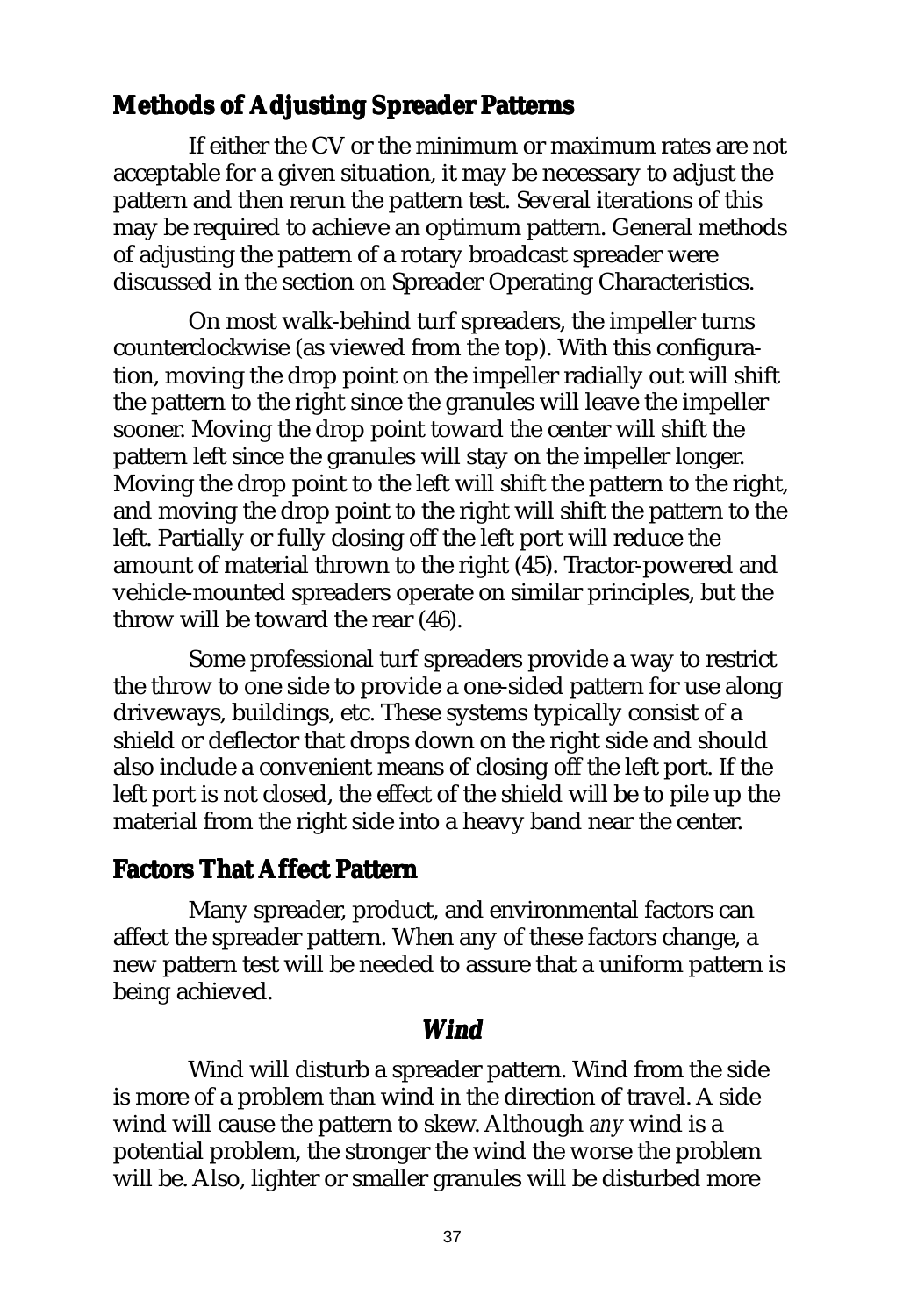than larger, heavier granules for a given wind velocity. A good general rule is to avoid applications when the wind velocity exceeds 5 mph. If you can see tree leaves moving at all, it is windy enough to affect spreader patterns. Neither pattern tests nor actual applications should be made when the wind is blowing.

#### *Granule Bounce*

Granules bounce when they impact a hard surface. As noted, collection trays used for pattern testing should be equipped with baffles to minimize granules bouncing out. This still leaves the problem of material bouncing into the trays from the ground or floor. Pattern tests are most often conducted on paved surfaces for two reasons: to allow the material to be swept up after the test and to prevent damage to turf (or other crop) from the high rates often applied during testing because of multiple passes. However, conducting pattern tests on hard surfaces will lead to granules bouncing into trays and distorting the pattern. This problem has been documented in several research studies (27, 32, 40, 50).

The problem is most serious with larger, heavier granules (32, 50). The granules tend to bounce out from the center and accumulate in the outer pans. This has the effect of making the pattern appear wider and heavier at the edges than it really is. Also, research studies have shown that much of the apparent tapering or feathering at the sides of broadcast spreader patterns is actually the result of granule bounce on the test surface, and thus the true pattern in the field will have much less tapering and be less forgiving of swath width errors (32, 50). Bounce into the pans also makes the apparent rate (based on pan data) much higher than the actual delivery rate. In one research study, more than twice as much material was collected per pan in the outer pans using the standard test on concrete compared with testing an elevated spreader and deep pans that eliminated bounce (32). The effect is negligible with very light products such as vermiculite or small grades of ground corn cob. This problem of granule bounce into the collection trays is the reason a separate rate calibration is recommended rather than using pattern data for rate determination. The effect of granule bounce in distorting the apparent pattern has been shown to be a factor of granule size and is not related to product bulk density.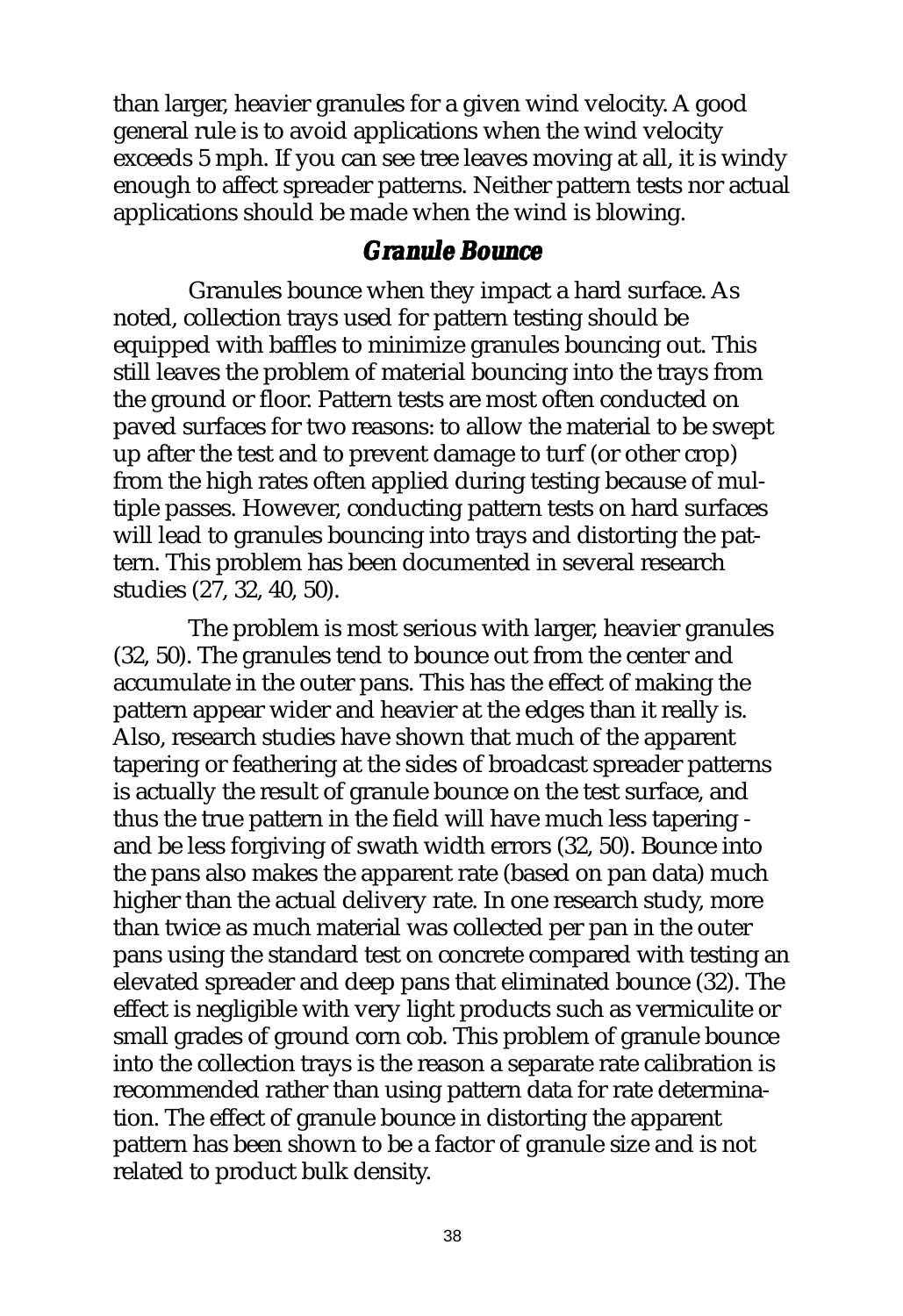Several alternative test methods have been suggested as a way of correcting or compensating for the problem. The easiest way to avoid this problem is to conduct the test on turfgrass, pasture, or loosely tilled soil so that the granules will be trapped by the vegetation or soil and will not bounce. This approach can cause other problems as noted previously.

If an artificial test surface is desired, artificial turf or carpet works well in some situations. The material can be placed under the row of trays to reduce bounce, or sections of artificial turf within the overall carpeted area can actually serve as the collectors. This approach works well in theory but has practical limitations, particularly in a humid climate. Potential problems with this approach include the problem of granules sticking in the artificial turf or carpet because of hygroscopic moisture under high humidity. Another problem is the tires of the spreader (and vehicle) grinding material into the carpet.

### *Granule Type*

The effects of granule type on spreader performance have been discussed previously (34, 36). Movement of the granules on the impeller is determined by the coefficient of friction between the granule and the impeller. Trajectory of the granules is determined by the angle and velocity of release from the impeller and the aerodynamic characteristics of the granules. If one batch of granules differs from another in terms of granule size, granule shape, granule density, or granule surface condition, the pattern will change. The granule characteristics of a particular product can change dramatically from one batch to another, either because of deliberate formulation and manufacturing changes, or just overly generous product quality specs.

In general, the larger the granule, the wider the pattern. Granule size is much more important than granule density. Since the mass of a granule is proportional to the cube of the radius, doubling the diameter of a granule will increase the mass by eight times. By comparison, the density of the most dense fertilizers is seldom more than 2-3 times the density of the lightest pesticide carriers. Therefore, if granule size or the range of granule sizes, or the distribution of granule sizes within a range, changes, a new pattern test is indicated.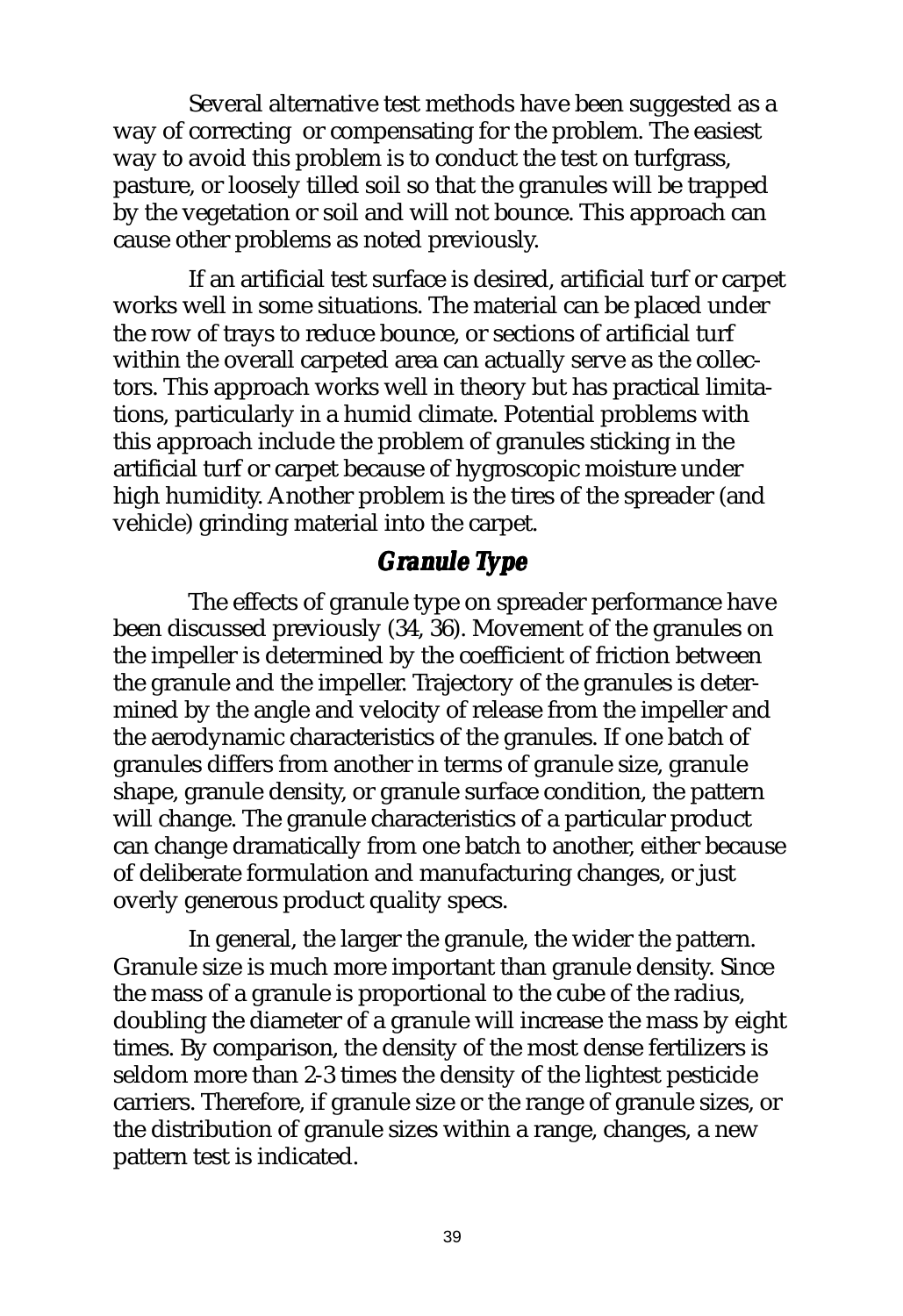Whenever possible, it is desirable to conduct pattern tests using blank granules rather than granules containing a pesticide. This will usually not be possible for individual operators since blank granule versions of products are normally not available to them. Whenever blank granules (e.g. ground corn cob, clay, peanut hulls, etc.) are available, they will be safer to handle and will cause fewer environmental problems. Conducting tests with active formulations can create cleanup problems. It is also expensive if the product is wasted. Research has shown that blank granules often have the same pattern characteristics as granular pesticide formulations but generally do not have the same delivery rate (36). Blank granules may also skew somewhat differently because of differences in coefficient of friction on the impeller. Usually, blank granules can be used for pattern testing and then formulated granules for rate testing. Some formulations may affect pattern if the formulation is sticky or wet and changes the coefficient of friction of the granules on the impeller.

### *Humidity*

Ambient relative humidity can have a major effect on distribution pattern shape and uniformity (33). The concept of critical relative humidity has been discussed previously. Most fertilizers and pesticides on fertilizer carriers are hygroscopic at some critical relative humidity below 100%. In addition to changing the flow rate of the material out of the spreader, humidity can cause other problems, particularly with rotary broadcast spreaders.

Humidity can cause fertilizer granules to soften and to become sticky. This can lead to buildup of fertilizer on the impeller surface and fins. The sticky granules can have a considerably different coefficient of friction on a coating of fertilizer built up on the impeller than dry granules have on a clean impeller. Research has shown that different types of fertilizer can cause somewhat different problems. With some fertilizer materials such as ammonium nitrate that are cold water soluble, the granules become soft and moist, but buildup on the impeller does not occur. In this case, the pattern changes with humidity level (above the CRH), but at a given humidity level there is no progressive change; the pattern remains constant at each humidity level. With an impeller turning counterclockwise on a walk-behind spreader, the effect was to skew the pattern to the right.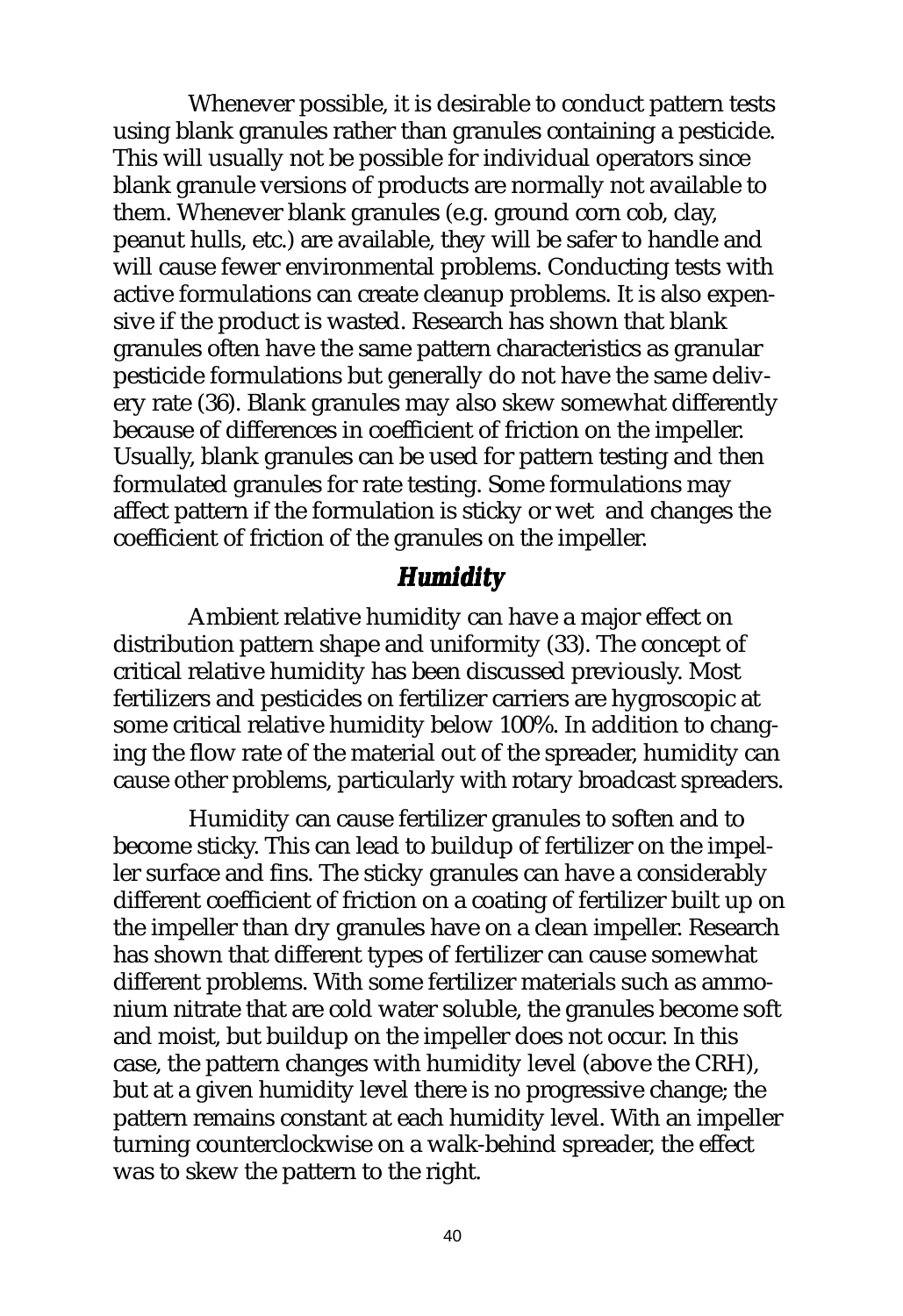Other fertilizer materials such as urea formaldehyde and methylene urea formulations do build up on the impeller. Continued use when ambient relative humidity exceeds the CRH results in an ever-thicker buildup and thus progressive pattern deterioration. There is also a progressive change with increasing relative humidity (above the CRH). Figure 17 shows the effect of different levels of relative humidity. Figure 18 shows the progressive pattern deterioration from successive runs at a constant relative humidity. Fertilizer can build up not only on the impeller but also on other parts such as the spiral cone used in the example above (figures 17 and 18).



# **Pattern Shift With Increasing Humidity**

Figure 17. Pattern shift with increasing ambient humidity with methylene urea fertilizer in professional turf rotary.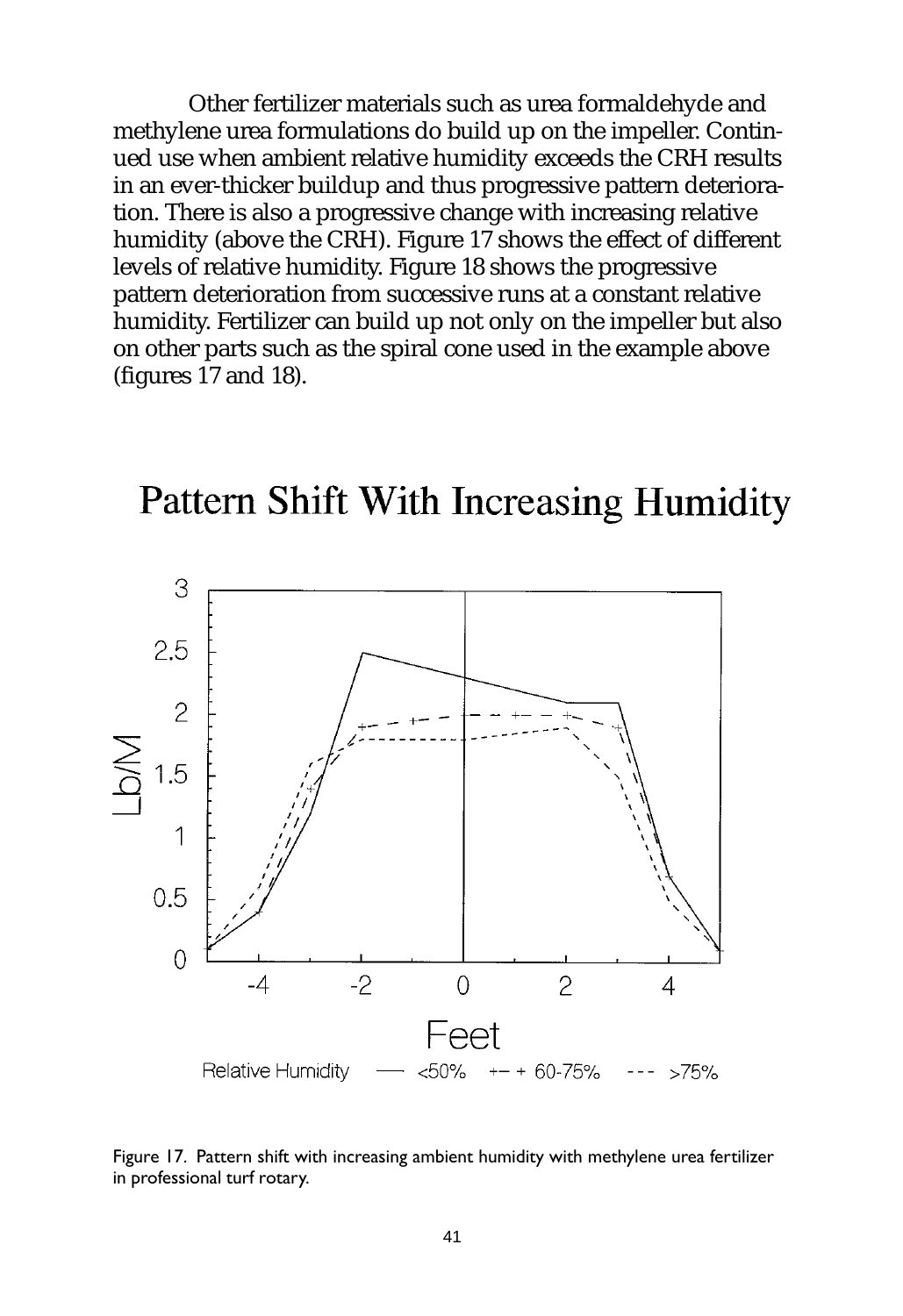It is interesting to note that material buildup and resultant pattern change is not necessarily detrimental. In a research study with a methylene urea fertilizer in a common professional turf rotary, the pattern CV was actually lower at high humidity (33). In that case, the initial pattern was skewed to the right, even after full adjustment, and the skewing to the left caused by the buildup resulted in an improved pattern.

An operator needs to be aware of the potential for problems with humidity. It would be well to avoid making applications under high humidity, but this is impractical. High humidity conditions are common in Louisiana. The problem is often compounded by the need to make applications early in the morning

# Pattern Shift With 60-75% RH



Figure 18. Pattern shift resulting from progressive buildup from methylene urea fertilizer in professional turf rotary spreader at 60% - 75% relative humidity.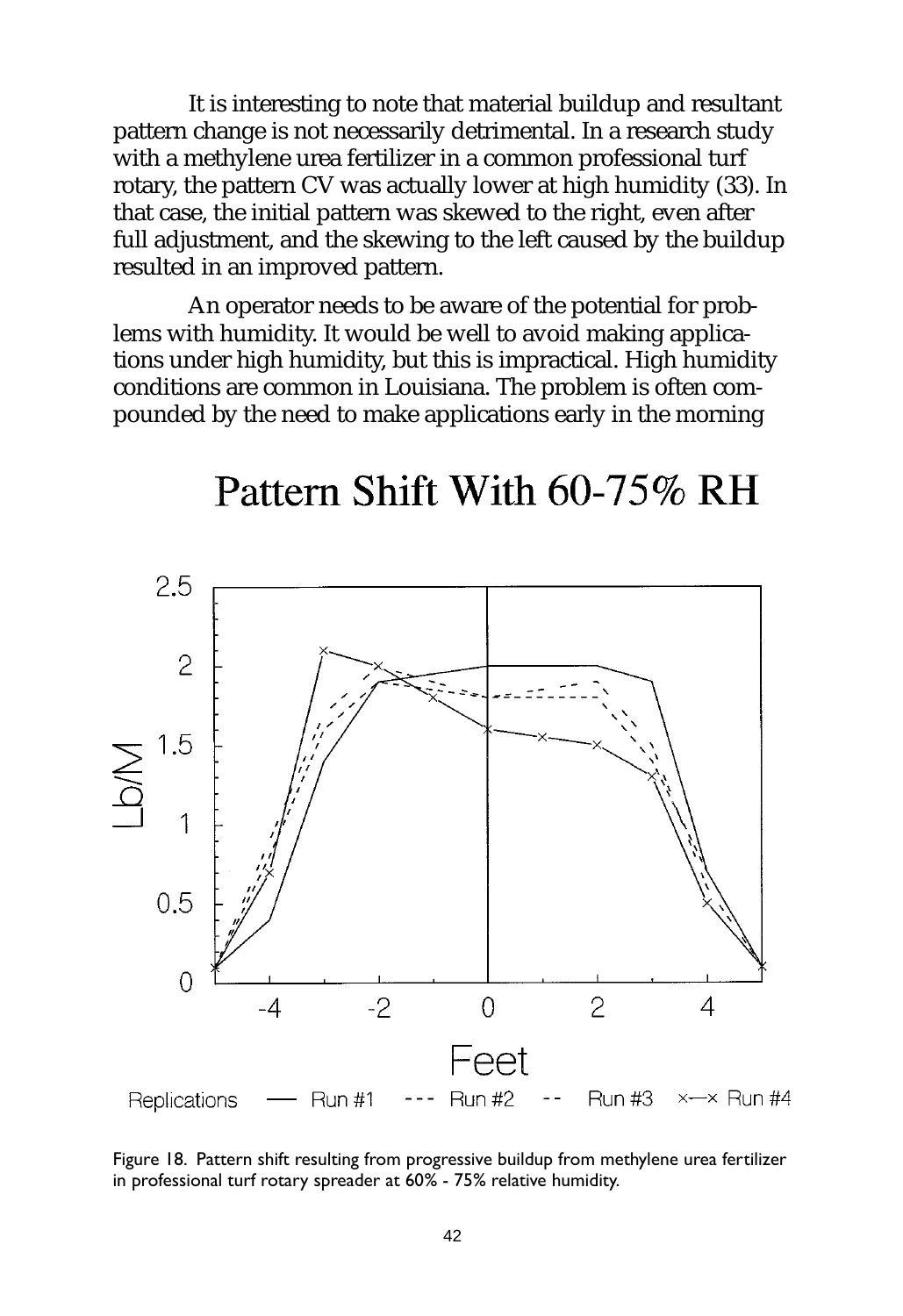when humidity is highest (to avoid wind or, for turf, to avoid interference with people). A spreader setting developed in an ambient relative humidity below the CRH of the product will probably not be correct if used at a humidity level above the CRH. If it is necessary to make applications of a fertilizer or fertilizerbased pesticide at a humidity level above its CRH, a pattern test should be conducted at the higher humidity level. The operator should also be aware of progressive buildup and thus progressive pattern change with some products. This may necessitate frequent cleaning of the impeller or incremental changes in pattern setting as the application progresses.

### *Speed*

Speed of operation can affect pattern uniformity as well as delivery rate (17, 20). On a few spreaders, the distributor (impeller[s] or spout) is driven independently of ground speed by a tractor PTO, a hydraulic motor, or an electric motor. When the distributor is independently driven, ground speed should have little effect on pattern as long as the distributor speed is correct. On other spreaders, the distributor is ground driven. This is true for most walk-behind spreaders and a few others. When the distributor is ground driven, any change in ground speed will change distributor speed. This will often cause a change in effective swath width. In general, if the distributor speed is reduced, granules will not be thrown as far. Note that this is not always true. Because of air resistance, thrown granules tend to have a "terminal velocity." Throwing them off the distributor faster does not necessarily make them fly any further since they are immediately slowed by air resistance. On the other hand, the standard speed may be fast enough that a reduction in speed has no effect on width of throw. In most cases, however, changing ground speed will change the effective swath width of a ground-driven spreader.

Rotary broadcast spreaders can also have changes in pattern shape as well as width if the impeller speed changes. With everything else equal, the faster the impeller turns, the earlier (angularly) the granules will be thrown off. Thus at faster speeds, the granules leave the impeller at a lower angle (relative to the drop point) and at slower speeds, so the granules will ride the impeller farther before being thrown off.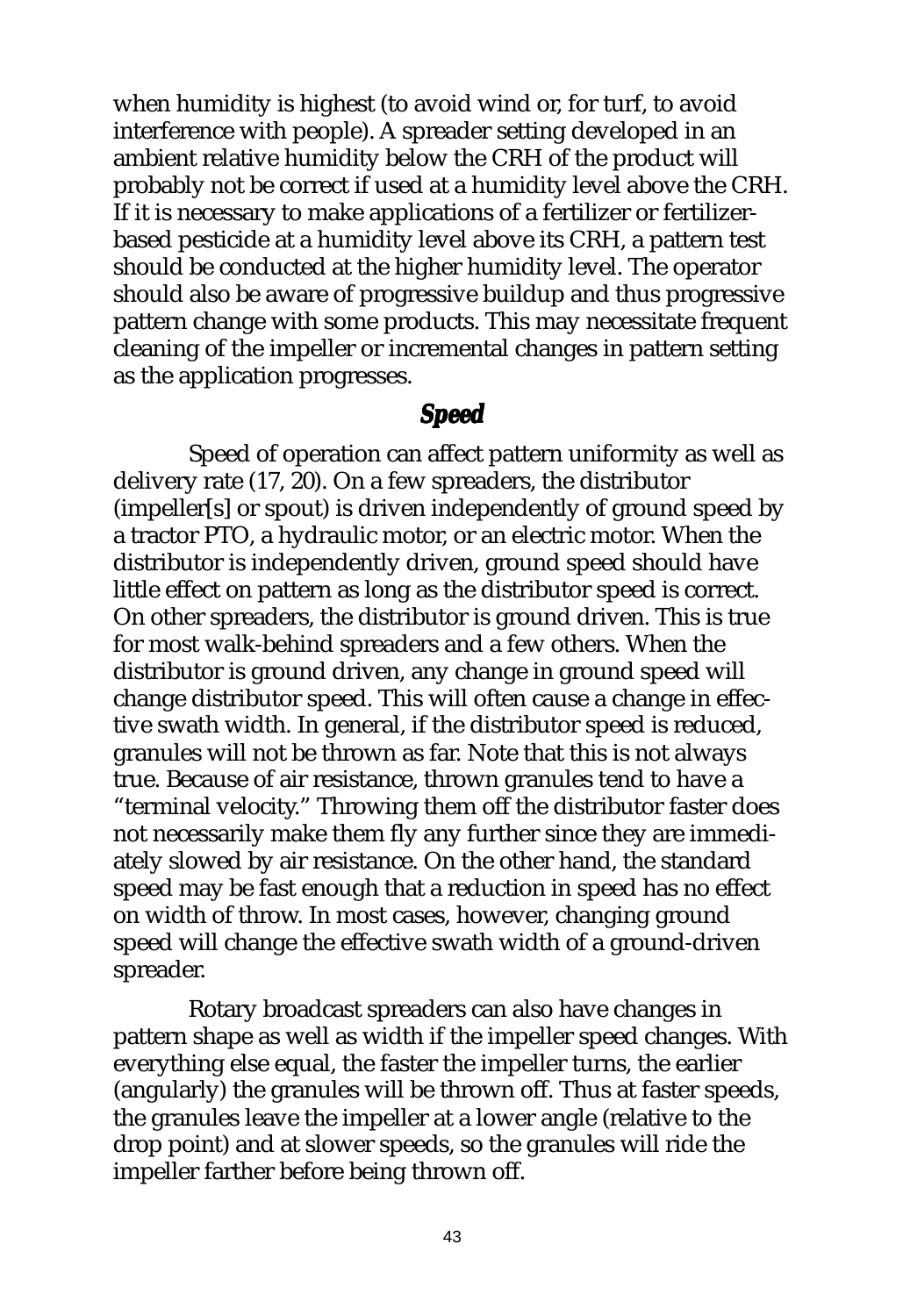Research studies have shown that, in practice, pattern changes do not become statistically significant until the speed change exceeds approximately 25% (17, 20). A decrease in speed has more effect on pattern quality than an increase in speed (because of the "terminal velocity" factor). If the operating width is held constant as speed changes, skewing will change significantly before either CV or minimum/maximum points change much (17, 20).

### *Roughness of Surface*

The surface on which a broadcast spreader is operated can affect the distribution pattern. This effect is completely different from the problem of granule bounce on hard surfaces as discussed previously. Fertilizer spreader pattern tests are generally conducted on smooth surfaces, but in actual use, spreaders are frequently operated on rough surfaces. A turf spreader, for example, must occasionally operate over tree and shrub roots, rocks, etc. in the turf.

Surprisingly, a rough operating surface had a significant detrimental effect on spreader pattern in a research study (31). Under rough conditions, the patterns consistently skewed to the right (counterclockwise impeller rotation on a walk-behind spreader). Larger, spherical granules were less affected than were small irregular granules. Since the trend seems to be consistent, it would be appropriate to consider surface roughness when determining spreader pattern settings.

A spreader pattern setting is frequently a compromise. One setting might minimize skewing while another setting gives a wider optimum pattern, for instance. Since a single "best" pattern setting is frequently not obvious, it would be appropriate to select a pattern setting that would help correct the expected pattern shift if a rough operating surface is expected.

### *Impeller/Spout Angle*

Virtually all broadcast spreaders are designed to operate best with the impeller or spout level. This may not be the same as having the hopper level. On some spreaders, the hopper is angled down in the back to facilitate filling. It is the impeller or spout, not the hopper, that must be level. If the impeller or spout is out of level side to side, the pattern will be skewed and the spreader will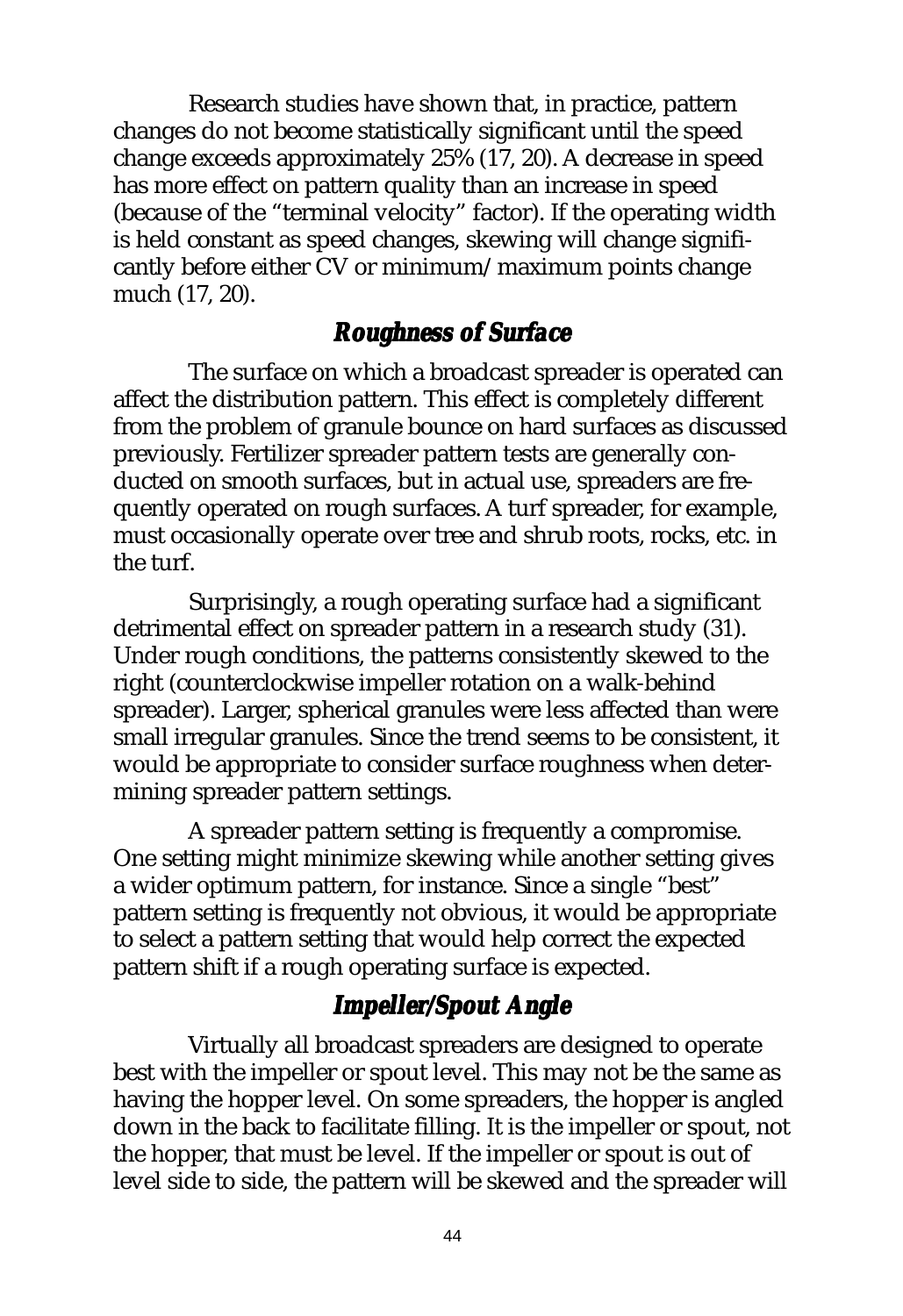probably throw farther to the high side. A more likely scenario is to have the spreader out of level front to rear. With a pendulum spreader, the primary effect of being out of level front to back will be a change in swath width. With a rotary spreader, both width and pattern skewing can be affected by the impeller being out of level front to rear.

It is important that the impeller or spout be level for pattern testing and also for field applications. Operators should be warned to level tractor spreaders when hitching and to hold the handle of walk-behind spreaders at the correct height to give a level impeller.

### **Granule Segregation**

When a product is a physical mix of two or more components, segregation in application is a potential problem. Larger, heavier granules throw farther than smaller, lighter granules. If, for instance, the nitrogen component of a mixed fertilizer is composed of small granules and the phosphorus and potash components are composed of larger granules, the resulting pattern will have a higher percentage of nitrogen near the center of each pass with a higher percentage of P and K near the overlap points. A similar situation can occur when pesticides are impregnated on one fraction of a mixed granule product. Even though the total application rate may be fairly uniform, the distribution of pesticide across the pattern can be quite uneven.

#### **Alternate Pattern Test Procedures**

There are some alternate ways of conducting pattern tests that are easier and faster, but they provide less reliable information. One common method consists of making a spreader pass without collection trays and just throwing the material on the ground. The operator then estimates pattern width by visually examining the throw pattern on the ground. This approach has two major problems. First, the granules will bounce on a hard surface and distort the pattern. Second, it is very difficult to estimate width from a pattern on the ground. The first concern can be addressed by making the pass over turf or over a strip of carpet perpendicular to the direction of travel. While this will reduce bounce, it will also make visual evaluation of the pattern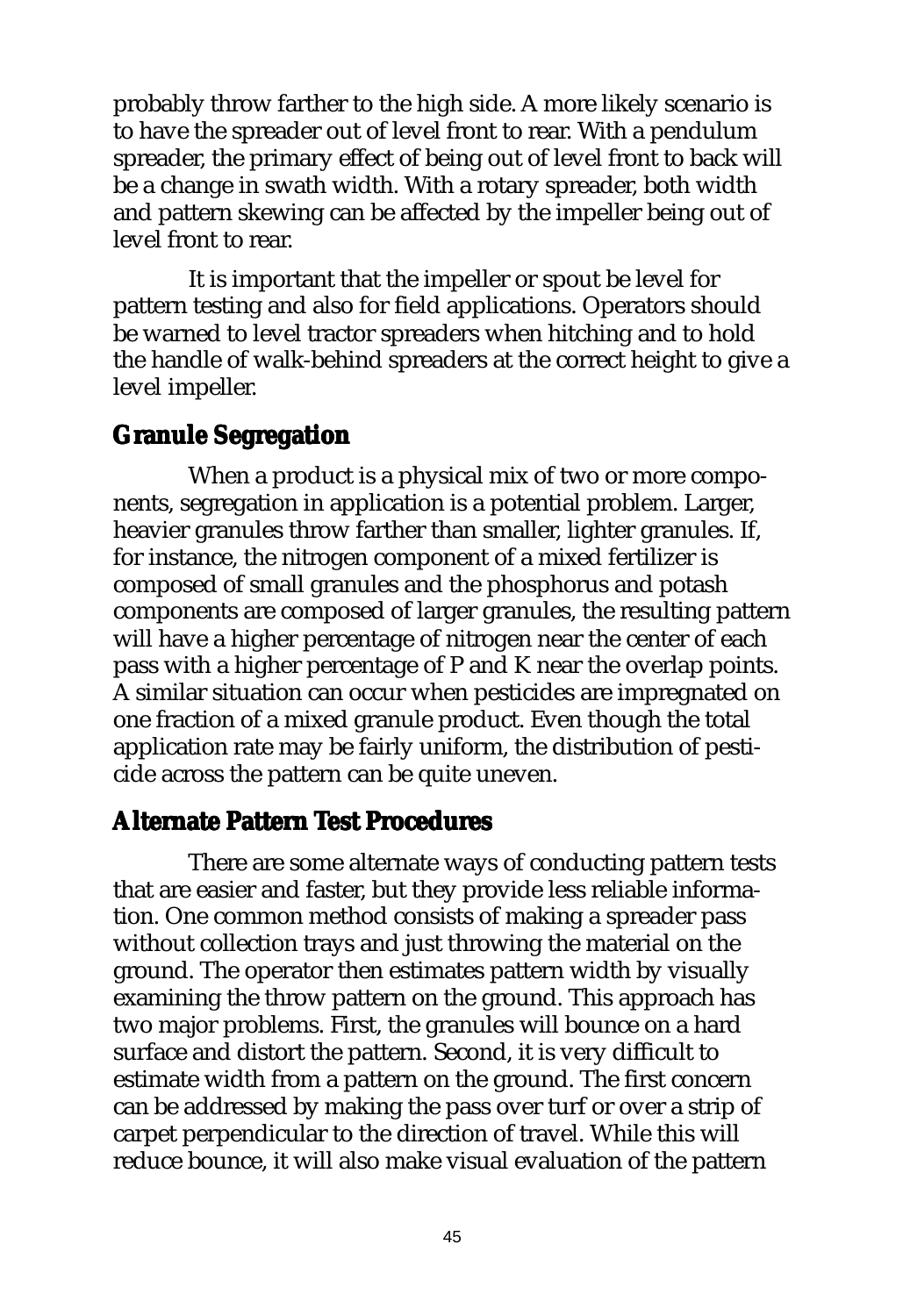even more difficult. A common error in using this method is to measure the total throw width and then use that as the effective pattern width.

Tests can also be run using many different tray systems (9). One well-known test facility uses no pans; they place dividers on the floor and then sweep up and measure the material between the dividers. Other test facilities have used smaller or larger collection trays. Research studies have shown that using smaller (narrower) collection trays results in higher CV values for the same pattern (9). Statistical theory has been used to verify and quantify this observation (49). The apparent effective swath width can also be very different with different collection trays.

A research study was conducted comparing greening response of turfgrass to spreader patterns obtained from different types and sizes of collection trays (48). The pattern test results from 11.5-inch wide trays best predicted the greening response of the turfgrass.

#### **Pattern Estimation**

Pattern shape and effective swath width can be estimated without actually measuring the material in the collection trays. The material in the trays can be poured into a series of test tubes or small vials and then the containers lined up in order. The height of material in the containers becomes an approximate graph of the spreader pattern. For this method to be effective, it is necessary to make several passes or use a higher rate setting (or use larger pans) so that the amount collected is large enough to readily differentiate visually. Once a pattern is established in this manner, the operator can detect and correct any major pattern problems. Effective swath width can be estimated using the method described previously for determining effective swath width from a graph. This method is less accurate than measuring the material and analyzing the results, but much more accurate than just throwing material on the ground.

Another method of pattern estimation has been suggested for use with pendulum spreaders, but research has proved that it does not work (39). The suggested method is to operate the pendulum spreader briefly with the tractor stationary and mark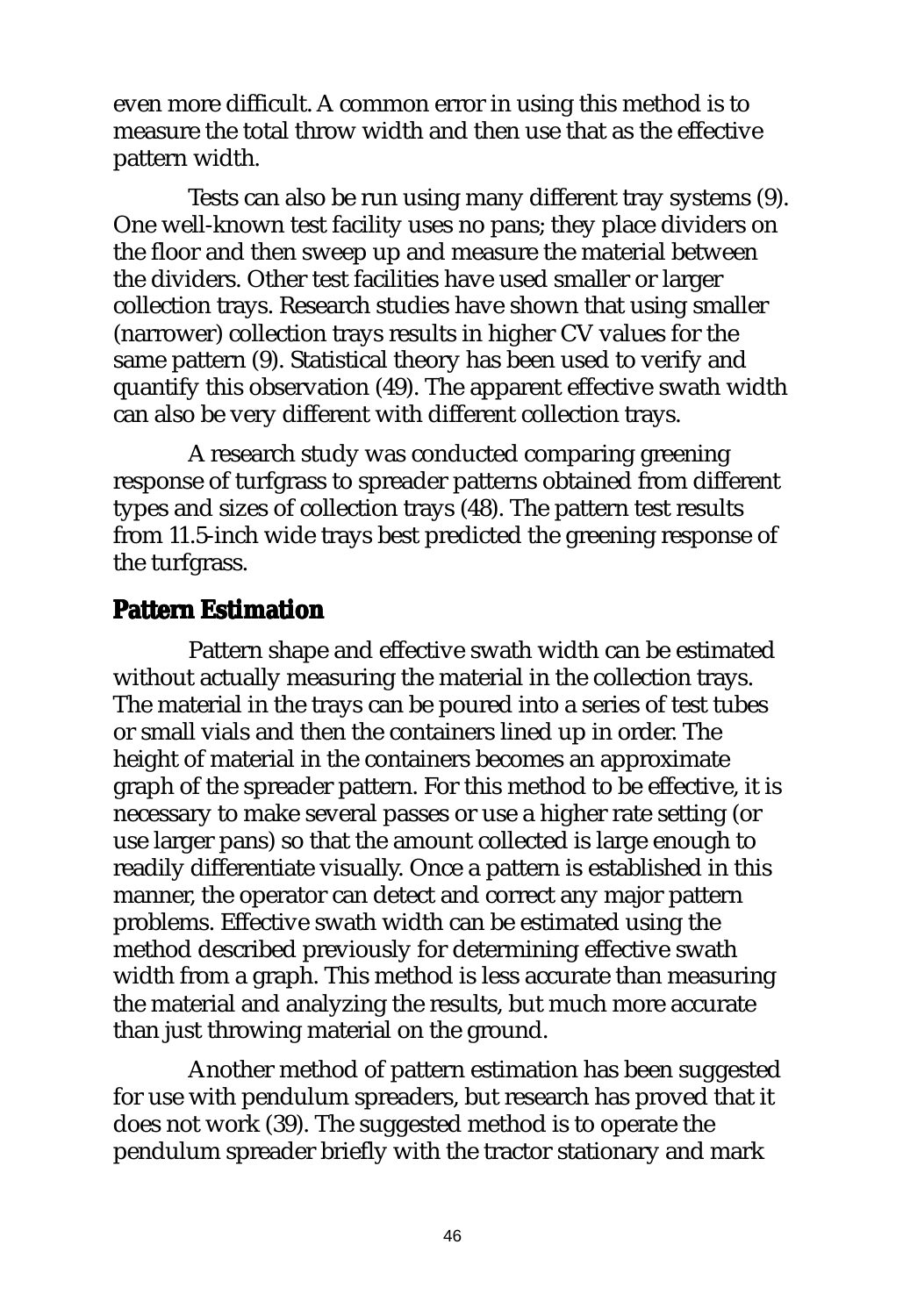the outermost throw point on each side of the spreader. The effective swath width was claimed to be half the total throw distance. This method *does not* work. Testing showed that this method resulted in a predicted width that was less than the effective swath width. This error in swath width results in a high and unacceptable CV.

# **Use of Spreaders Use of Spreaders**

### **Operating Modes**

Spreaders can be operated in different modes. Selecting the correct mode has a significant effect on the quality of the overlapped pattern from broadcast spreaders. Operating mode is not generally a concern with drop spreaders, as long as the correct swath width is used.

### *Back-and-Forth vs. Cir Circuitous*

The two most common modes for spreader operation are one-direction or circuitous (Figure 19) and progressive or backand-forth (Figure 20). The circuitous mode of operation results in the right side of a pattern overlapping with the left side of the adjacent pattern (Figure 21). The back-and-forth mode results in the right side of the pattern overlapping with the right side of the adjacent pattern (Figure 22). In theory, the back-and-forth mode should exaggerate skewing problems and the circuitous mode should partially compensate for skewing problems. In practice, it makes very little difference *if the pattern is decent to begin with*. Research has shown that a circuitous mode of operation offers a statistically significant improvement in overlapped pattern uniformity when an overlapped pattern based on back-and-forth operation is very poor (28). When the back-and-forth spreader pattern is generally acceptable (CV 20%), there is statistically no advantage to using the more cumbersome circuitous mode of operation.

The circuitous mode can be used to help correct bad spreader patterns, but it should be used for this purpose only after all possible adjustments have been made. There is no problem with using a circuitous pattern, but it is generally more cumbersome in the field.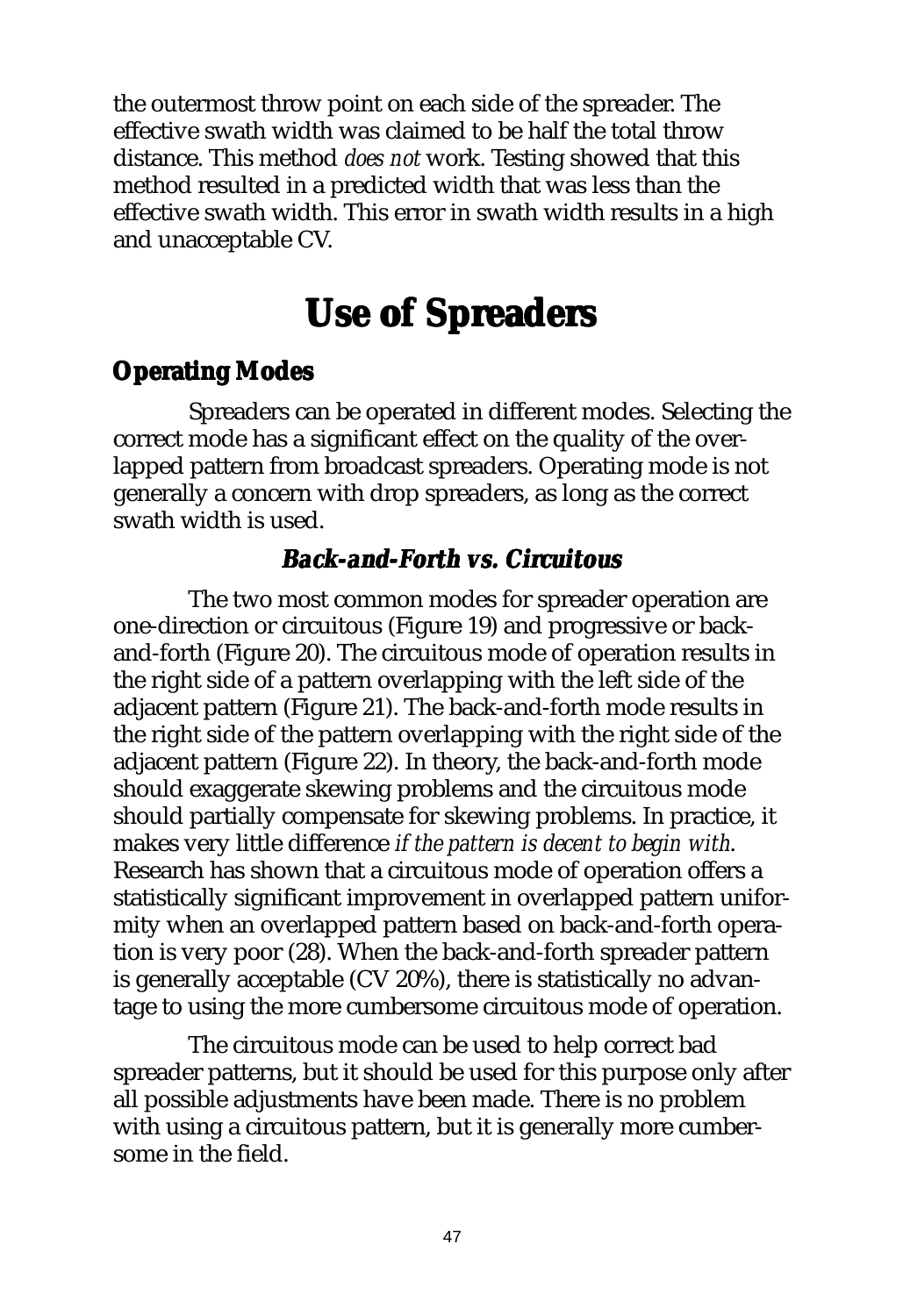

Figure 19. One-direction or circuitous mode of operation.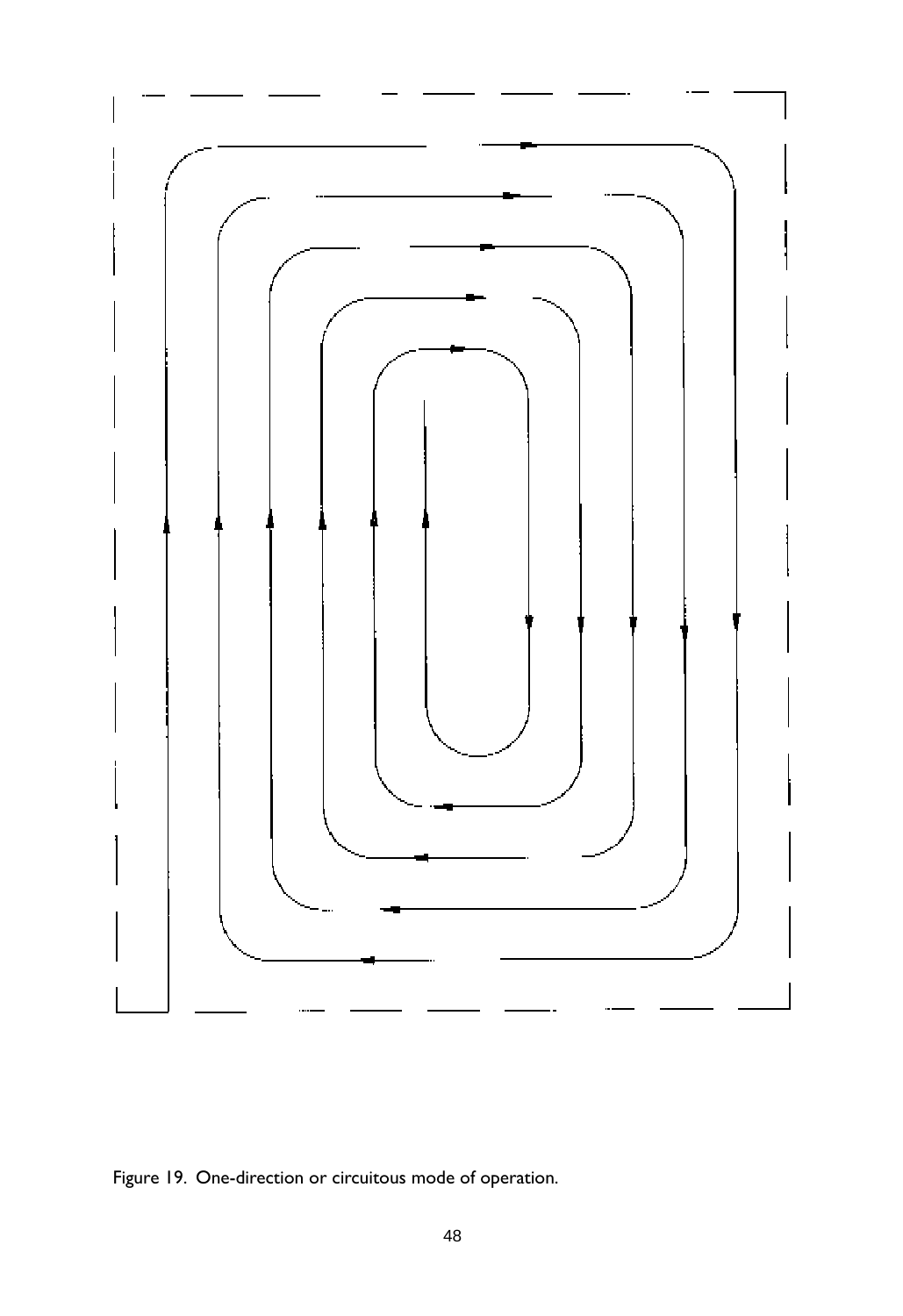

Figure 20. Progressive or back-and-forth mode of operation.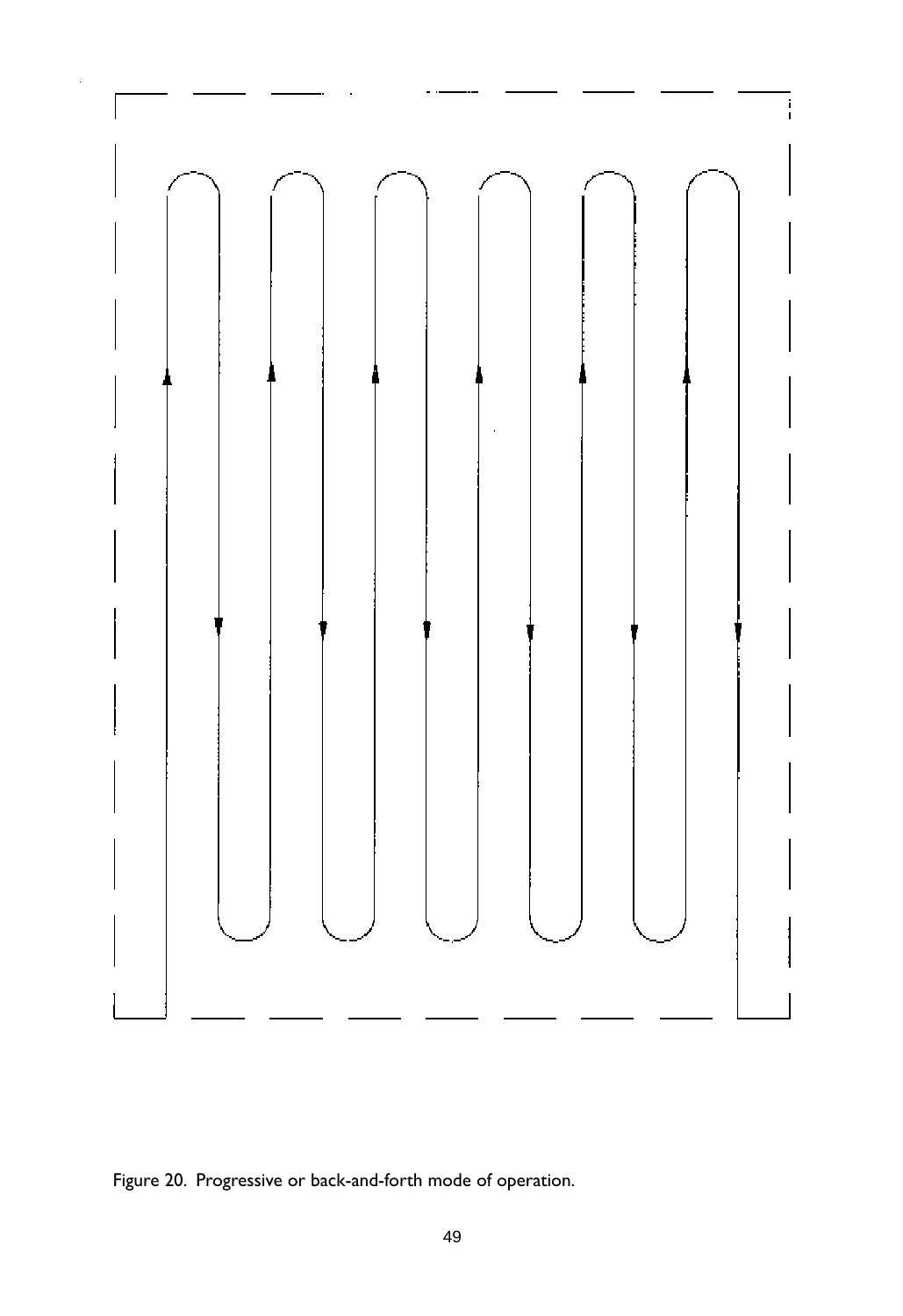

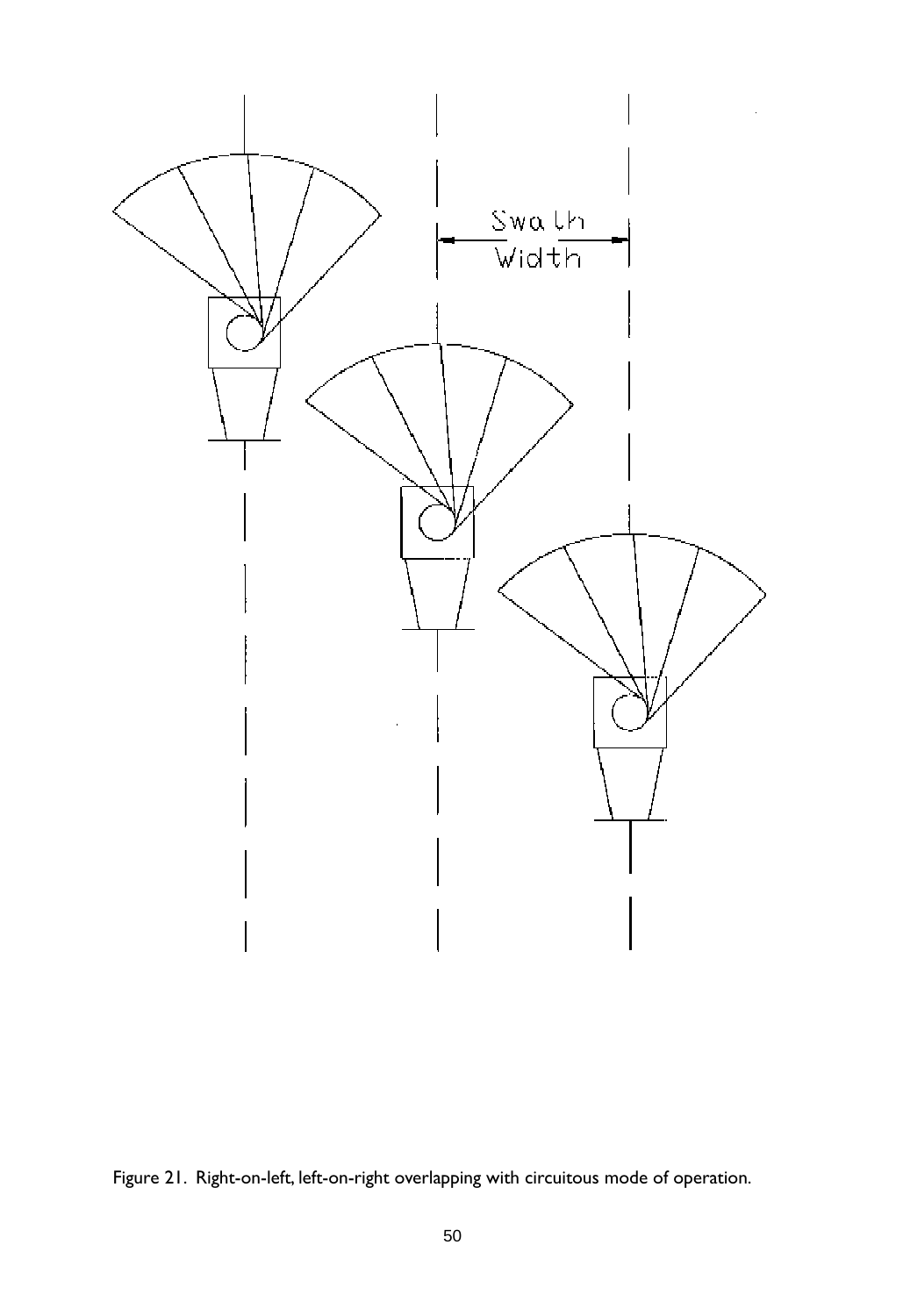

Figure 22. Right-on-right, left-on-left overlapping with back-and-forth mode of operation.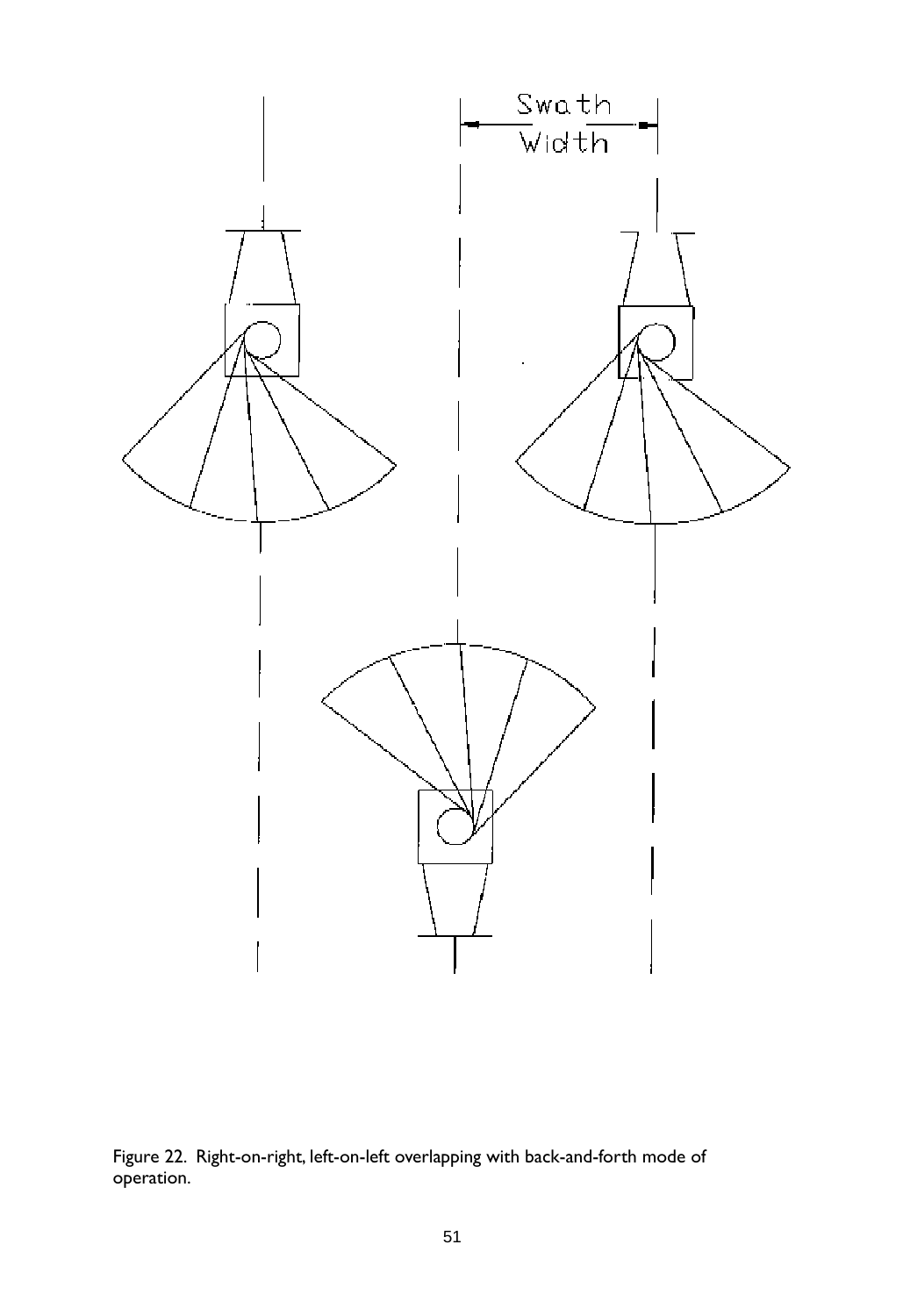# *Half-Width vs. Right-Angle*

In some cases, the distribution pattern from a broadcast spreader is not uniform enough, even after all spreader adjustments available have been tried. A common recommendation in such cases is to cut the rate of application in half and cover the field twice at right angles (56, 73) (Figure 23). Although this method is recommended in many books and and technical articles, it is not the best way to address this problem.

A much more effective way to improve a spreader pattern is to cut the delivery rate in half and also cut the swath width in half while maintaining parallel swaths (Figure 24). Patterns from 87 spreader tests were compared using computer simulations of



Figure 23. Right-angle method of spreader pattern correction.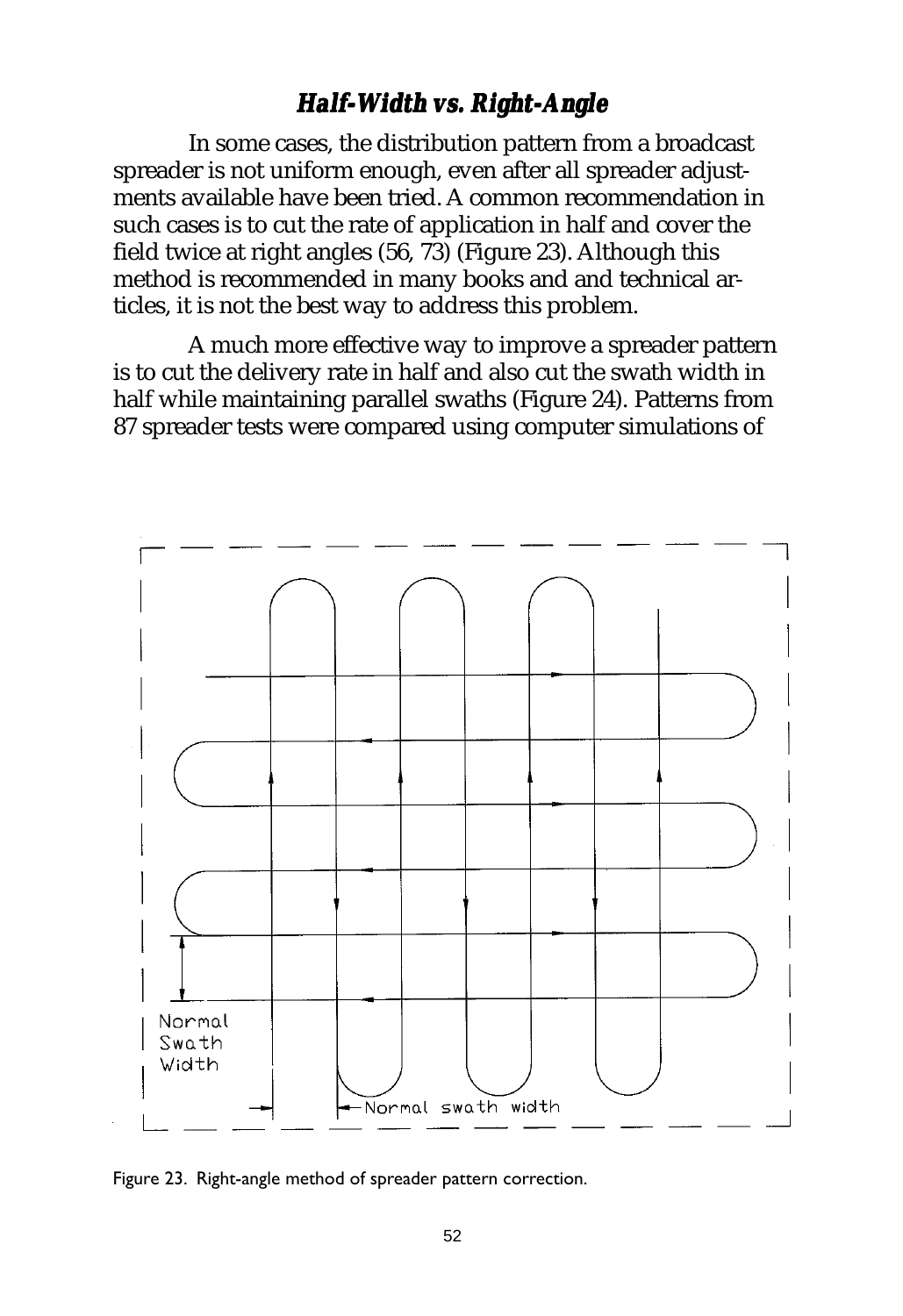both operating modes (8). Four spreaders, five products, and a wide range of pattern adjustments were included. The mean CV for a normal pattern width was 44%. The right-angle method improved the mean CV to 31%, while the half-width method improved the mean CV to 25%. Out of the 87 test patterns, the half-width method provided improvement in 98% of them. The half-width method was more effective than the right-angle method in 75% of the cases.

The reason that the half-width method works is illustrated by Figure 15. The shape of this graph is typical for many broadcast spreader patterns. Note that there are two dips in the graph indicating lower CV values. The dip on the right occurs at the normal effective swath width. As discussed previously, the operator would normally select that point as the effective swath width



Figure 24. Half-width method of spreader pattern correction.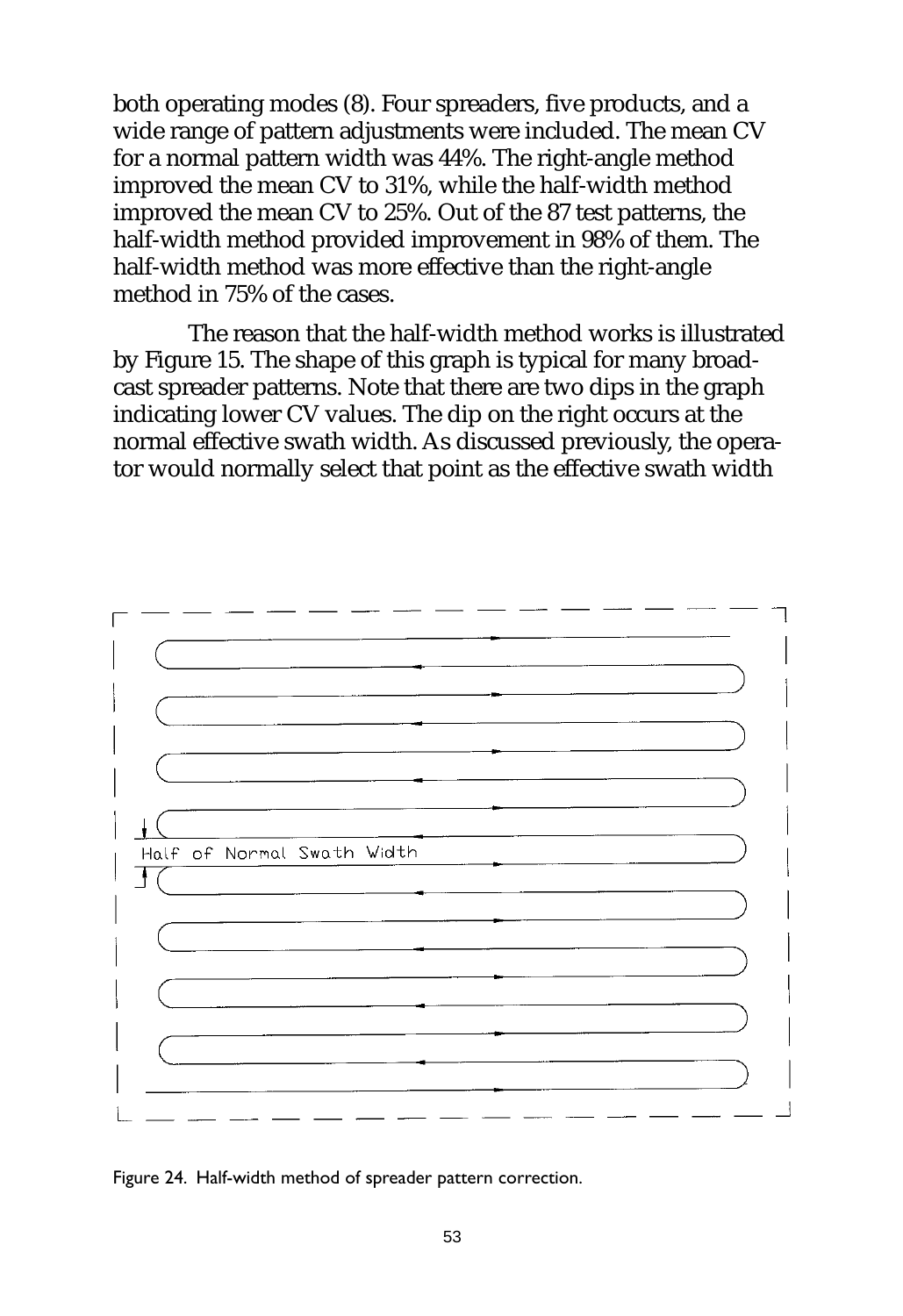since it represents a lower CV than narrower or wider widths. The other dip in CV occurs at a width approximately half the normal width, and the CV at this point is somewhat lower than the CV at the normal width. Figure 14 shows another facet of this issue. Not only is the CV reduced at the half-width, but the minimum and maximum points are improved also. Since the difference between the minimum and maximum points is what causes striping, reducing this variation will reduce striping.

The right-angle method will generally reduce the CV but will not change the minimum and maximum points in the pattern. When the right-angle method is used, the extremes in the pattern (i.e. minimum and maximum) will remain exactly the same, but less of the total pattern *area* will experience those extremes. The effect of using the right-angle method is to change from striping to a diagonal checkerboard pattern, but there will still be the same minimum and maximum points. Therefore, although the CV will be reduced somewhat, the potential for variation in greening *is not* reduced. With the half-width method, the potential for variation in greening *is* reduced.

The half-width method is not routinely needed with good spreaders. If the spreader can be adjusted to give an acceptable pattern with a normal swath width, then the normal swath width should be used since it will be much faster. If the overlapped pattern is not good enough even after all feasible adjustments have been made, then the half-width method can be used to further improve the pattern. The half-width method is also useful when the operator wants extra "insurance" of good uniformity. An example would be fertilizing golf greens before a major tournament. In such a case, the need to avoid fertilizer striping at all costs might justify the extra time involved to use the half-width method.

With some low-quality homeowner and semi-professional spreaders, the half-width method is needed routinely since the spreaders will not deliver adequate uniformity at a normal swath width with most materials. These spreaders tend to have a pattern that is triangular rather than trapezoidal and is heavily skewed with most products (30). Figure 25 shows a typical pattern for this type of spreader. Since these spreaders have no means of pattern adjustment, it is necessary to use the half-width method to obtain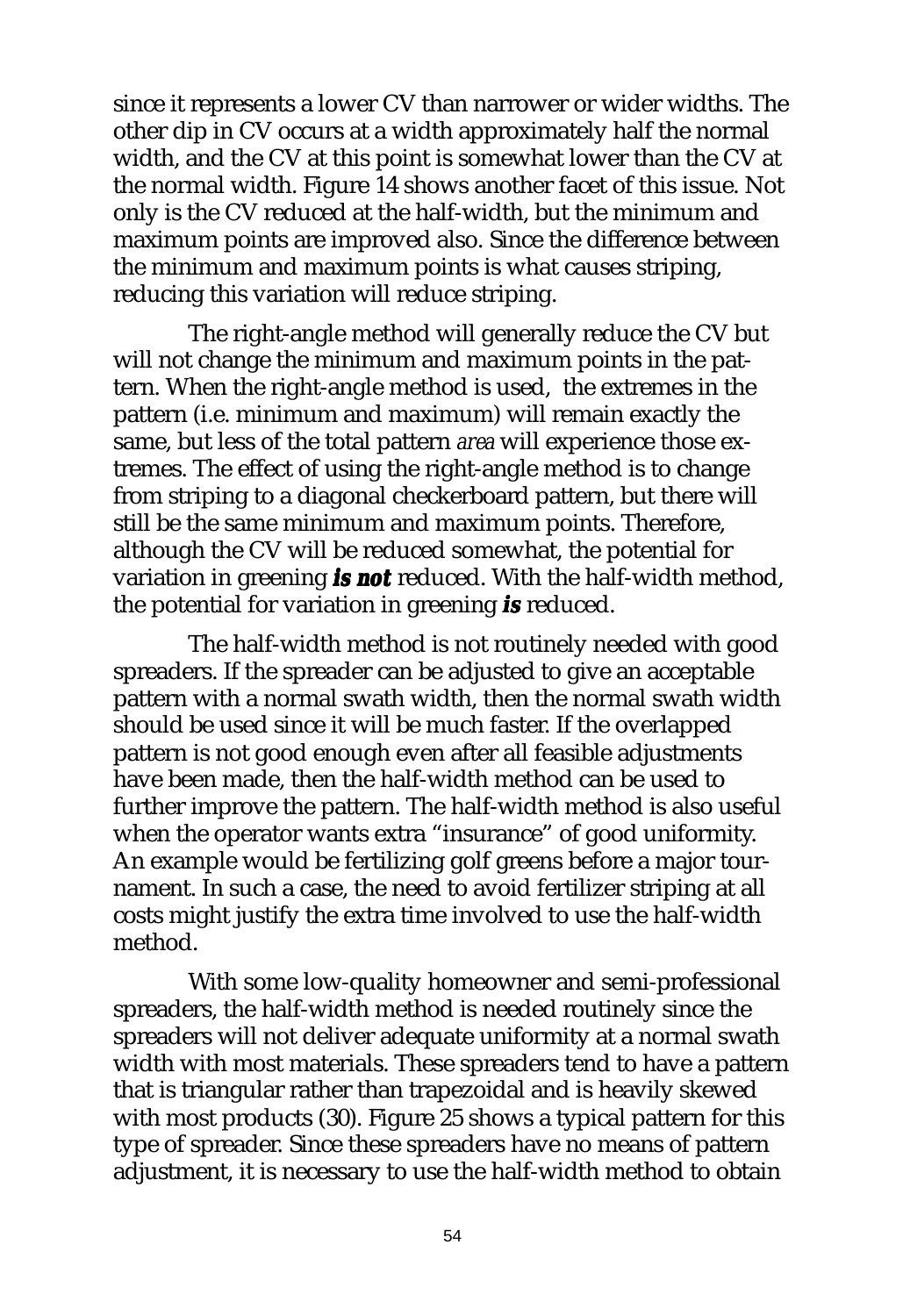reasonable uniformity. The widths typically recommended for these spreaders by their manufacturers must be ignored and a half-width used. In summary, *at no time is the right-angle method recommended for any spreader* (8).

# 2.5  $\overline{\gamma}$ 1.5 MQ 1  $0.5$  $\overline{O}$  $-5$  $\overline{O}$ 5  $10$  $-10$ feet

# Sample Spreader Pattern

Figure 25. Typical skewed triangular pattern from some homeowner and semiprofessional rotary spreaders.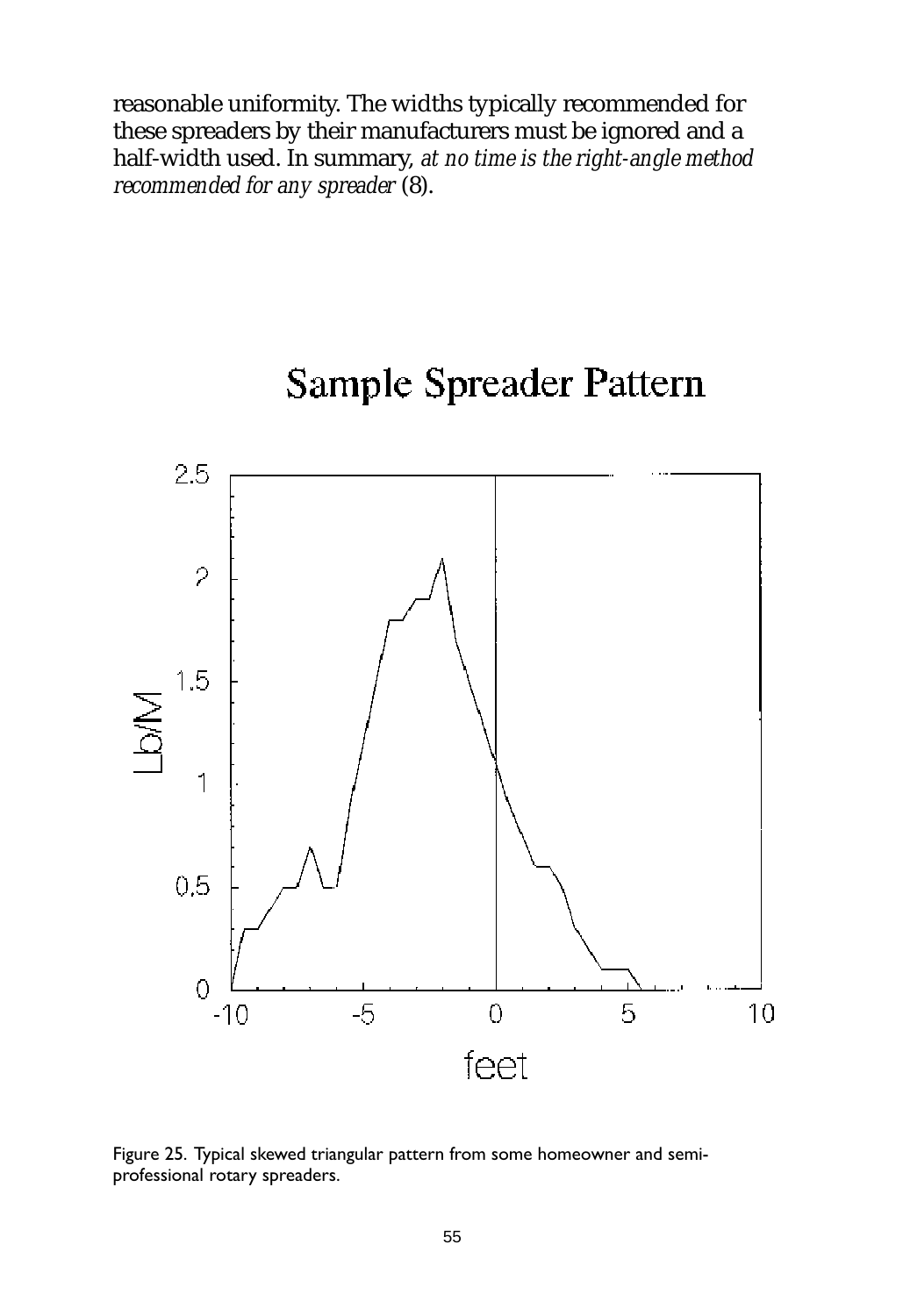### **Header Strips**

Standard broadcast spreader pattern tests evaluate the steady-state patterns as the spreader is operated back-and-forth across a field but do not consider the transient patterns at the ends of the field. When the typical back-and-forth pattern is used, header strips are needed along each end of the field. The header strips are usually single spreader passes along each end of the field in a direction perpendicular to the main spreader operation. The header strips provide a place to turn off the spreader, turn it around, and turn it back on. The spreader should not be turned on or off while standing still; it should be moving when turned on or off to avoid excessive application.

The use of header strips can result in very uniform application with drop-type spreaders if the spreader is turned off and on at exactly the edge of the header strip. With broadcast spreaders, the application rate in and near the header strips is seldom uniform. Since the header strip generally consists of a single spreader pass, there is no overlap in the header strip itself, and the pattern tapers to both sides. When the regular passes enter and leave the header strip, they will be rounded. The beginning of a pass will be concave, and the end of a pass will be convex as shown in Figure 26. When these rounded passes cross the tapered header strip, unpredictable patterns of high and low rate result. This can be demonstrated for any given spreader pattern data, and examples have been studied, but no consistent general pattern prediction is possible. Suffice it to say that the pattern in the header strips will be erratic. The operator can only do his best to turn the spreader off and on consistently and thus try to minimize the inherent variability (42).

Some small homeowner spreaders do not have a means of shutting off the flow while turning at the ends of the field (or lawn). Consumer research showed that many homeowners did not use the on-off lever anyway; they just left the spreader on while making turns. Based on this research, a rotary spreader was designed that had no remote on-off linkage (6, 44). It did, however, have a small ring molded around the impeller that stopped the product flow after a small amount of product built up on the impeller - if the impeller was not rotating. This prevented material being discharged when the operator stopped, but allowed normal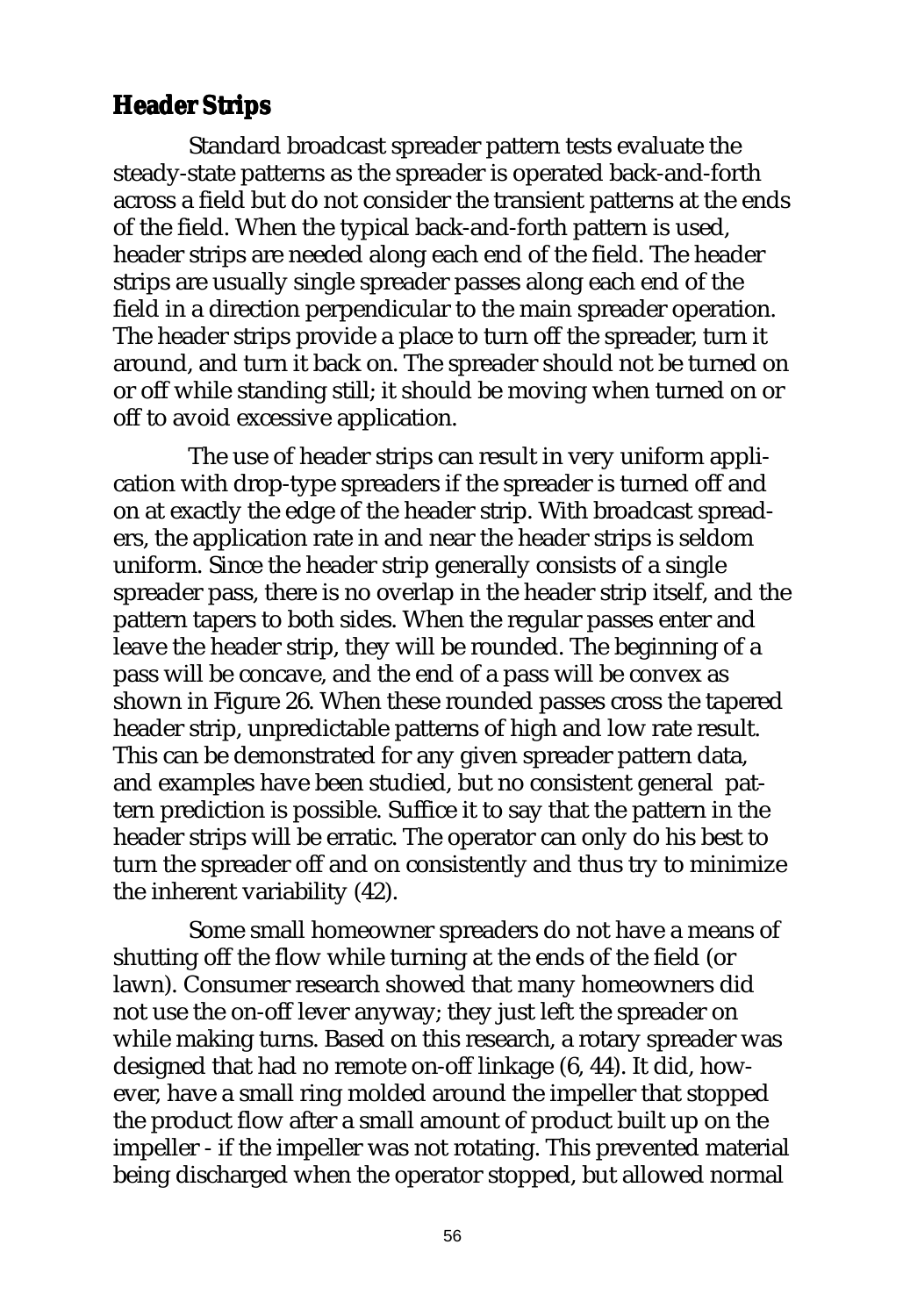flow when the spreader was moving. The spreader thus had "automatic" operation without the need for or expense of a remote shut-off linkage.

### **Speed**

The effects of speed on rate and pattern have been discussed. It is important that the operator run the spreader at the speed at which the pattern tests and rate calibration were done. Generally, the manufacturer's recommended speed should be used, but it is most important that the testing and calibration speed match the operating speed.



Figure 26. The effect of regular passes entering and leaving a header strip.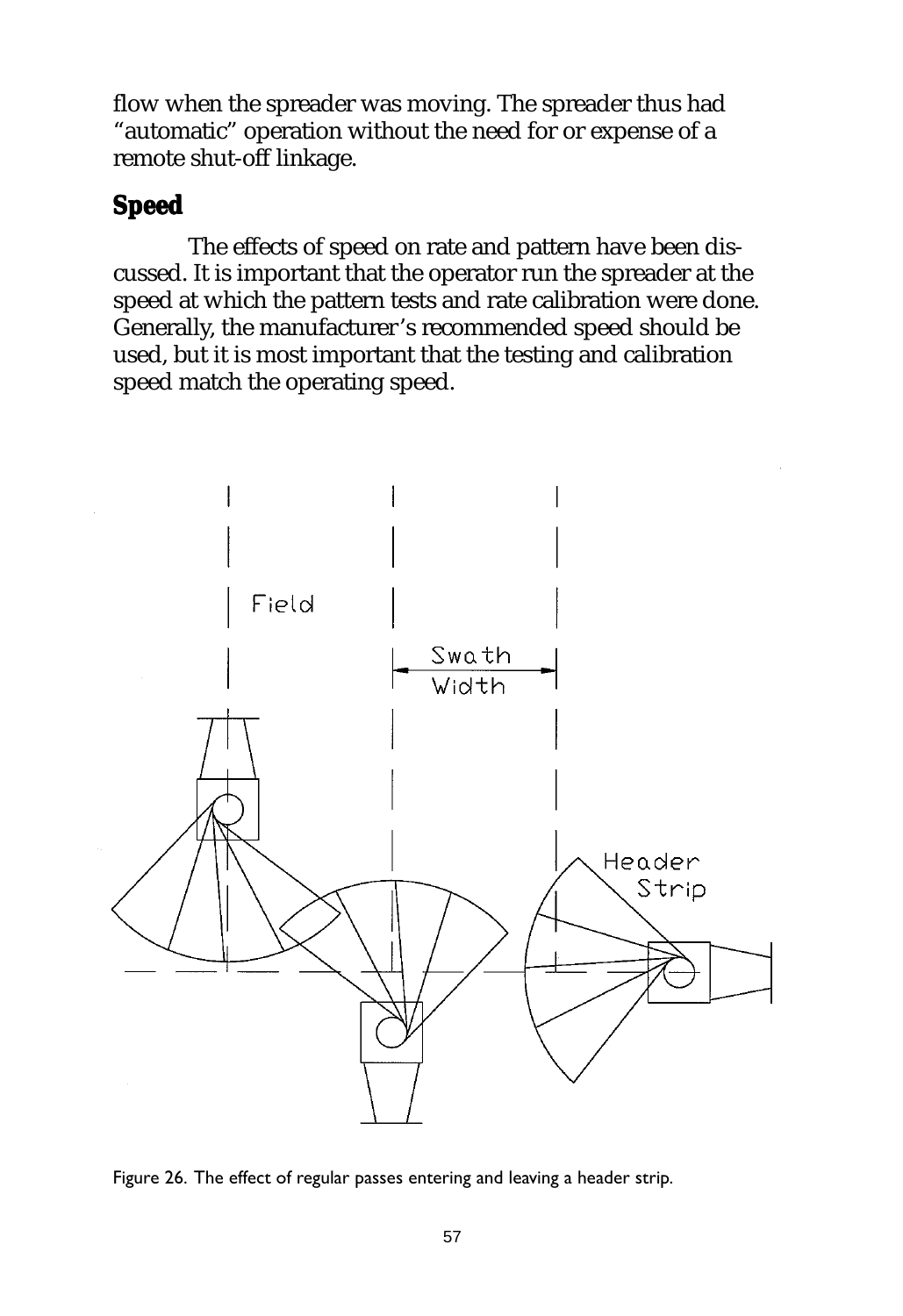### **Level**

Most spreaders are designed to be level while operating. With broadcast spreaders, that means that the impeller or spout should be in a horizontal plane. For a drop spreader, it generally means that the hopper should be level. With tractor- or vehiclemounted spreaders, the spreader should be leveled when hitched. With walk-behind spreaders, the operator must hold the spreader level. There is a tendency for operators to change the handle height and thus the angle of the spreader when pushing hard (uphill, full spreader, etc.). Operators need to be warned of the implications of this and be cautioned to hold the spreader level.

# **Care and Maintenance of Spreaders Care and Maintenance of**

### **Cleaning**

The single most important step in maintaining a fertilizer spreader is to clean it thoroughly after each use (2, 4, 5, 41). That doesn't mean after each season's use or even every week; it means *every day*. The spreader should be emptied and thoroughly washed every day it is used. Cold water is normally adequate unless there is a buildup of cold-water-insoluble fertilizer. With some urea formaldehyde and methylene urea fertilizers, it is difficult to remove deposits with cold water unless the buildup is scrubbed. Hot water will often loosen the buildup and allow it to be rinsed off. If the buildup is in the hopper, it often helps to close the spreader and fill the hopper. By the time the water has all drained out, the material will usually be loosened.

Some encapsulated slow-release fertilizers present a special problem since the sulfur, wax, or polymer coating may build up and be water-insoluble. Either abrasion or a solvent will be needed to remove these materials. Either way, care must be taken to avoid damaging the spreader.

Once the spreader has been washed clean, it should be allowed to dry before storage. Parking the spreader in the sunshine for a hour or so is an excellent way to promote drying. If water is trapped in pockets anywhere in or on the spreader, the spreader may have to be tipped or inverted before it will dry.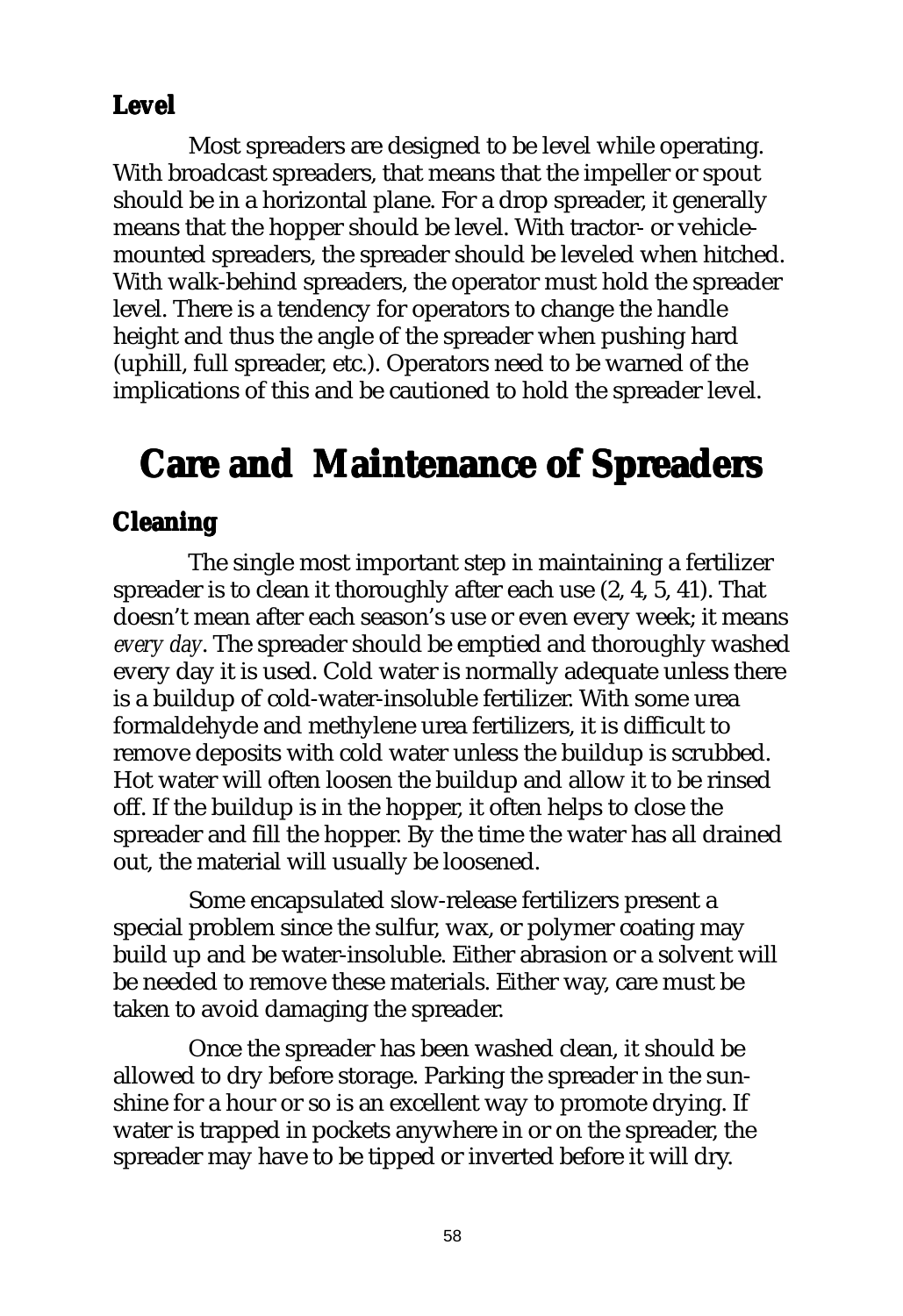### **Lubrication and Protection**

Properly lubricating a spreader is important. Lubricating the wrong parts or using the wrong lubricant can do more damage than not lubricating at all. The best guide in determining how to lubricate a spreader is the operator's manual furnished by the manufacturer. Because of different designs and the use of different materials, lubrication recommendations will vary.

### *Damage Fr Damage From Solvents*

Some common lubricants are solvents for some of the materials commonly used in spreader construction. An example is WD-40® which dissolves ABS plastic, a material commonly used for knobs and other parts on homeowner spreaders. If some spreaders are lubricated indiscriminately with WD-40®, the ABS parts will begin to soften, weaken, or even dissolve.

Other solvents can damage the finish on spreaders. Many metal spreaders now use a powder-coated finish (3). Common powder coatings such as epoxy, polyurethane, and polyester are thermoset plastics and tend to be unaffected by most solvents. Other coatings may be more easily damaged. Plastic hoppers and impellers can also be damaged. Fiberglass-reinforced hoppers are generally made with thermoset materials such as polyester and may be less damaged by solvents than parts made of thermoplastic materials such as polystyrene or ABS. Thermoplastic parts made of polyolefins such as polyethylene and polypropylene are relatively immune to many solvents.

The general rule for lubrication remains: follow the manufacturer's instructions.

# *Damage Fr Damage From Too Much Gr oo Much Grease*

More walk-behind rotary spreader gears have been damaged from over-lubrication than from under-lubrication. The gears on many spreaders should not be greased at all. Gears that are made of nylon impregnated with molybdenum disulfide are selflubricating. Greasing any gear set increases the risk of dirt buildup and thus abrasion damage to the gears. Keeping the cover on the gear set will help prevent dirt buildup. If the manufacturer recommends grease, then grease in moderation; if the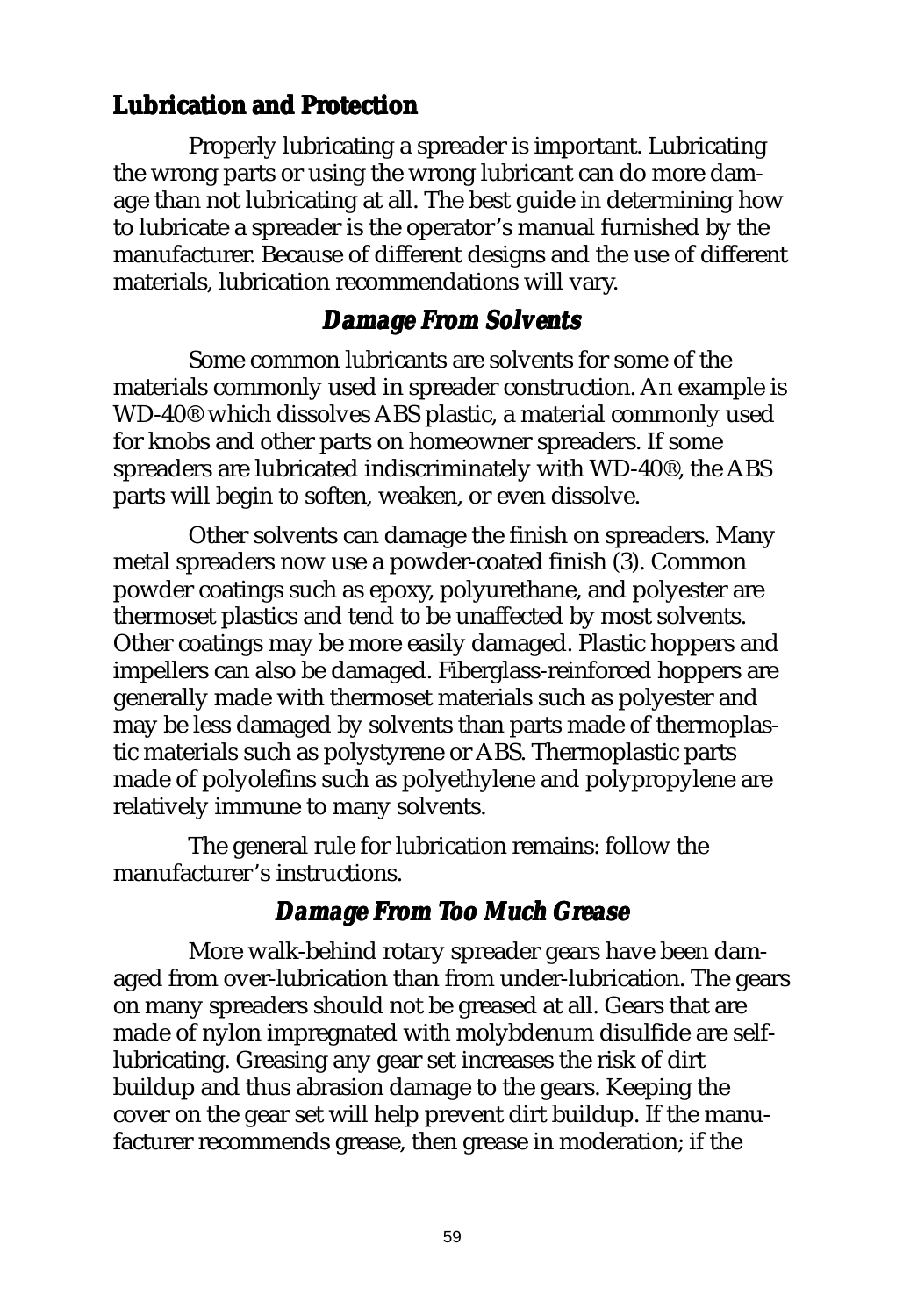manufacturer does not recommend grease, don't grease it. In general, open gears are better off without grease.

Excessive lubrication of other parts, too, can lead to dirt buildup and abrasive wear. Lubricate in moderation, and only when recommended.

### **Storage**

Most important, fertilizer spreaders should be completely clean with no remaining fertilizer residue when stored. Store spreaders inside away from sunlight, heat, and moisture. Nothing should be piled on or in spreaders during storage; this could deform the hopper and/or wheels and could also accelerate corrosion. Spreaders should be lubricated per the operating instructions before storage.

Spreaders should be stored with the mechanism open or "on." This relieves the load on the operating spring and also prevents material or moisture being trapped in the hopper. The rate setting should be moved to the largest setting prior to opening the mechanism and storing the spreader.

### **Misuse**

A fertilizer spreader is neither a lawn cart nor a wheelbarrow. It should not be used as such. A spreader contains delicate metering components that can be damaged by rough handling. It is particularly important to avoid impact or damage to the rate metering components when handling or storing spreaders. The shut-off bar on drop spreaders and the shut-off plate on broadcast spreaders are especially delicate and subject to damage from rough handling.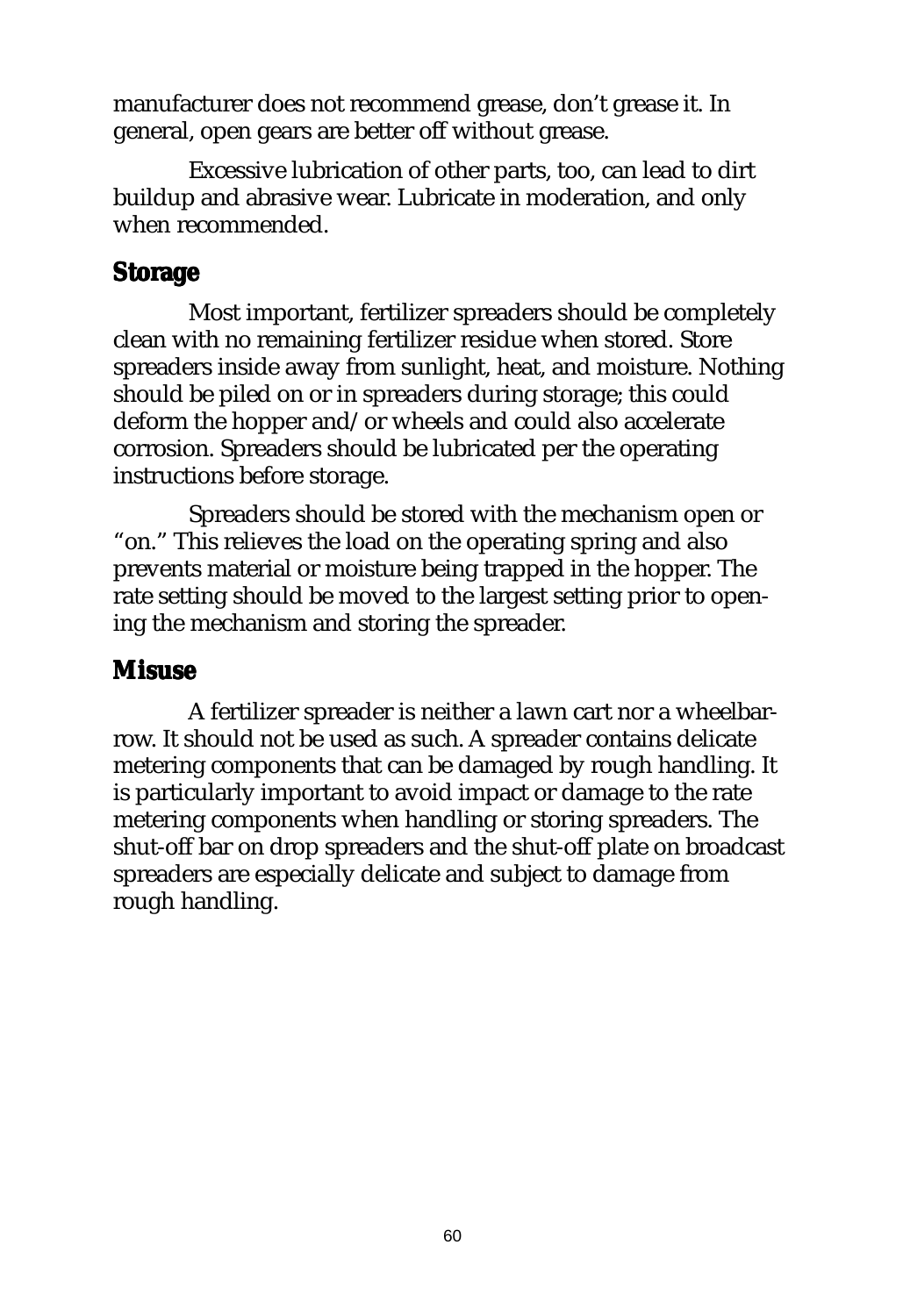# **For Additional Information**

### **Standards**

*The following ASAE standards relate to fertilizer spreaders and may be of interest to readers.*

- ASAE S327.2. 1998. Terminology and Definitions for Agricultural Chemical Application. American Society of Agricultural Engineers, Niles, MI.
- ASAE S341.2. 1998. Procedure for Measuring Distribution Uniformity and Calibrating Granular Broadcast Spreaders. American Society of Agricultural Engineers, Niles, MI.
- ASAE EP371.1. 1998. Procedure for Calibrating Granular Applicators. American Society of Agricultural Engineers, Niles, MI.

### **References**

*Additional information on this subject can be found in the following articles and papers by the author of this bulletin.*

- 1. Amerine, J. D. and R. L. Parish. 1979. Development of a rotary spreader with an elliptical shroud. ASAE paper number 79-1511.
- 2. Parish, P. A. and R. L. Parish. 1988. How to choose a lawn spreader. *Popular Mechanics* 165(5):155-156.
- 3. Parish, R. L. 1978. Epoxy powder coating for lawn spreaders. AFP/SME Powder Coating Conference, Cincinnati, Ohio.
- 4. Parish, R. L. 1981. Selection, care and use of granular applicators. *American Lawn Applicator* 2(3):20-24 and 2(4):16-19.
- 5. Parish, R. L. 1981. Care and use of granular applicators. *Golf Course Management* 49(4):35-38.
- 6. Parish, R. L. 1985. A spreader innovation. *American Lawn Applicator* 6(7):52-54.
- 7. Parish, R. L. 1985. Spread it right. *American Lawn Applicator* 6(7):56-58.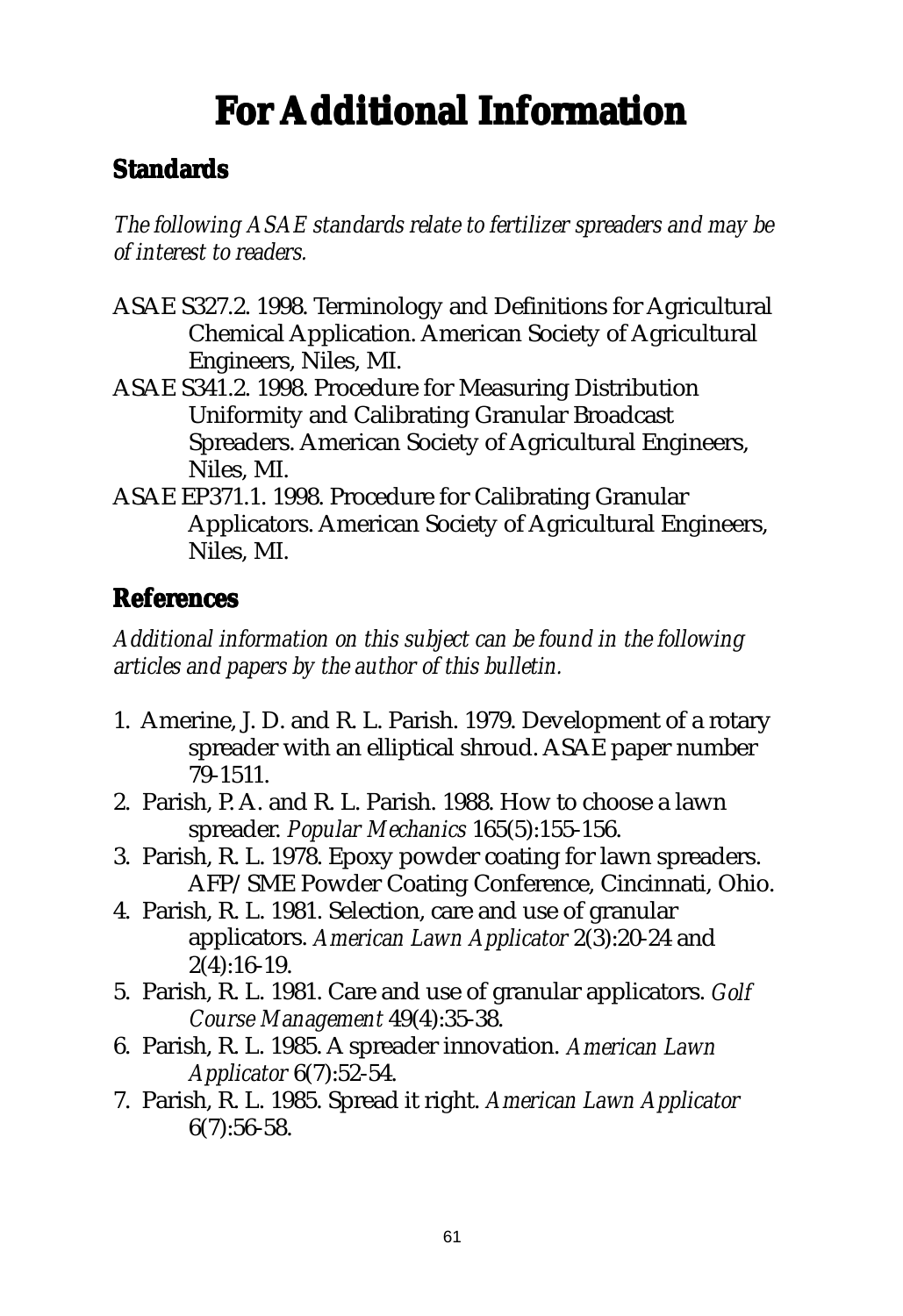- 8. Parish, R. L. 1986. Evaluation of two methods of fertilizer spreader pattern correction. *Transactions of the ASAE* 29(2):370-373.
- 9. Parish, R. L. 1986. Comparison of spreader pattern evaluation methods. *Applied Engineering in Agriculture* 2(2):89-93.
- 10. Parish, R. L. 1986. Do-it-yourself pattern evaluation for granular application. ASAE paper number AA86-007 presented at the NAAA/ASAE Technical Session, Acapulco, Mexico, December 1-4.
- 11. Parish, R. L. 1986. Is spreader data reliable? *American Lawn Applicator* 7(1):56-60.
- 12. Parish, R. L. 1986. Drop spreader complications. *American Lawn Applicator* 7(4):46-47.
- 13. Parish, R. L. 1986. Spreaders: theory vs. results. *American Lawn Applicator* 7(12):31-32, 34, 46.
- 14. Parish, R. L. 1986. Granular pattern analysis. *Agrichemical Age* 30(8):18-19.
- 15. Parish, R. L. 1986. How accurate are your spreaders? *Fertilizer Progress* 17(5):55-61.
- 16. Parish, R. L. 1987. Fundamentals of fertilizer spreaders. *Southern Turfgrass* 22(1):19-21.
- 17. Parish, R. L. 1987. Rotary spreader speed effects. *American Lawn Applicator* 8(6):35-36, 38.
- 18. Parish, R. L. 1987. Maintaining your spreader. *American Lawn Applicator* 8(7):32-33.
- 19. Parish, R. L. 1987. A computer program for spreader pattern analysis. *Applied Engineering in Agriculture* 3(1):14-16.
- 20. Parish, R. L. 1987. The effect of speed on performance of a rotary spreader. *Applied Engineering in Agriculture* 3(1):17- 19.
- 21. Parish, R. L. 1987. Spread it right. *The Louisiana Turfgrass Bulletin* 24(2):6-8.
- 22. Parish, R. L. 1987. Drop spreader complications. *The Louisiana Turfgrass Bulletin* 24(3):1-3.
- 24. Parish, R. L. 1988. Correcting spreader pattern data. *American Lawn Applicator* 9(10):28-29.
- 25. Parish, R. L. 1988. An improved spreader pattern starts with the spreader. *American Lawn Applicator* 9(11):99-101.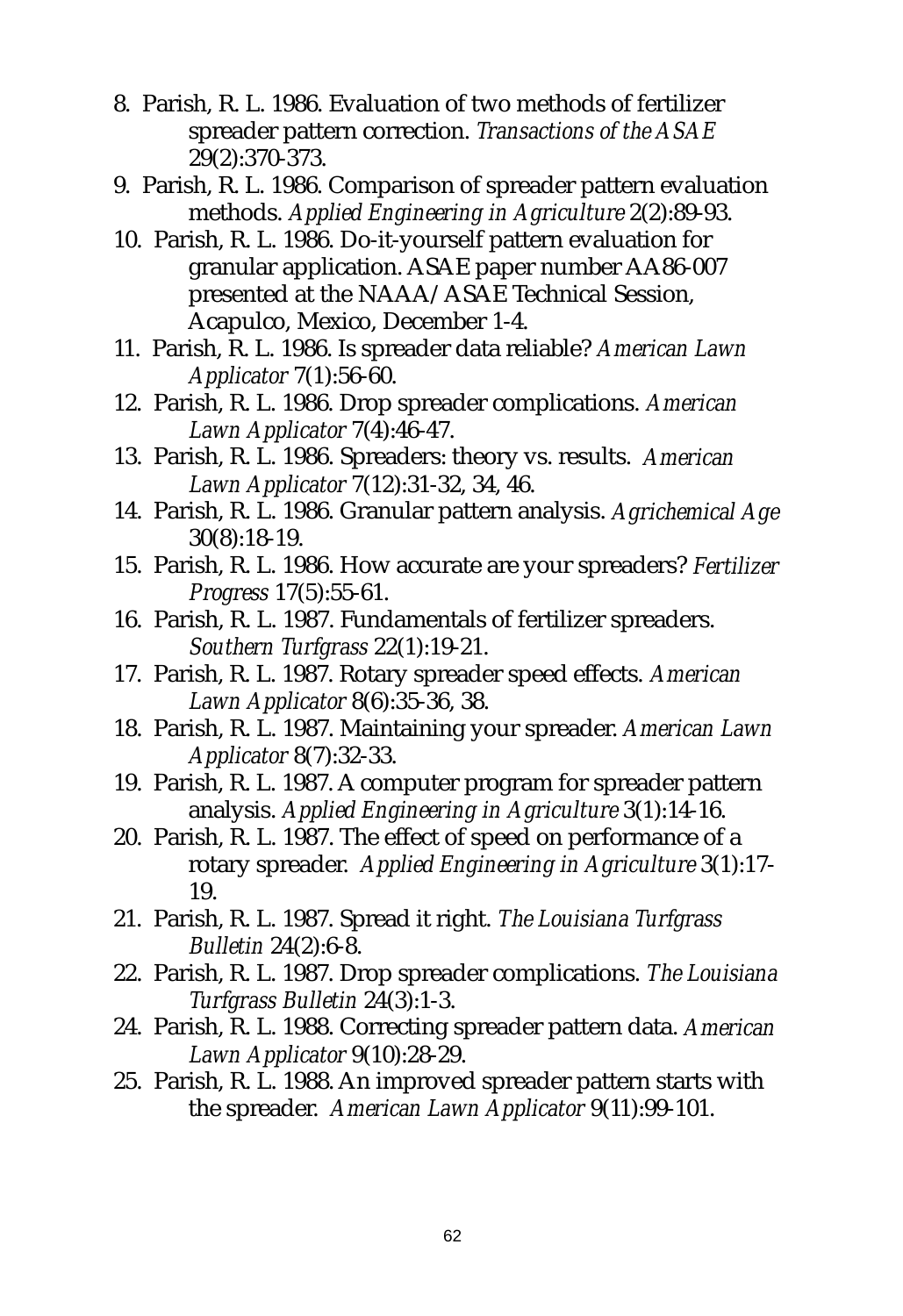- 26. Parish, R. L. 1989. Improving uniformity with broadcast granular applicators. Paper number 118 presented at the 1989 annual meeting, Weed Science Society of America, Dallas, TX.
- 27. Parish, R. L. 1989. Be careful how you conduct spreader pattern tests. *The Louisiana Turfgrass Bulletin* 26(3):11-12.
- 28. Parish, R. L. 1990. Spreader pattern as influenced by operating mode. *Applied Engineering in Agriculture* 6(6):687-690.
- 29. Parish, R. L. 1990. Attaining uniform patterns: a constant challenge. *Lawn & Landscape Maintenance* 11(9):46-48.
- 30. Parish, R. L. 1991. Effect of an adjustable drop point on turf fertilizer spreader patterns. *Applied Engineering in Agriculture* 7(1):5-9.
- 31. Parish, R. L. 1991. Effect of rough operating surface on rotary spreader distribution pattern. *Applied Engineering in Agriculture* 7(1):61-63.
- 32. Parish, R. L. 1991. Effect of material bouncing into and out of collection pans on observed spreader distribution pattern. *Applied Engineering in Agriculture* 7(3):311-315.
- 33. Parish, R. L. 1991. The effect of relative humidity on rotary turf spreader patterns. *Applied Engineering in Agriculture* 7(5):541-544.
- 34. Parish, R. L. 1992. Distribution of peanut hull granules with commercial turf applicators. *Applied Engineering in Agriculture* 8(1):13-14.
- 35. Parish, R. L. 1992. An easy way to evaluate fertilizer spreader patterns. *Louisiana Turfgrass Association Bulletin* 29:9-10.
- 36. Parish, R. L. 1993. The effect of formulation on the application characteristics of pesticide granules. *Applied Engineering in Agriculture* 9(5):419-421.
- 37. Parish, R. L. 1994. Sensitivity of a hand-cranked nursery spreader to operator variables. *Journal of Environmental Horticulture* 12(4):187-190.
- 38. Parish, R. L. 1995. Pattern skewing with a pendulum spreader. *Applied Engineering in Agriculture* 11(4):511-512.
- 39. Parish, R. L. 1995. Estimating effective swath width with a pendulum spreader. *Applied Engineering in Agriculture* 11(4):507-509.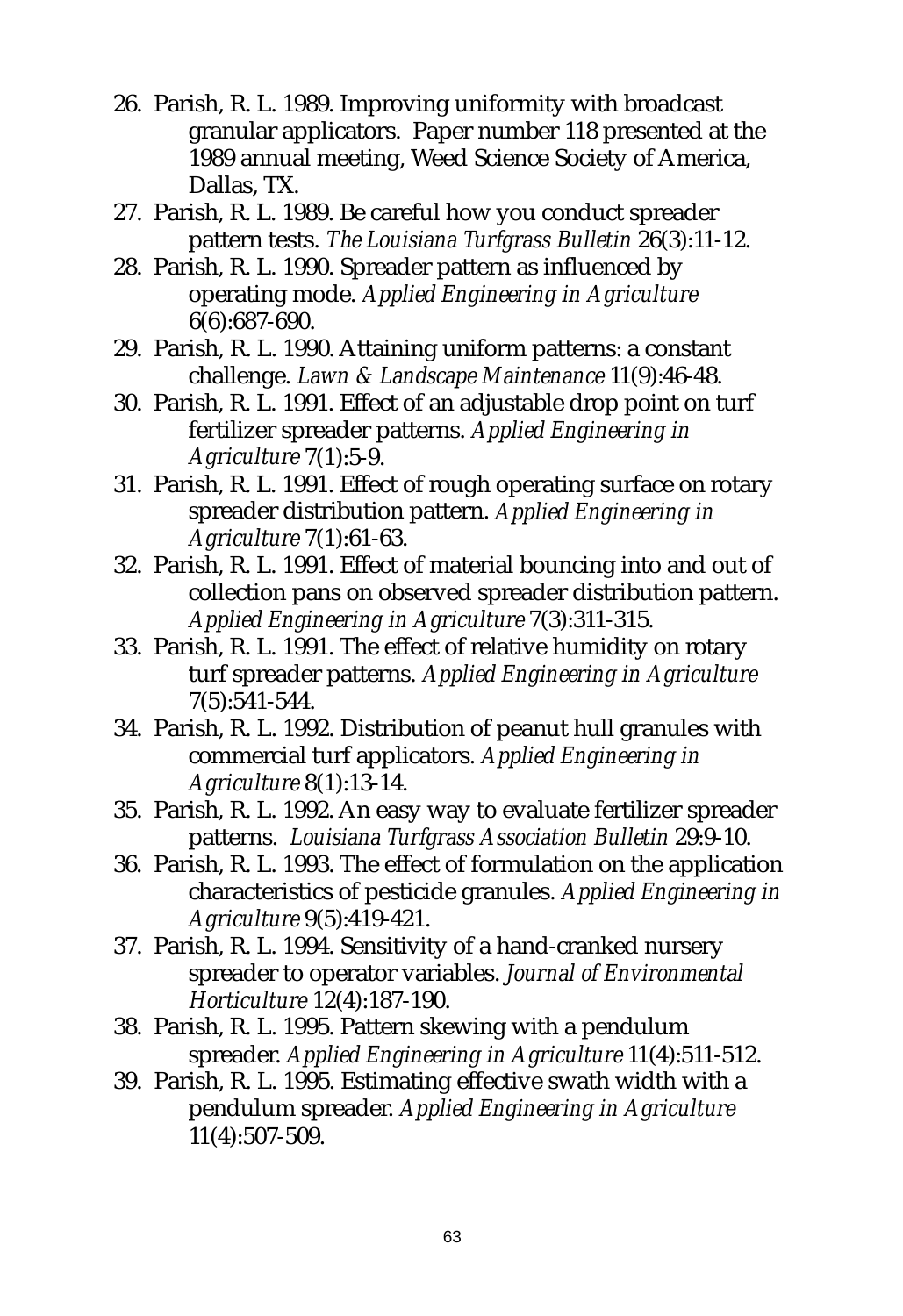- 40. Parish, R. L. 1996. Particle size effects on collection efficiency across spreader pattern tests. *Applied Engineering in Agriculture* 12(5):527-529.
- 41. Parish, R. L. 1996. Spreader selection, use, and calibration. In *The Landscape Management Handbook*, ed. W.E. Knoop, p. 51-55. Duluth, MN: Advanstar Communications.
- 42. Parish, R. L. 1997. Spreader pattern uniformity at field ends. *Applied Engineering in Agriculture* 13(5):577-581.
- 43. Parish, R. L. and P. E. Bergeron. 1991. Field and laboratory study of a pendulum-action spreader. *Applied Engineering in Agriculture* 7(2):163-167.
- 44. Parish, R. L. and P. P. Chaney. 1984. Evaluation of new lawn fertilizer application technology. *Transactions of the ASAE* 28(1):36-39.
- 45. Parish, R. L. and P. P. Chaney. 1985. Evaluation of a rotary spreader with a helical cone for drop point control. *Transactions of the ASAE* 28(5):1440-1444.
- 46. Parish, R. L. and P. P. Chaney. 1986. Pattern sensitivity to location of fertilizer drop point on a rotary spreader impeller. *Transactions of the ASAE* 29(2):374-377.
- 47. Parish, R. L. and P. P. Chaney. 1986. Speed effects on drop-t ype spreader application rate. *Applied Engineering in Agriculture* 2(2):94-96.
- 48. Parish, R. L., P. P. Chaney, and D. L. Fuller. 1987. Comparison of laboratory methods of spreader pattern evaluation with agronomic response. *Applied Engineering in Agriculture* 3(2):237-240.
- 49. Parish, R. L. and P. de Visser. 1989. Experimental verification of the effect of collection pan width on apparent spreader pattern. *Applied Engineering in Agriculture* 5(2):163-164.
- 50. Parish, R. L. and W. C. Porter. 1994. Spreader patterns using ASAE S341.2 compared to patterns in golf-cup sized holes in turfgrass. *Applied Engineering in Agriculture* 10(6):783- 786.
- 51. Parish, R. L. and D. Rester. 1986. Using SPREADER.EZ to evaluate fertilizer spreader patterns. Extension Publication, Louisiana Cooperative Extension Service.
- 52. Porter, W. C. and R. L. Parish. 1993. Nontarget losses of granular herbicide applied to container-grown landscape plants. *Journal of Environmental Horticulture* 11(3):143-146.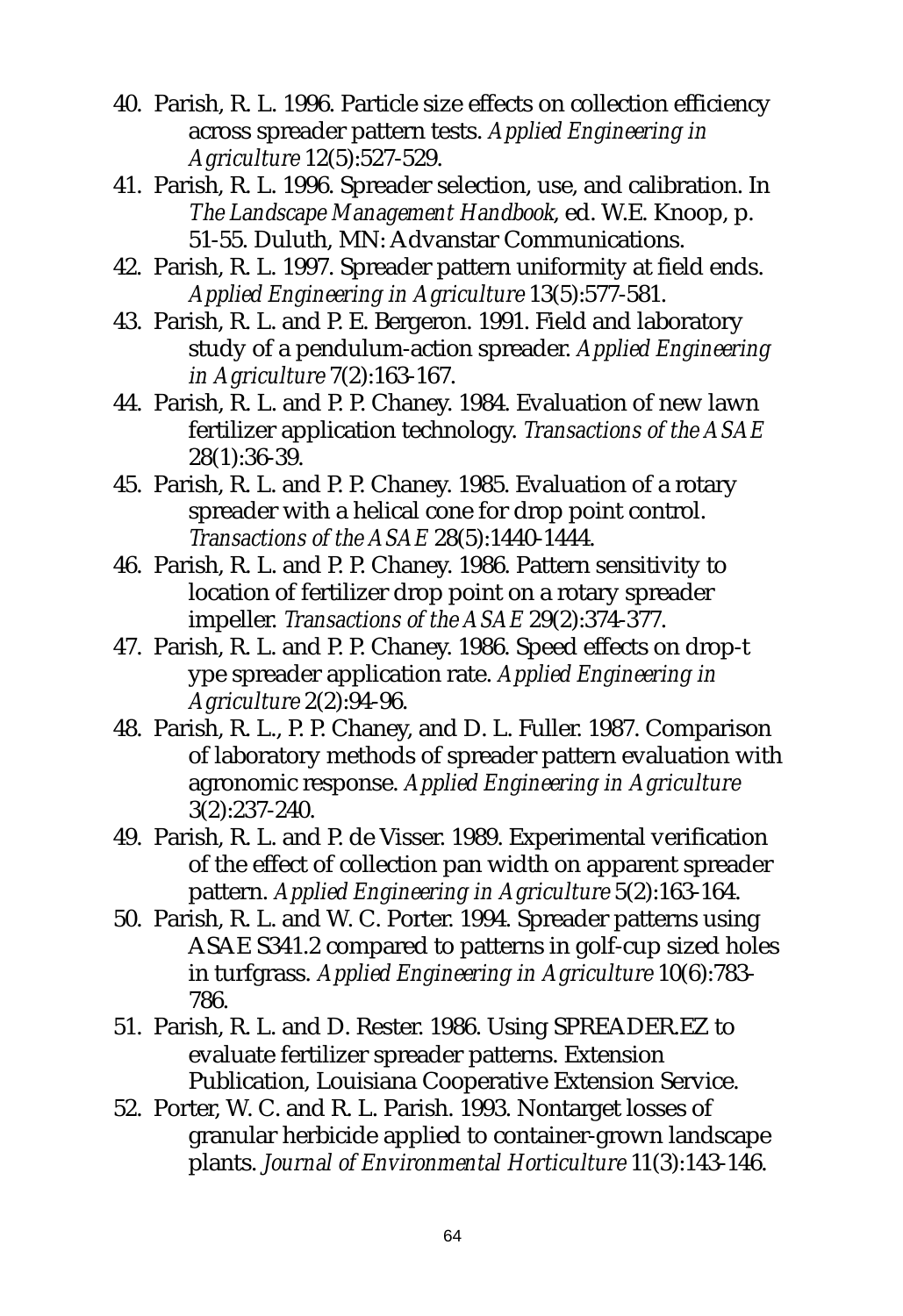53. Porter, W. C. and R. L. Parish. 1995. Reducing nontarget losses of granular herbicide. *American Nurseryman* 182(12):88-91.

*The following articles by other researchers and selected trade journal articles may be of interest also.*

- 54. *Applying Pesticides Correctly A Guide for Private and Commercial Applicators.* (Undated) USDA and EPA. 128p.
- 55. Broder, M. F. 1983. Performance testing of fertilizer application equipment. ASAE paper no. 83-1503, ASAE, St. Joseph, MI.
- 56. Colvin, T. S. and J. H. Turner. 1980. *Applying pesticides*. AAVIM, Athens, GA, p. 90.
- 57. Crowther, A. J. 1958. Distribution of particles by a spinning disc. *Journal of Agricultural Engineering Research* 3(4):288- 291.
- 58. Cunningham, F. M. 1963. Performance characteristics of bulk distributors for granular fertilizers. *Transactions of the ASAE* 6(2):108-114.
- 59. Davis, J. B. and C. E. Rice. 1973. Distribution of granular fertilizer and wheat seed by centrifugal distributors. *Transactions of the ASAE* 16(5):867-868.
- 60. Davis, J. B. and C. E. Rice. 1974. Predicting fertilizer distribution by a centrifugal distributor using CSMP, a simulation language. *Transactions of the ASAE* 17(6):1091- 1093.
- 61. DeBoer, L. J. and E. H. Wiens. 1983. Test procedure for granular applicator performance testing. ASAE paper no. 83-1504, ASAE, St. Joseph, MI.
- 62. Drever, K. W. and E. H. Wiens. 1979. Granular herbicide applicator testing. ASAE/CSAE paper no. 79-1006, ASAE, St. Joseph, MI.
- 63. Gandrud, D. E. and J. H. Skoglund. 1984. Advances in dry pesticide application technology - dry application of dry flowable formulations. Symposium on Advances in Pesticide Application Technology, sponsored by Division of Pesticide Chemistry, American Chemical Society, Philadelphia, PA, Aug. 30.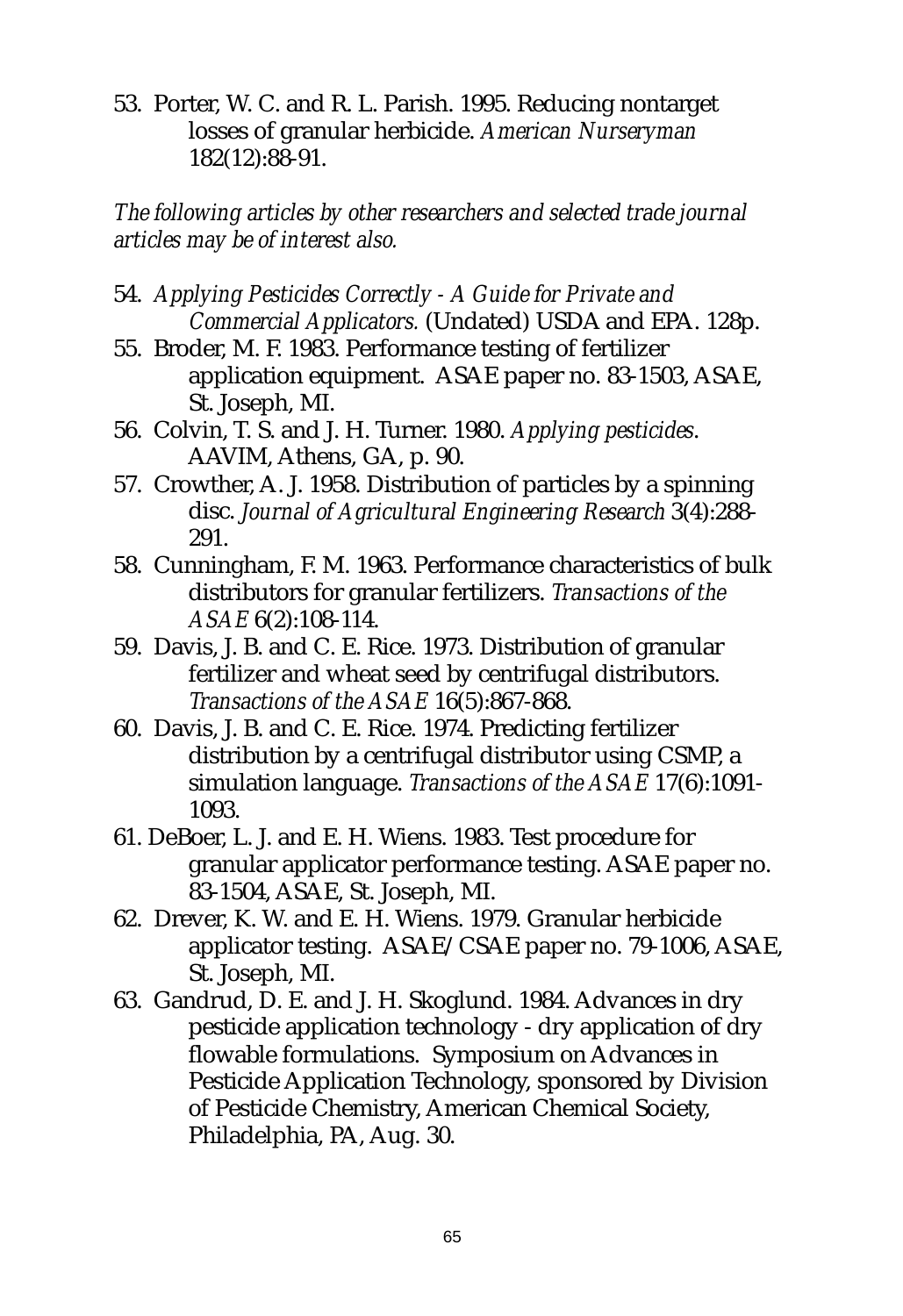- 64. Glover, J. W. and J. V. Baird. 1973. Performance of spinner type fertilizer spreaders. *Transactions of the ASAE* 16(1):48- 51.
- 65. Griffis, C. L., D. W. Ritter, and E. J. Matthews. 1983. Simulation of rotary spreader distribution patterns. *Transactions of the ASAE* 26(1):33-37.
- 66. Hofstee, J. W. 1993. Physical properties of fertilizer in relation to handling and spreading. M.S. thesis, Univ. of Wageningen, The Netherlands.
- 67. Inns, F. M. and A. R. Reece. 1963. The theory of the centrifugal distributor II: motion on the disc, off-center feed. *Journal of Agricultural Engineering Research* 7(4):345- 353.
- 68. Mennel, R. M. and A. R. Reece. 1963. The theory of the centrifugal distributor III: particle trajectories. *Journal of Agricultural Engineering Research* 8(1):78-84.
- 69. Patterson, D. E. and A. R. Reece. 1962. The theory of the centrifugal distributor I: motion on the disc, near-center feed. *Journal of Agricultural Engineering Research* 7(3):232- 240.
- 70. Pitt, R. E., G. S. Farmer, and L. P. Walker. 1982. Approximating equations for rotary distributor spread patterns. *Transactions of the ASAE* 25(6):1544-1552.
- 71. Reed, W. B. and E. Wacker. 1970. Determining distribution pattern of dry fertilizer applicators. *Transactions of the ASAE* 13(1):85-89.
- 72. Reeder, R. 1975. Fertilizer spreader performance on West Virginia farms. ASAE paper no. 75-1546. ASAE, St. Joseph, MI.
- 73. *Turf and Landscape Digest*, 1995, Clarksdale, MS, pp. 62-64.
- 74. Whitney, R. W., L. O. Roth, and D. K. Kuhlman. 1987. Performance of selected granular collectors. *Transactions of the ASAE* 30(2):338-342.
- 75. Whitney, R. W., L. O. Roth, and D. K. Kuhlman. 1987. Deposition uniformity of aerially applied granules. *Transactions of the ASAE* 30(2):332-337.
- 76. Whitney, R. W., J. B. Solie, and M. F. Broder. 1992. Measuring dynamic deposition patterns of pneumatic applicators. *Applied Engineering in Agriculture* 8(2):159-164.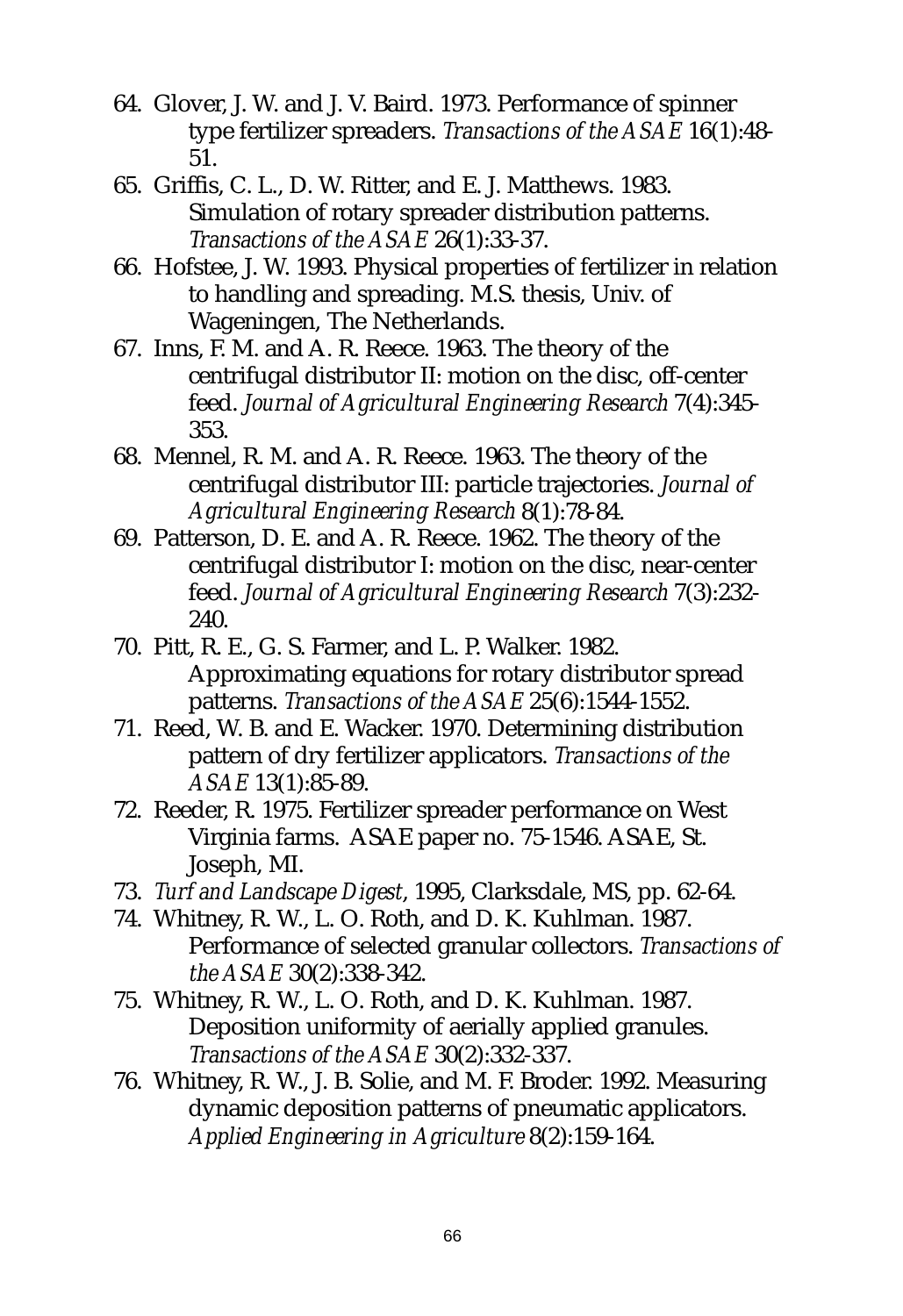# **Acknowledgment Acknowledgment**

The author is indebted to James D. Amerine, retired spreader engineer, Marysville, OH, for invaluable inspiration, advice, and guidance throughout the course of this work. Many of the studies and designs reported in this bulletin were originally proposed by Mr. Amerine.